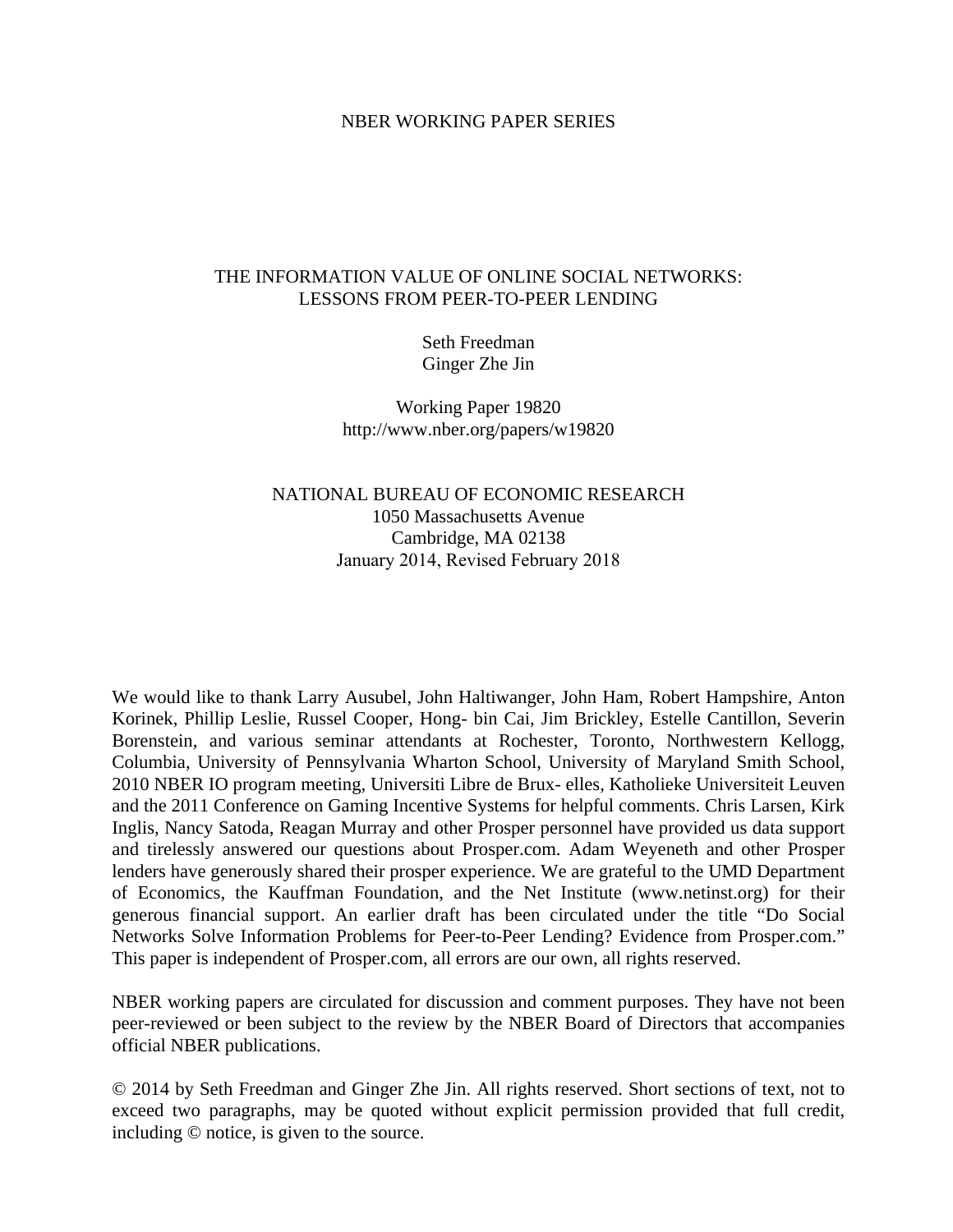The Information Value of Online Social Networks: Lessons from Peer-to-Peer Lending Seth Freedman and Ginger Zhe Jin NBER Working Paper No. 19820 January 2014, Revised February 2018 JEL No. D53,D82,L81

### **ABSTRACT**

We examine whether social networks facilitate online markets using data from a leading peer-topeer lending website. We find that borrowers with social ties are consistently more likely to have their loans funded and receive lower interest rates; however, most borrowers with social ties are more likely to pay late or default. We provide evidence that these findings are driven by lenders not fully understanding the relationship between social ties and unobserved borrower quality. Overall, our findings suggest caution for using online social networks as a signal of quality in anonymous transactions.

Seth Freedman School of Public and Environmental Affairs Indiana University 1315 E. 10th St. Bloomington, IN 47405 freedmas@indiana.edu

Ginger Zhe Jin University of Maryland Department of Economics 3115F Tydings Hall College Park, MD 20742-7211 and NBER jin@econ.umd.edu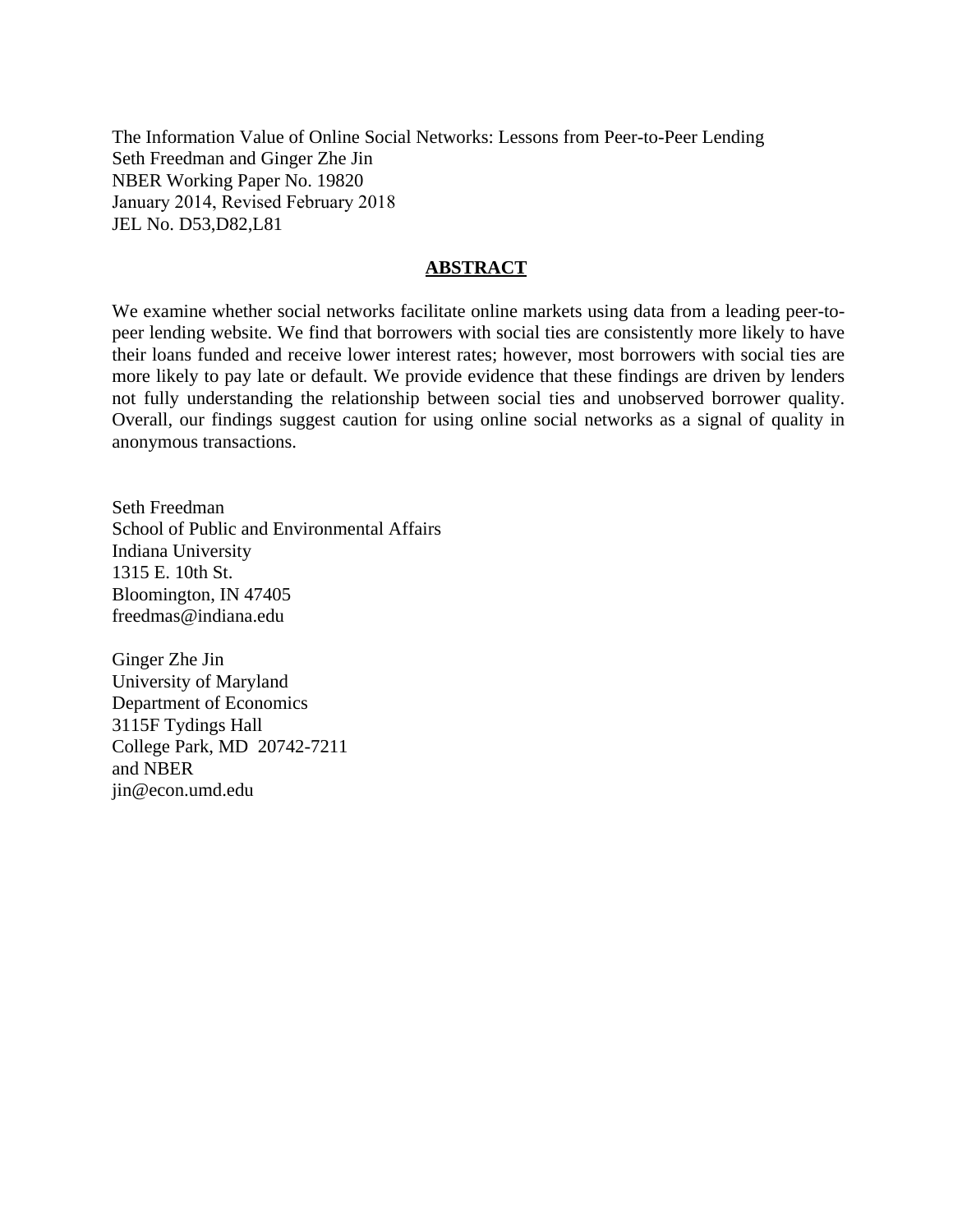### 1 Introduction

Many online markets provide an infrastructure for anonymous individuals to conduct transactions with each other. To overcome the information asymmetries exaggerated by the anonymity, these markets often allow users to demonstrate social ties with other users on the same or related platforms. However, it is not well understood how effective anonymous social ties can be in helping to solve the information problems. Using transaction level data from Prosper.com – the first and by far the largest peer-to-peer consumer lending platform in the  $US<sup>1</sup>$  $US<sup>1</sup>$  $US<sup>1</sup>$  – this paper examines whether or not informal online social networks can facilitate e-commerce when there are significant information asymmetries.

On Prosper.com individual borrowers and lenders are matched anonymously via real-time auctions. Although part of a borrower's credit history is disclosed to all lenders, online anonymity could exacerbate the classical information problems of consumer lending (Stiglitz and Weiss 1981). In an attempt to overcome some of these information problems, Prosper instituted social networking features. Prosper members can identify each other as friends and can join member created groups. Groups are intended to screen group-member borrowers before they post a listing and provide social pressure for their members to repay their loans. Friends and group leaders can also endorse a borrower by posting a message on the listing page, and bids from friends and group members are highlighted for other potential lenders to see. However, unlike typical microfinance arrangements (Armendariz and Morduch 2010), endorsement or group membership does not entail any co-signing responsibility or require any social interactions after funding. Lenders also cannot verify whether stated social ties exist outside of the platform.

Given borrower self-selection into non-verifiable social networks without explicit financial responsibility, borrower social networking attributes may convey positive or negative information about the borrower's true repayment probability or may simply reflect cheap talk with no additional information beyond other observable characteristics. We use loan application and repayment data from Prosper.com to understand what information these social networks convey about a borrower and how lenders tend to interpret these social networking attributes. We find that lenders are more likely to fund social network affiliated loans and give them lower interest rates.

<span id="page-2-0"></span> $1$ Zopa.com (of the UK) was the first peer-to-peer lending website world wide.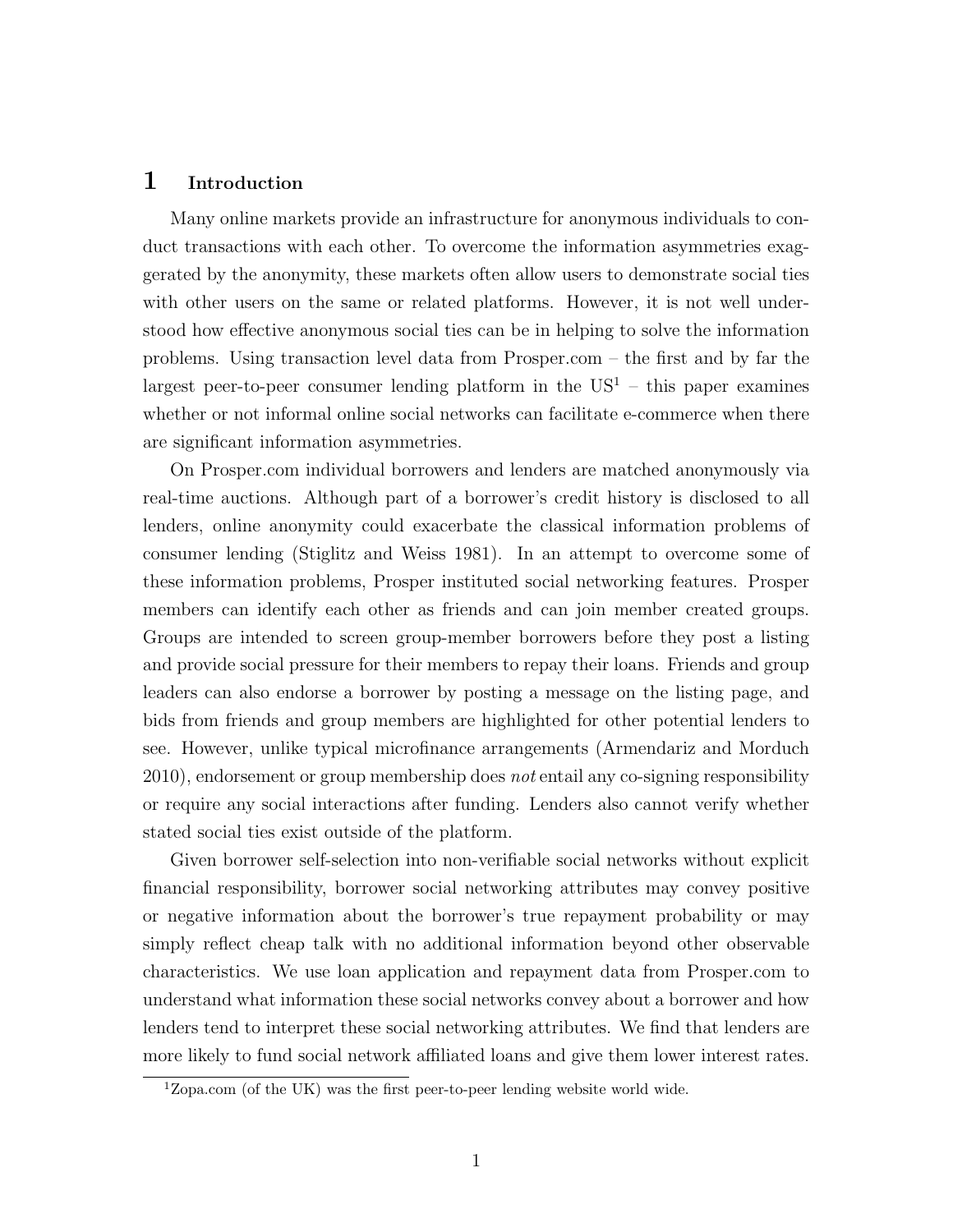However, not all social ties imply a higher financial return to lenders. In particular, only endorsements from friends who also contribute money to the loan themselves produce consistently better ex post repayment.

We explore a variety of potential explanations for this contrast between lender behavior and borrower repayment, all of which suggest that lenders misinterpret the information value of most social networking attributes. First, we find that different types of Prosper groups that seem more likely to provide better screening and monitoring do correlate with improved borrower quality, but lenders do not differentiate between many of these different types of groups in their funding decisions. This suggests that lenders find it difficult to distinguish high and low quality social networks. Second, we find evidence that some characteristics of the social networks on Prosper may have impeded lenders' ability to distinguish high-quality borrowers, particularly financial incentives for group leaders to endorse risky borrowers without performing adequate screening, and the ability of friends to provide each other mutual bids without exchanging real money. Third, we find that lenders respond to the repayment history of their past portfolio decisions and learn to avoid listings with misleading social network signals, including within their own social networks. This learning suggests that altruism is not likely to be the main driver of our results.

We also examine whether lenders share information with each other via their social networks. We find that lenders learn from the payment history of investments made by their group members in addition to what they learn from their own individual portfolios. This finding suggests that social networks can play a role beyond acting as a potential quality signal by acting as an information conduit for market participants.

Our work has important implications for understanding the role of information in online transactions and the extent to which social networks can help mitigate information asymmetries. The mixed evidence we have found about social networking on Prosper is consistent with the mixed effects of information on the internet in general. For example, price comparison websites can reduce search costs but obfuscate consumer search at the same time (Ellison and Ellison 2013); seller-provided product information can be a positive signal for seller quality in some eBay transactions (Lewis 2011), but confuse buyers in other situations (Jin and Kato 2007); online reputation can help to distinguish different types of sellers while motivating strategic retaliation (Dellarocas 2003); online crowd funding can help bring geographically distant funders to a project, but still may rely on local investors with offline ties to make initial investments (Agrawal et al. 2011); and social networks can facilitate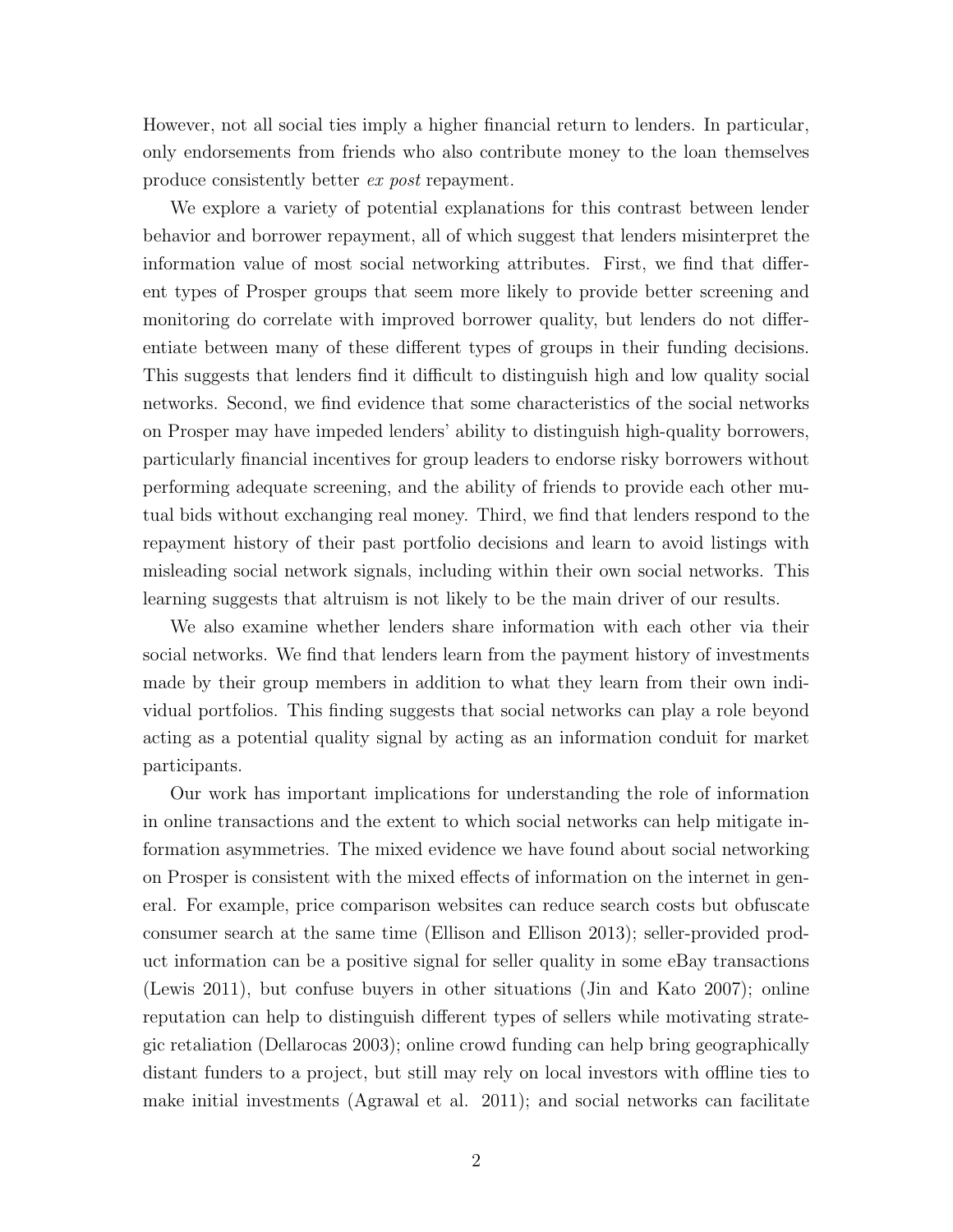targeted advertising but raise privacy concerns (Tucker 2011, 2012). All these studies, including ours, suggest that information is a double-edge sword, especially on the anonymous internet.

More specifically, our work highlights the challenges of importing ideas of microfinance to the online context in the developed world. Previous researchers have argued that informal and micro lenders have an information advantage over traditional banks because they utilize borrowers' social networks to ensure good risks (e.g. La Ferrara 2003, Udry 1994, Hoff and Stiglitz 1990, Besley and Coate 1995). However, most of the microfinance literature focuses on the contractual tools that lenders can use to improve loan performance, such as imposing joint liability among group members or organizing group meetings on a regular basis (Armendariz and Morduch 2010). Social networking on Prosper does not impose joint liability, and does not necessarily imply offline or regular contact among group members. Our work also differs methodologically. Lab and field experiments in microfinance are designed to randomly assign different contracts to similar borrowers, in order to minimize borrower selection into specific programs (Karlan 2005; Gine and Karlan 2010; Feigenberg, Field and Pande 2010; Bryan, Karlan and Zinman 2010). In contrast, we specifically study a context in which borrowers self-select into social networks<sup>[2](#page-4-0)</sup> with no contractual obligations. Our results suggest that self-selection, the lack of co-signing obligations, and non-verifiable social ties may hinder the effectiveness of social networks in online commerce.

As online social networking applications and websites have become more prominent, they have become increasingly integrated into commercial transactions. There have even been recent attempts to use social networking data from sites like Facebook, LinkedIn, and Twitter as an input into credit scoring (Rusli 2013, Wei et al. 2016). Our study suggests that online social ties should be interpreted with caution. They may not reveal true information about someone's unobserved credit worthiness and can potentially even be manipulated. That being said, contrasting our study with previous findings in microfinance suggests that if online friends are more actively involved in the process, such as Prosper friends who are willing to bid on a borrower's listing, there may be more value in extracting information from these ties. It is therefore important to ensure social ties have a tangible stake in the outcome that matters to lenders.

<span id="page-4-0"></span><sup>2</sup>Gomez and Santor (2003) compare individual and group borrowers in two Canadian microlenders and show that group borrowers tend to have smaller loans and are more likely to be female, Hispanic, immigrant, with lower income, etc. Ahlin (2009) shows that self-selected groups are more homogeneous than randomly assigned groups.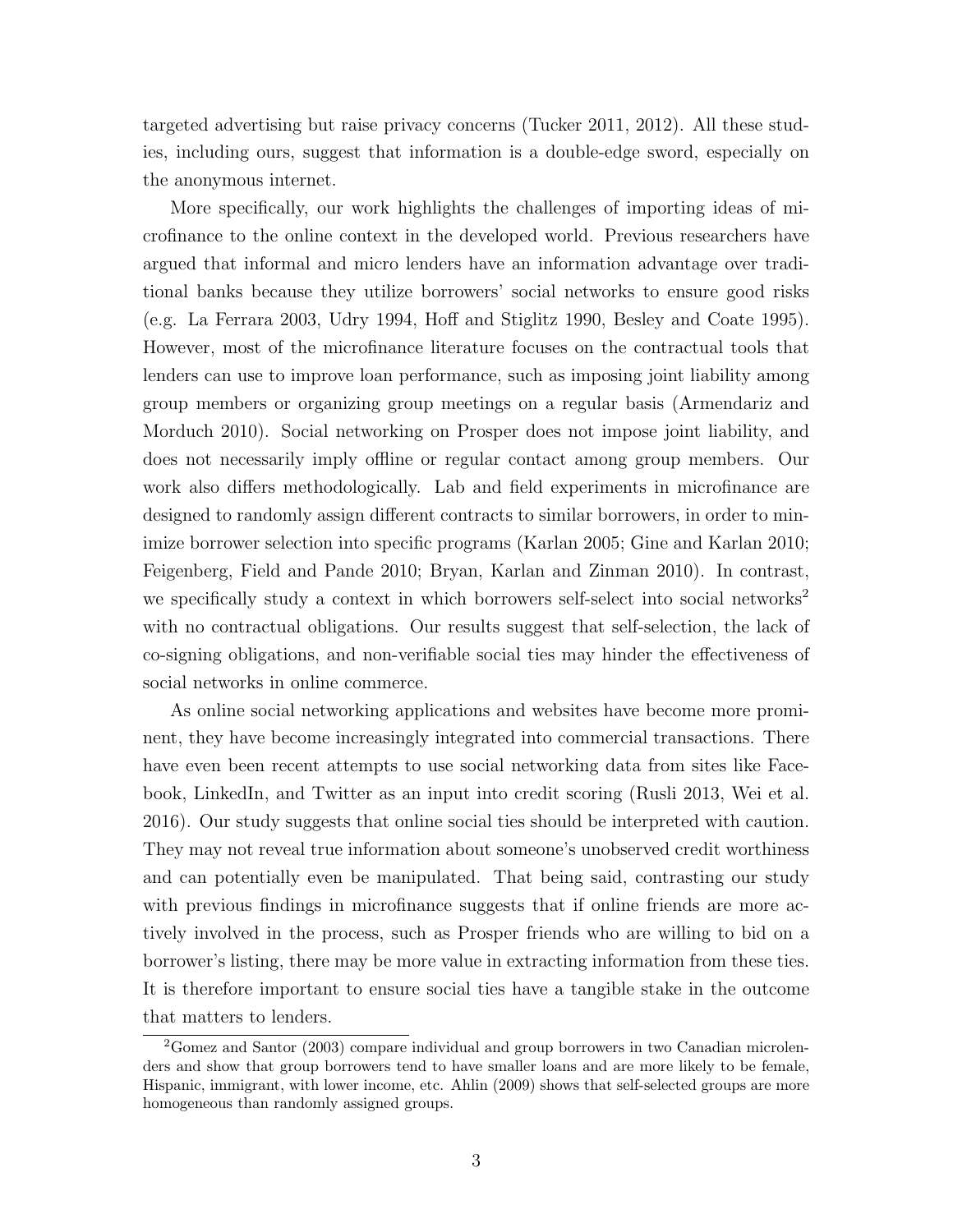Our paper also contributes to a growing literature on peer-to-peer lending itself (Ravina 2007, Pope and Sydnor 2011, Iyer et al. 2015, Rigbi 2011, Hampshire 2008, Freedman and Jin 2010, Lin et al. 2013, Paravisini et al. 2011, Kawai et al. 2013, Miller 2015), which focuses on either the relationship between borrower attributes and listing outcomes or lenders' investment decisions. Most directly related to our work, Iyer et al. (2015) find that Prosper lenders do use soft information in listings to their advantage in screening loans. They find that interest rates granted by lenders on Prosper more accurately predict default rates than exact credit scores that the lenders do not have access to. Our paper explores directly how lenders respond to a particular type of soft information represented by social networks. Hildebrand et al. (2016) find that some group leaders on Prosper use bidding behavior to take advantage of lenders in order to receive group leader rewards. Our results on how the impacts of group related social ties changed after group leader rewards were discontinued confirms these findings. Lin et al. (2013) find that Prosper borrowers with friends are more likely to be funded and loans with funding from friends have lower default rates. Our paper complements these other studies by considering group and friend characteristics together, quantifying the effects of social networking attributes on a measure of the internal rate of return that accounts for both differences in interest rates and payoff patterns, and explores potential mechanisms that would lead to the patterns of lender behavior and loan outcomes observed in the data.

The rest of the paper is organized as follows. Section 2 describes the background of Prosper.com, its social networking features, and our data. Section 3 examines the effect of borrower social ties on funding probability, interest rate, repayment patterns, and an estimated internal rate of return. Section 4 explores a variety of potential mechanisms behind our main findings. A short conclusion is offered in Section 5.

## 2 Background, Data, and Summary Statistics

The Prosper website is designed to match lenders and borrowers through an online auction similar to how eBay matches buyers and sellers of a product. In this section we describe the basics of the marketplace's design, the social networking tools Prosper employs, the structure of our data, and summary statistics.

### 2.1 The Prosper Marketplace

All Prosper loans are fixed rate, unsecured, three-year, and fully amortized with simple interest, and they range from \$1,000 to \$25,000. Prosper reports repayment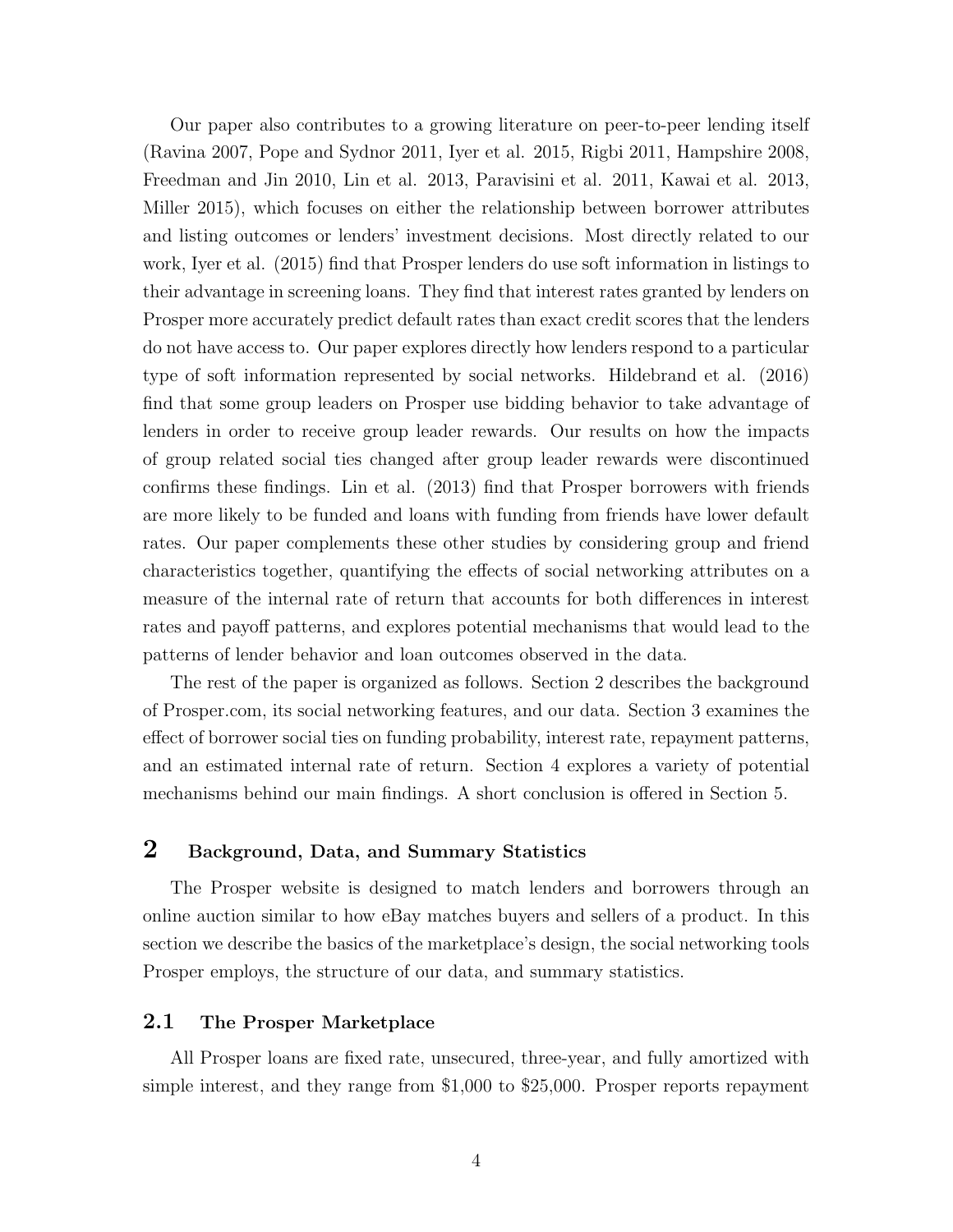to credit agencies, and if a loan defaults Prosper hires collection agencies and returns any money retrieved in collections to the loan's lenders.[3](#page-6-0) By the end of our sample period (July 31, 2008), Prosper had attracted 750,000 members and originated loans of over 160 million dollars.[4](#page-6-1)

During our study period, potential Prosper borrowers can post an eBay-style listing specifying the maximum interest rate she is willing to pay, the requested loan amount, and the duration of the auction (3-10 days). The borrower can also choose to close the listing immediately after it is fully funded (called autofunding) or allow further bidding on the interest rate until the auction window ends. In addition to the auction parameters, the borrower may describe herself, the purpose of the loan, and post an image. Prosper also posts hard credit information extracted from Experian credit reports. While Prosper's agreement with Experian disallows it from posting exact credit scores, it does post credit grade categories that include AA defined as 760 or above, A as 720-759, B as 680-719, C as 640-679, D as 600- 639, E as [5](#page-6-2)40-599, HR as less than 540, and NC if no credit score is available.<sup>5</sup> Additional hard information changed slightly during our study period, with changes listed in plain text in Table 1. At the beginning of our sample (June 2006), this information included debt-to-income ratio, $6$  whether the borrower owns a home, and some credit history information about delinquencies, credit lines, public records, and credit inquires. On February 12, 2007, Prosper began posting more detailed credit history information plus self reported income, employment and occupation.<sup>[7](#page-6-4)</sup> On October 30, 2007, Prosper began to display a Prosper-estimated rate of return on the bidding page. Before this change, a lender had to visit a separate page to research historical performance of similar loans.

Lenders can browse listing pages which include all of the information described above, plus information about previous bids placed by other lenders, the percent of the listing's requested amount that has been funded to date, and the listing's current prevailing interest rate, as determined by the auction mechanism described below. To

<span id="page-6-1"></span><span id="page-6-0"></span><sup>&</sup>lt;sup>3</sup>There is no penalty for early payment.

<sup>4</sup>The quick expansion of Prosper coincided with a number of similar new peer-to-peer lending sites in the US. The best known examples are Kiva.org (incorporated November 05), Smava (launched in February 2007), Lending Club (opened May 24, 2007 as part of Facebook), MyC4 (launched in May 2007), Globefunder (launched in October 2, 2007), and Zopa US (us.zopa.com, opened December 4, 2007).

<span id="page-6-2"></span><sup>5</sup>On Feb 12, 2007 Prosper tightened the definition of grade E from 540-599 to 560-599 and grade HR from less than 540 to 520-559 eliminating borrowers that have no score or a score below 520.

<span id="page-6-4"></span><span id="page-6-3"></span><sup>&</sup>lt;sup>6</sup>The debt information is available from the credit bureau, but income is self-reported.

<sup>7</sup>On this date, lenders were also allowed to begin asking borrowers questions and the borrowers had the option to post the Q&A on the listing page.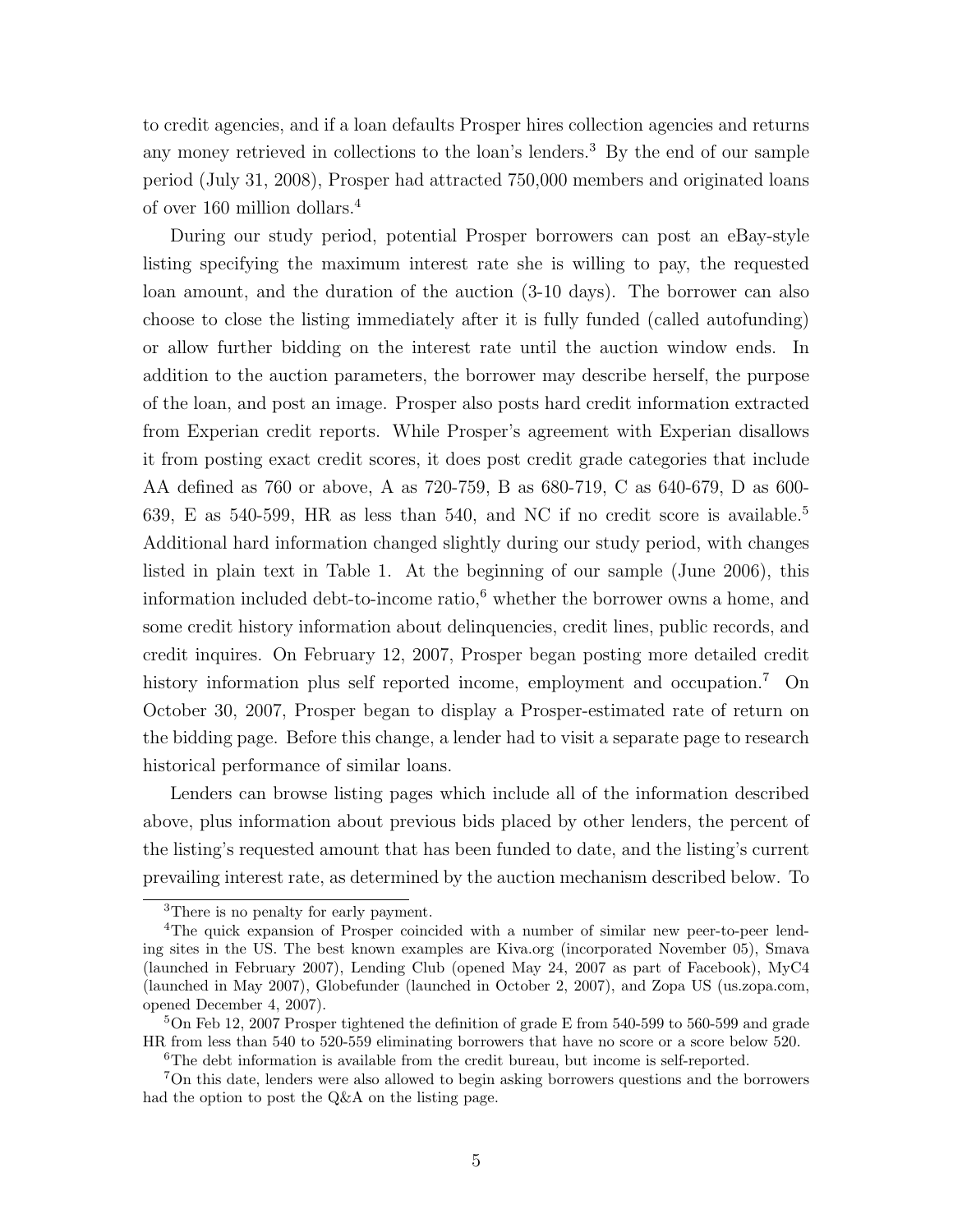view historical market data, a lender can download a snapshot of all Prosper records from Prosper.com (updated daily), use a Prosper tool to query desired statistics, or visit third party websites that summarize the data. Interviews conducted at the 2008 Prosper Days Conference suggest that there is enormous heterogeneity in lender awareness of the data, ability to process the data, and intent to track the data over time.

The auction process is similar to proxy bidding on eBay. A lender bids on a listing by specifying the lowest interest rate he will accept and the amount of dollars he would like to contribute (any amount above \$50). A listing is funded if the total dollar amount of bids equals or exceeds the borrower's requested loan amount by the end of the auction window. If the total dollar amount bid is greater than the requested amount, the lenders with the lowest specified minimum interest rate will fund the loan, and the contract interest rate is set as the minimum interest rate specified by the first lender excluded from funding the loan.<sup>[8](#page-7-0)</sup> Prosper charges fees on both sides of the market if a listing is completely funded. Freedman and Jin (2010) discuss additional details of the market operation.

Prosper makes all of its listing and loan data available for download from its website. Our main data set comes from the data available for download as of August 18, 2011. Because of changes to the platform that occurred in the second half of 2008, we analyze the sample of all listings posted between June 1, 2006 and July 31, 2008 and the loans that originate from this set of listings.<sup>[9](#page-7-1)</sup> Our data extract includes all of the information available to borrowers and lenders described above. For those listings that become loans, we observe payment through July 31, 2011, which includes the full 36-month history for all loans in our sample. We also observe data on bids, which allows us to construct and track each lender's portfolio through time.

Table 2 summarizes listings and loans by quarter for our sample, which includes 293,808 listings and 25,008 loans for \$158.27 million. This implies an average funding rate of 8.51%, though this varies over time ranging from 6.32% to 10.14%. Average listing size and average loan size both increased through the first half of 2007 and decreased afterward. Comparing listings and loans, the average listing requests \$7,592 and the average loan is worth \$6,329. The average listing lists a maximum borrower

<span id="page-7-0"></span><sup>&</sup>lt;sup>8</sup>If autofunding is chosen by the borrower, the auction ends immediately upon becoming fully funded, and the interest rate is set at the borrower maximum rate.

<span id="page-7-1"></span><sup>&</sup>lt;sup>9</sup>We exclude the few loans that were suspects of identity theft and as a result repurchased by Prosper.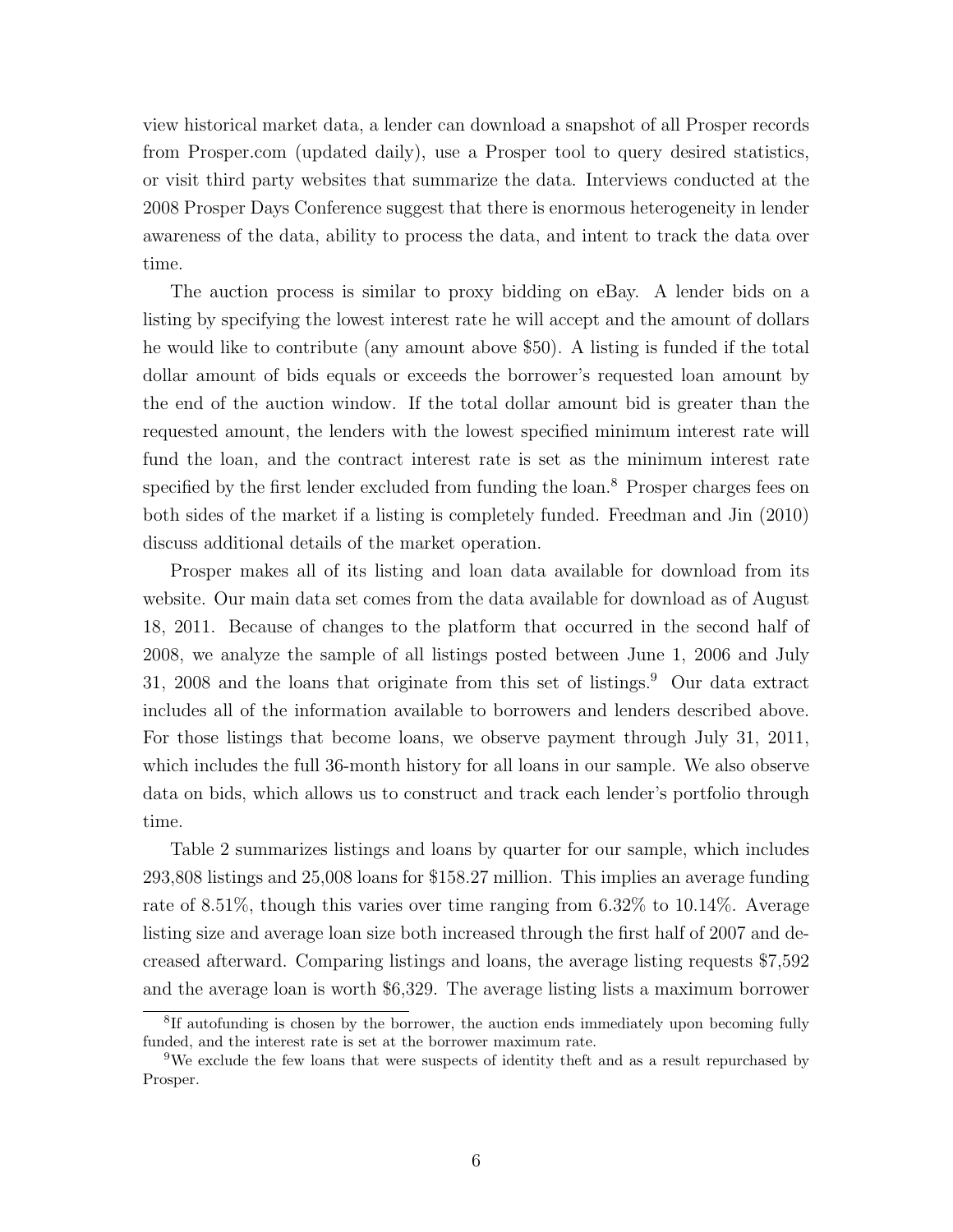rate of 19.19% while the average contract rate is  $17.90\%$ .<sup>[10](#page-8-0)</sup>

### 2.2 Social Networks

Prosper implements social networking through "groups" and "friends." These social network features have a variety of intended roles on the site including recruitment of new members to the site and as a means of facilitating Prosper transactions. It is worth noting that Prosper was a pioneer in using social ties in peer-to-peer lending. Thus the evolution of Prosper's social networking policies is likely a result of multiple factors, including platform experimentation, the time lag of loan outcome data, and the platform's desire to grow quickly on both the borrower and lender side of the market.<sup>[11](#page-8-1)</sup> Here we discuss the basics of these social networking features and their role in the lending process. Changes to social network related policies described in this section are listed in italic text in Table 1.

Any non-borrowing Prosper member may set up a group and become a group leader. Group leaders determine which other Prosper members can join the group, and it is at the discretion of the leader how narrow or broadly to define eligible membership and how to monitor and enforce membership requirements. Each member of Prosper can join at most one group.

The group leader's intended responsibilities include setting up the group profile page, recruiting new members into the group, coaching the members of the group interested in borrowing on how to construct a Prosper listing, and monitoring the performance of the listings and loans of group members. The group leader does not have any legal responsibility for loans to its members. Rather, the group leader is supposed to foster a "community" environment within the group.

To the extent that the group leader knows the borrower in other contexts (e.g. colleagues, college alumni, military affiliation), she could collect credit-related information via emails, interviews, house visits, employment checks, and other labor-intensive means.<sup>[12](#page-8-2)</sup> However, many groups are very large (some with over  $10,000$ ) members), and this monitoring and direct social pressure likely varies a great deal between groups. Starting October 19, 2006, Prosper began posting star ratings (one to five) to indicate how well a group's past loans had performed.<sup>[13](#page-8-3)</sup>

<span id="page-8-0"></span><sup>&</sup>lt;sup>10</sup>The sharp increase in borrower maximum rates between the first and second quarters of 2008 reflects the April 2008 removal of state specific interest rate caps for some states.

<span id="page-8-1"></span><sup>&</sup>lt;sup>11</sup>A two-sided market like Prosper enjoys positive network externalities when one or both sides of the market expand quickly (Rochet and Tirole 2006, Rysman 2009).

<span id="page-8-3"></span><span id="page-8-2"></span><sup>&</sup>lt;sup>12</sup>Group leaders do not have access to the borrower's credit report prior to listing.

<sup>&</sup>lt;sup>13</sup>Groups must have at least 15 loan cycles billed before they are rated, otherwise they are "not yet rated."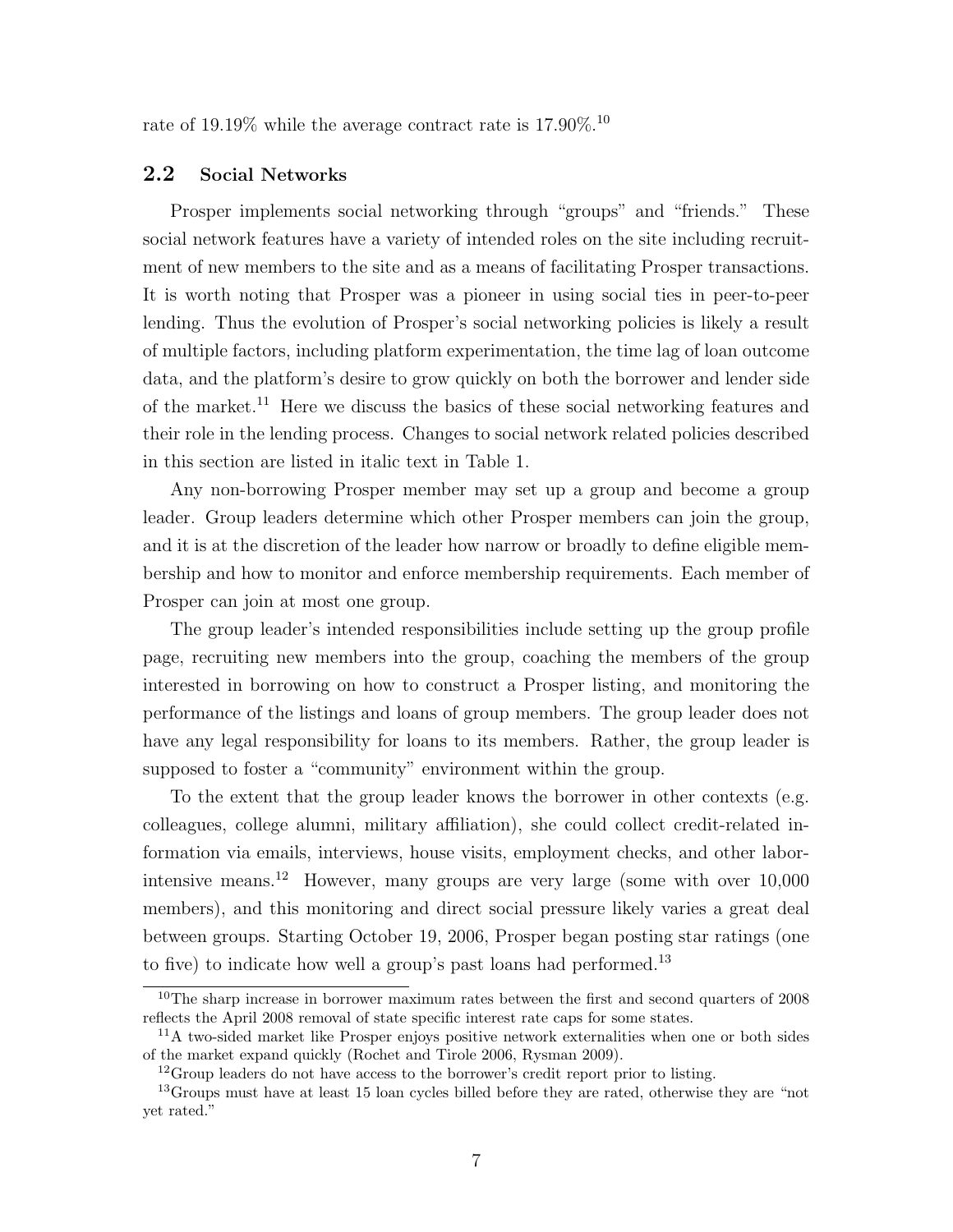Despite the initial intentions, originally group leaders may have faced perverse incentives. Prosper groups were partially initiated as a tool to expand the market, and thus Prosper initially rewarded a group leader roughly \$12 when a group member had a loan funded (Mendelson 2006). The group leader reward may have created a perverse incentive to recruit borrowers without careful screening of credit risk. This tension between member recruiting and performance monitoring prompted Prosper to discontinue group leader reward on September 12, 2007.

Starting on February 12, 2007, Prosper members could invite their friends to join the website. The inviting friend receives a reward when the new member funds (\$25) or borrows her first loan (\$50). Existing Prosper members can become friends as well if they know each other's email address, though the monetary reward does not apply. In either case, both parties must agree to being distinguished as friends.

Groups and friends can use two tools to try to influence whether a group member's or friend's listing becomes funded. First, group leaders and friends can provide an "endorsement" on a member's listing. These endorsements are displayed on the listing page along with an optional statement from the endorser about why someone should bid on the borrower's loan. Only the group leader of the borrower's group and friends of the borrower can make these endorsements. In addition to endorsements, any bids from group leaders, group members, or friends are highlighted in the list of previous bids. These are intended to signal to other potential lenders that the borrower's group leader, group members, and/or friends are interested in contributing to the loan. In our analysis below we focus on friend and group leader endorsements that do and do not have accompanying bids. However, leaders and friends can also bid without making an endorsement.<sup>[14](#page-9-0)</sup>

While we observe friend and group leader endorsements directly in the listing data downloaded from Prosper, we only observe group membership or friendship networks that are in place on the date of download. Because these characteristics can change over time, we use monthly downloads from January 2007 to July 2008 to construct measures of group membership and friendship networks at the closest possible date to an actual listing that a borrower posts or on which a lender bids.

Table 2 shows that 28.8% of listings have some group affiliation, 3.2% have an endorsement from a group leader (2.2% with a leader bid), and 13.0% receive a friend endorsement (1.0% with a friend bid). All of these fractions are substantially

<span id="page-9-0"></span> $14$ Beginning February 23, 2008 lenders could include aspects such as friend endorsements and bids from friends as explicit criteria in listing searches, rather than having to browse through listings to find these characteristics.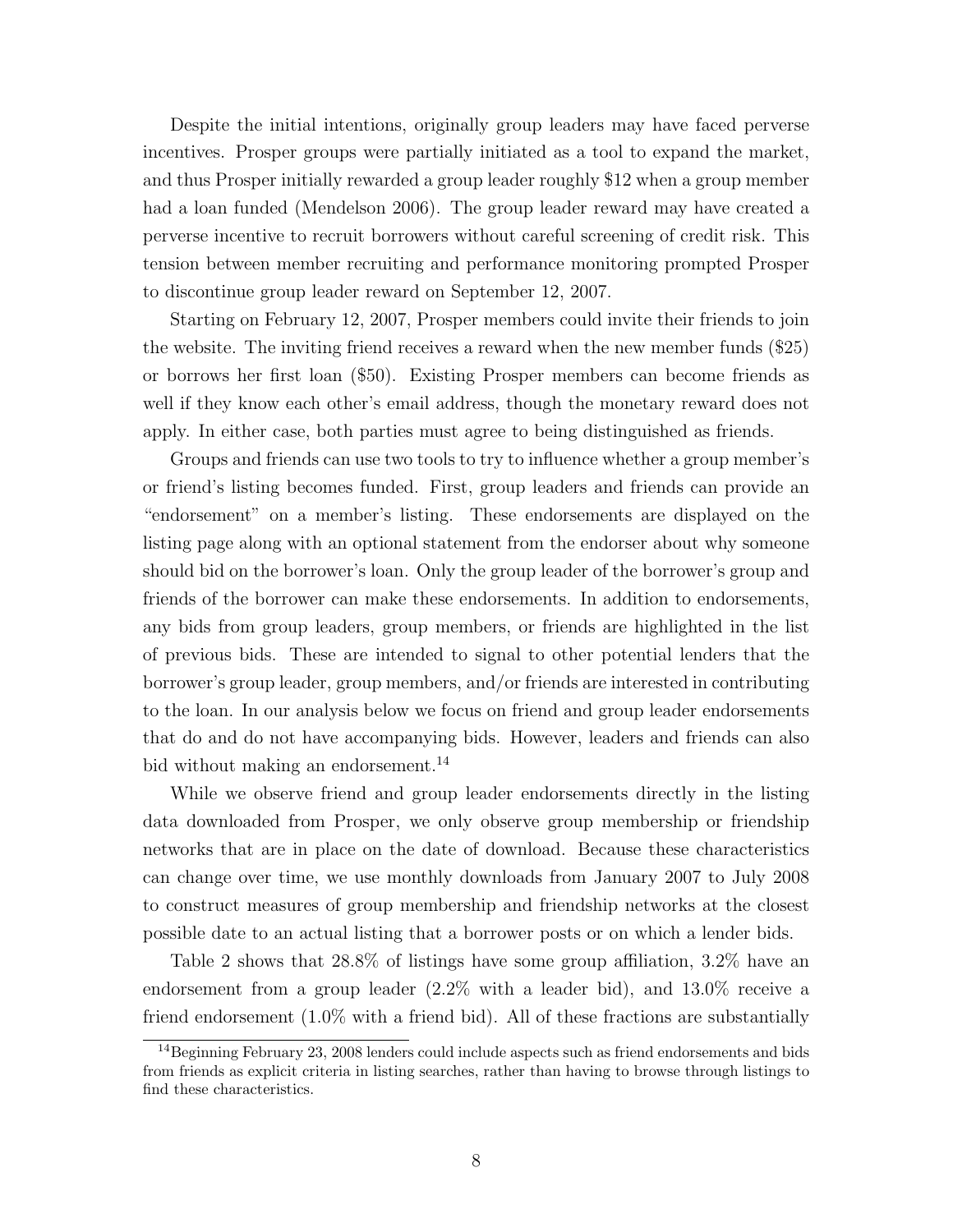higher in the loan sample, indicating that on average social loans are more likely to be funded than the listings that have no social ties. However, it is striking that the proportion with group affiliation decreased drastically over time from a peak of 62% to 7.5% for listings and from 71% to 11% for loans. Likewise, the percent of listings with group leader endorsement and bid declines sharply from 4.10% in the third quarter of 2007 to 0.84% in the next quarter. Similarly, the percent of loans with group leader endorsement and bid declines sharply from 23.40% to 6.44% in the same time frame, around the time when group leader rewards were removed. No such declines appear for listings or loans with group leader endorsement but without group leader bid. When friend endorsements became available, the percent of listings and loans with endorsements initially grew but decreased after the middle of 2007, particularly those endorsements without accompanying bids.

Table 3 summarizes more details of group attributes. We classify groups by size (numbers of total members, both borrowers and lenders), composition (percent of members who are borrowers), type (alumni, military, tangible connections such as employment or geographic location, loose connections such as religion or ethnicity),  $^{15}$  $^{15}$  $^{15}$ and whether the group leader chooses to require borrower listings by group members to be reviewed prior to posting. Beginning October 19, 2006, we also observe whether a group borrower is affiliated with a group of low (1-3 stars), high (4-5 stars), or no group rating. Comparing the samples of listings and loans, it is clear that smaller groups, especially those with fewer borrowers, are more likely to be funded. Listings affiliated with high group ratings, alumni groups, groups of tangible connections, or groups with review requirement are more likely to be funded, but listings from military groups or groups of loose connections are less likely to be funded. Table 3 also summarizes Prosper loans by source of funding. It is clear that most funding comes from stranger lenders, with friends, group members and group leaders contributing only 1-5% of the total loan amount.

Table 4 more directly compares listing and loan characteristics and outcomes by social networking attributes. The correlation between social networking attributes and observable borrower characteristics is complicated. Listings with some social ties, including endorsements with bids from friends and group leaders are much less likely to have low credit grades, while listings with other social ties, such as group membership are more likely to have low credit grades. However, among funded loans

<span id="page-10-0"></span><sup>&</sup>lt;sup>15</sup>To classify group type, we read the full description of each group (supplied by group leader when he/she sets up the group) and create indicators if the group description shows clear focus on alumni, military, employment, geographic location, religion or ethnicity.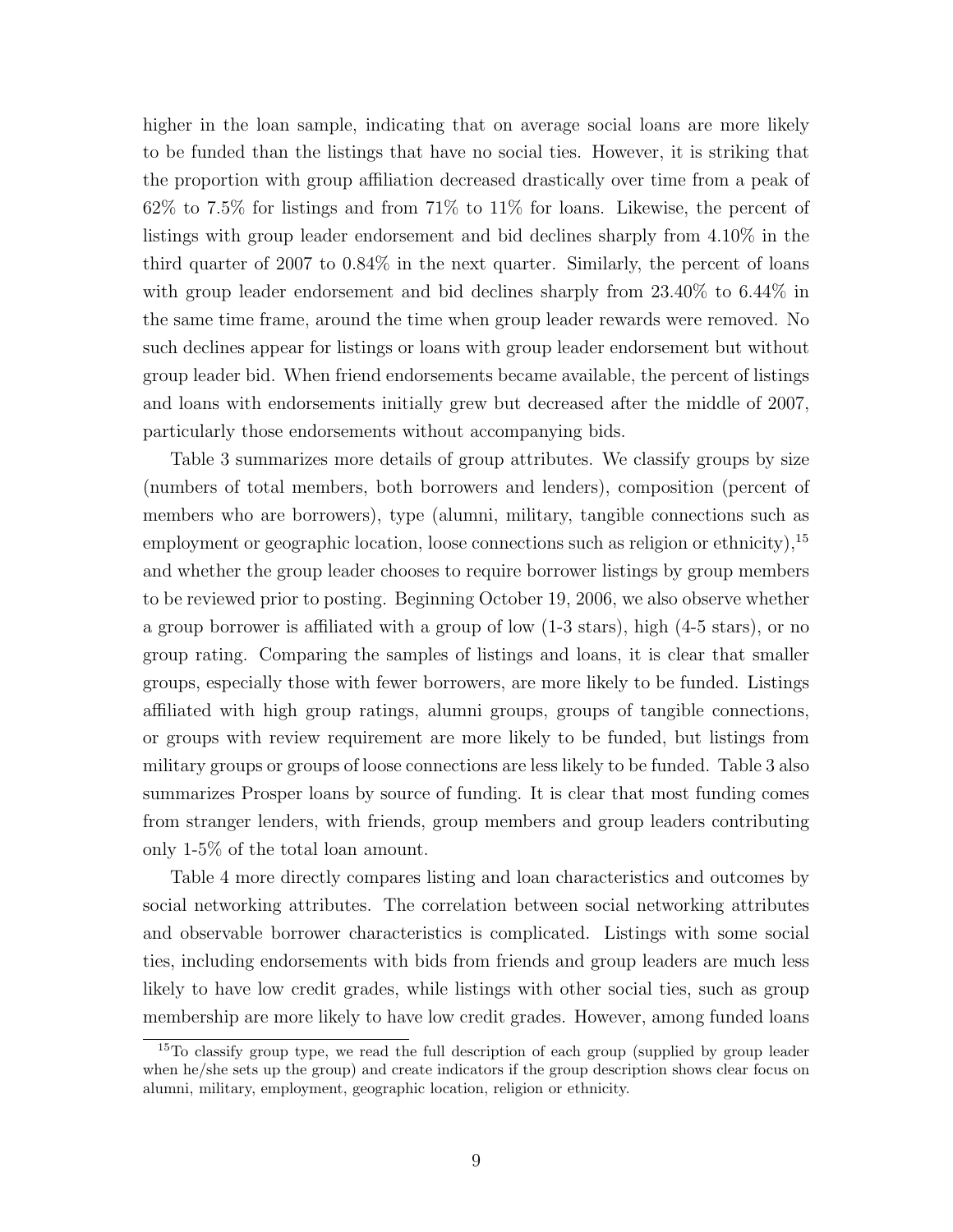borrowers with social ties are consistently more likely to have lower credit grades, suggesting lenders are more likely to fund loans of low observable credit worthiness as a result of social networks.

Overall, funding rates are higher for listings with social ties, particularly listings with endorsements and bids from friends and group leaders. The pattern of contract interest rates are less consistent, as they are likely confounded by differences in observable characteristics, but loans with friend endorsement and bids are rewarded with the lowest contract rate. Turning to summary measures of repayment, loans with social ties tend to have higher rates of default or late payments, except for friend endorsement with bid. We explore these patterns in more detail in the following section where we disentangle the relationship between social networking attributes and listing and loan outcomes, conditional on other observable characteristics.

## 3 Social Networks, Lender Funding Decisions, and Loan Outcomes

The primary goal of this paper is to examine what information a borrower's social network affiliation conveys and how lenders interpret this information. Since a borrower chooses which networks to join on Prosper, social networking behavior may convey some information that the borrower knows but a typical Prosper lender does not know. All else equal, a borrower with social ties may be of true lower quality or higher quality than a borrower without social ties. Alternatively, joining a social network may be cheap talk that conveys no true information. Regardless of the underlying true information, lenders may correctly or incorrectly interpret the information value of loans when making their funding decisions. We first estimate the relationship between social networking attributes and the likelihood a listing is funded and the interest rate in order to understand how lenders interpret borrower social networking attributes. We then explore whether lender decisions are in line with true borrower quality as revealed by repayment history. In the next section we consider potential explanations of the relationships we find.

#### 3.1 Effects of Social Network Attributes on Funding and Interest Rates

Summary statistics suggest that on average borrowers with social networking characteristics are rewarded by lenders with higher funding rates and lower interest rates. In this section, we explore these relationships conditional on other borrower observable characteristics. An important distinction between our empirical approach and previous studies in microfinance is that we are not necessarily attempting to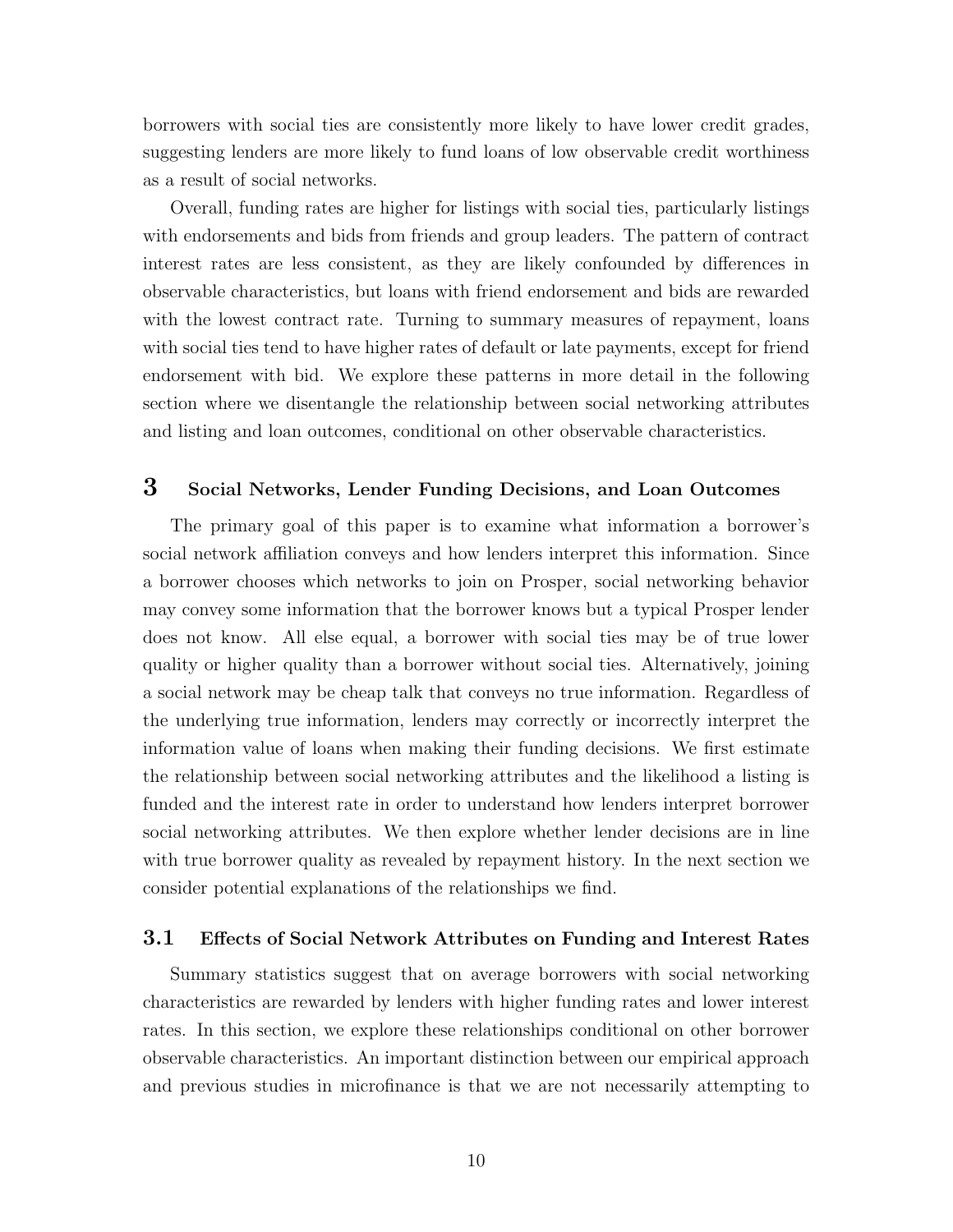estimate the effect of randomly assigned monitoring/screening networks on outcomes. Instead we are interested in conditioning on all observable characteristics that the lender sees in a listing and quantifying what additional information lenders interpret from social network attributes. This additional information may be correlated with unobservable borrower characteristics, but what we are interested in is how social networks are used as a proxy for the borrower's unobserved quality.

One caveat is that there could be information that is both correlated with social networking status and observed by lenders, but that we are unable to control for in the econometric analysis. These characteristics could include qualitative information in the borrower's picture or text that we cannot quantify in the data. For example, others have found the physical appearance of borrowers in Prosper images, including race, beauty, and trustworthiness, to be important determinants of lender funding decisions (Pope & Sydnor 2011, Duarte et al. 2012, Ravina 2007). To minimize this concern, we control for the presence of a picture, the length of the text, and whether the text mentions certain loan purposes such as paying for medical bills, starting a business, or purchasing a car. We have also conducted robustness checks where we restrict our sample to a set of listings and loans with homogeneous image content – namely those *without* an image – and find a very similar pattern of results to what we present in this section.<sup>[16](#page-12-0)</sup>

We estimate the relationship between social networking attributes and listing outcomes with the following two regression equations:

(1)  $1(Funded)_{it} = f_1(SocialVar_i, ListingAttributes_i, macro_{it}, YW_t) + \varepsilon_{1it}$ (2)  $Control$   $Control$   $= f_2(SocialVar_l, ListingAttributes_l, macro_{lt}, YW_t) + \varepsilon_{2lt}$ 

Equation 1 includes the full sample of listings and describes whether or not listing i created at time t is funded or not  $(1(Funded)_{it})$ . Equations 2 includes the listings of fully funded loans and describe the contract interest rate ( $ContractRate_{lt})$ ) of loan l funded at time t. These regressions include year-week fixed effects  $(YW_t)$  and macroeconomic conditions that vary by day or by the borrower's state of residence  $(macc<sub>lt</sub>)$  to control for the changing environment on and off Prosper at the time of funding.[17](#page-12-1) ListingAttributes include Experian-verified credit history information,

<span id="page-12-0"></span><sup>&</sup>lt;sup>16</sup>These results are presented in Appendix Table 3 and are very similar to the results of Table 5 discussed in this section.

<span id="page-12-1"></span><sup>&</sup>lt;sup>17</sup>To capture the growth and fluctuation of the Prosper market as a whole, we also control for a number of daily Prosper-specific market characteristics, including the total value of active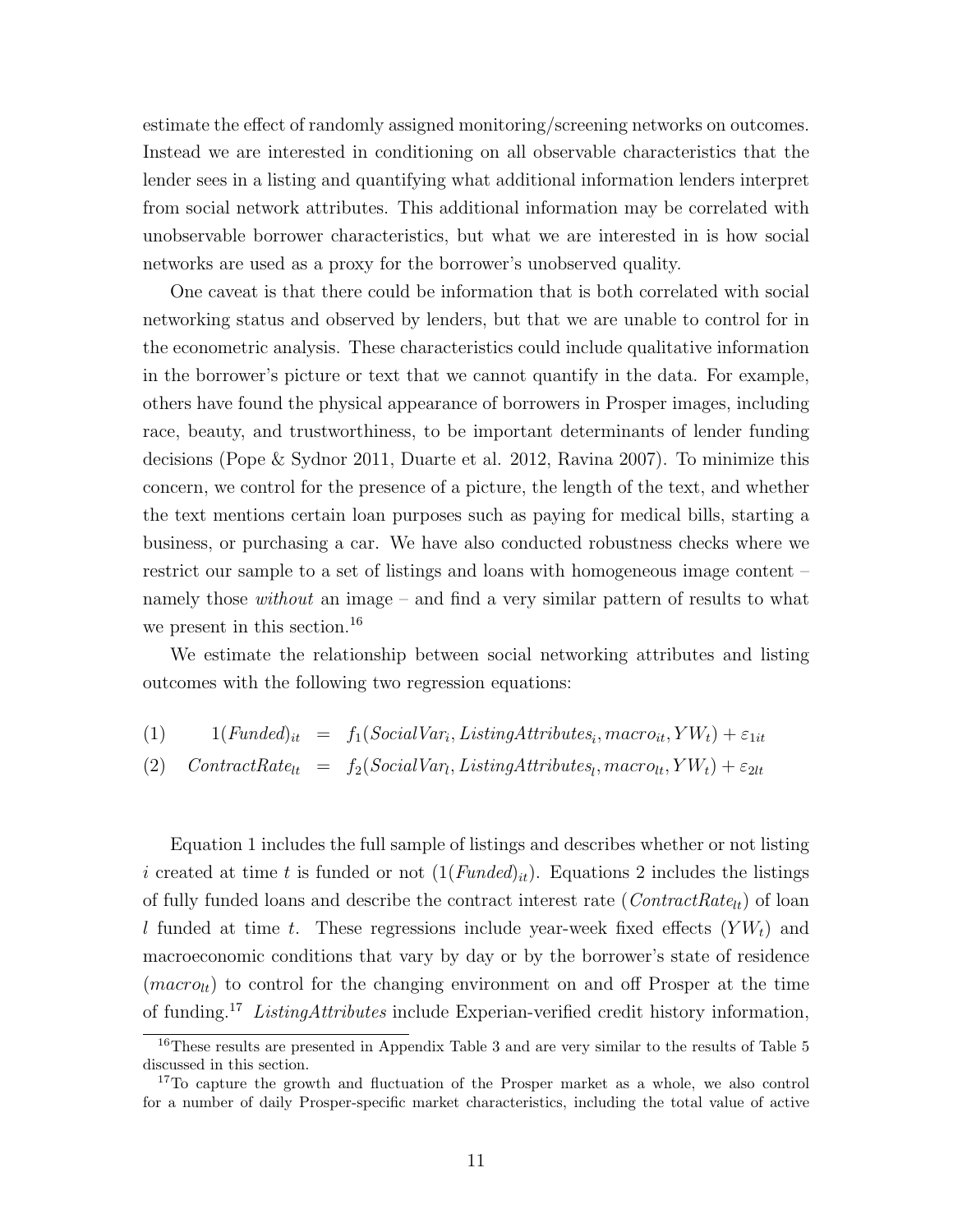borrower-specified loan terms (e.g. amount requested and maximum interest rate), and borrower self-reported information (e.g. loan purpose, image, description).<sup>[18](#page-13-0)</sup> Summary statistics of these attributes can be found in Appendix Table 1. The listing attributes and the macroeconomic variables are also interacted with credit grade dummies.

The parameters of interest are the coefficients on the variables in *SocialVar*. In the baseline specification these include indicators for the borrower being in a group, having a group leader endorsement with no bid, having a group leader endorsement with a bid, having a friend endorsement without a bid, and having a friend endorsement with a bid. The funding rate regression is estimated by probit, and the contract rate regression is estimated by OLS.

Columns 1 and 2 of Table 5 presents the estimated effects of the social network variables from the above specifications, with coefficient estimates reported for linear regressions and marginal effects for probit estimates. All else equal, listings in which the borrower belongs to a group are 0.2 percentage points more likely to be funded and enjoy a 0.4 percentage point lower contract rate, suggesting that lenders interpret group affiliation as containing positive information about borrower quality.

Both types of group leader endorsements appear to be interpreted as additional positive information by lenders. Both lead to higher funding rates and lower contract interest rates in the second and third rows of Table 5, particularly those with an accompanying bid.

The final two rows of Table 5 explore friend endorsements with and without bids. As with group leader endorsements, friend endorsements increase the likelihood a listing is funded, and the effect is larger when the endorsement is accompanied by a bid. Loans with a friend endorsement alone are 0.1 percentage points more likely to be funded than non-friend endorsed loans, but when the endorsement is accompanied by a bid, the funding probability is 3.4 percentage points higher than non-friend endorsed loans. Friend endorsements without bids lead to 0.1 percentage point higher contract rates and friend endorsements with bids lead to 0.6 percentage point lower contract rates.

To this point, our estimates suggest that, conditional on observed borrower char-

loan requests by credit grade, the total dollar amount of submitted bids by credit grade, and the percentage of funded loans that have ever been late by credit grade.

<span id="page-13-0"></span><sup>&</sup>lt;sup>18</sup>We only include observable credit information that was available for our whole sample period and not those new credit variables added after Feb. 12, 2007. Results are similar if we restrict the sample to post February 12, 2007 and include these additional variables and are available from the authors upon request.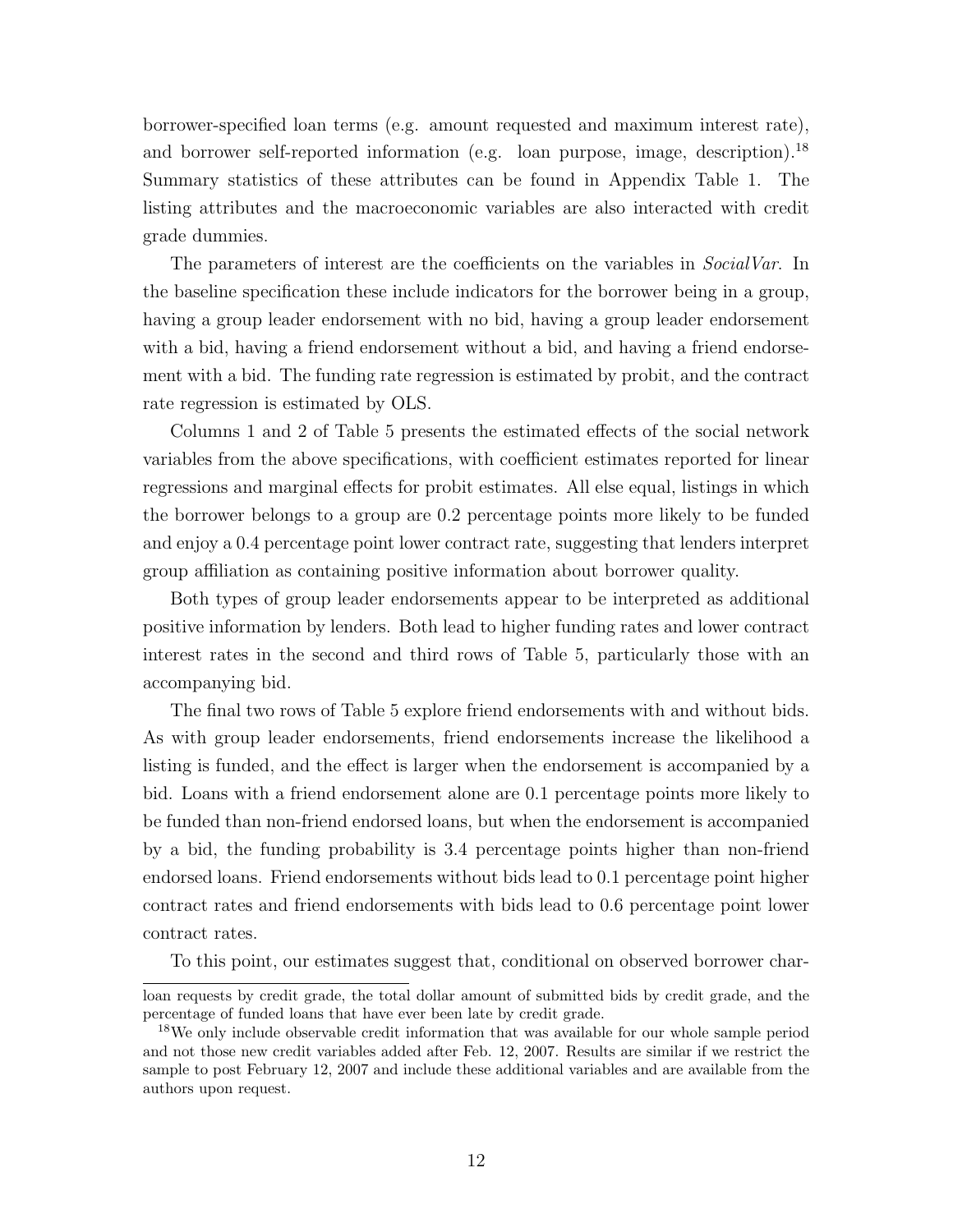acteristics, lenders are more likely to fund and agree to lower interest rates for borrowers with most social ties.

#### 3.2 Social Network Attributes and Loan Outcomes

In this section we explore whether loans with social networking attributes are in fact lower risk loans. To assess this we estimate the following three regressions:

$$
(3) 1 (DefDate)_{lta} = f_3 (SocialVar_l, ListingAttributes_l, macro_{lt}, YW_t, Age_a) + \varepsilon_{3lta}
$$
  

$$
(4) 1 (PaidOff)_{lta} = f_3 (SocialVar_l, ListingAttributes_l, macro_{lt}, YW_t, Age_a) + \varepsilon_{3lta}
$$
  

$$
(5) IRR_{lt} = f_4 (SocialVar_l, ListingAttributes_l, YW_t) + \varepsilon_{4lt}
$$

Regression Equations 3 and 4 include all funded loans and follow the payment history of each loan over its 36-month life span. The dependent variables measure whether or not loan l at time t and age a is default or late in Equation 3, and whether it is paid off in Equation 4. These regression ask whether loans with social networking attributes have different payment patterns than loans without social networking attributes, conditional on observable loan characteristics and the age of the loan.

Regression Equation 5 explores the impact of social networking attributes on a loan's internal rate of return (IRR), a summary measure of loan performance that incorporates both payment patterns and interest rate. Arguably, if the goal of lending on Prosper is to maximize financial returns, a lender should consider interest rate and expected repayment together in making lending decisions. To construct this measure, we use all available *ex post* repayment data to calculate the IRR that a sophisticated lender should expect to earn at the start of a loan if he could perfectly predict the statistical relationship between listing attributes and ex post loan repayment.

One complication is that the macroeconomic environment changed substantially during our study period due to the concurrent financial crisis. To address this problem, we follow a two step algorithm: first, we estimate how ex post loan repayment patterns of all Prosper loans relate to listing attributes and macroeconomic variables at the time of payment.[19](#page-14-0) This estimation attempts to isolate the contribution

<span id="page-14-0"></span><sup>19</sup>Macroeconomic variables include daily measures of the bank prime rate, the TED spread, the yield difference between corporate bonds rated AAA and BAA, and S&P 500 closing quotes. Additionally, we include the unemployment rate reported by the Bureau of Labor Statistics (BLS) by state and month, the housing price index reported by the Office of Federal Housing and Enterprise Oversight (OFHEO) by state and quarter, the quarterly percentage of senior loan officers that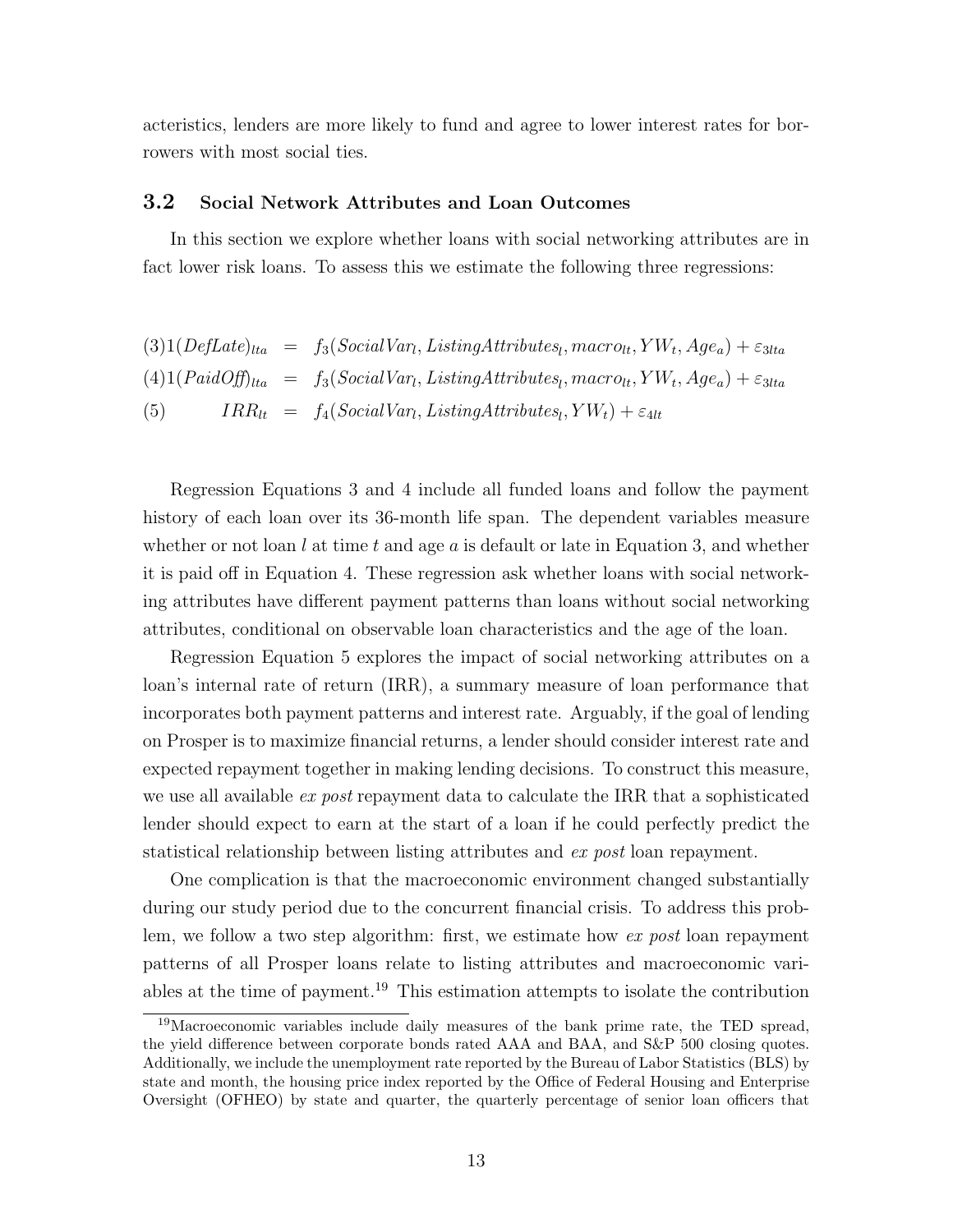of macroeconomic variables to realized loan repayment from the fundamental risk described by listing attributes. The second step predicts the pattern of payments using the coefficient estimates from the first step but substituting the macroeconomic variables as of June 1, 2006 for the real macroeconomic variables. Based on the predicted payment flows, we calculate an internal rate of return (IRR) that the lender should expect to earn from each loan if the macroeconomic environment were fixed at the beginning of our sample period (June 2006). The detailed algorithm, IRR calculation, and the robustness of this calculation to alternative definitions of IRR are reported in the Appendix.

By definition, the effect of social ties on IRR depends on contract rates and repayment. If the Prosper market operates efficiently and lenders correctly interpret social ties, we would expect to find differences in payment outcomes but no differences in returns between social and non-social loans, as any difference in payment patterns would be reflected by different contract rates. If we instead observe that lenders with social ties have lower (or higher) IRRs than non-social loans, it would suggest lenders under (or over) price social loans. Therefore, we can compare results of the relationship between a social networking attribute and funding, contract rate, repayment, and IRR to understand the extent to which lenders appropriately take into account the information conveyed by that characteristic. For example, if we find that a particular characteristic improves the funding rate, lowers the contract rate, reduces the default rate, and improves the IRR, we would infer that characteristic conveys positive information about the borrower's quality, the lenders correctly interpret that these borrowers have higher quality, but lenders incorrectly interpret the magnitude of this quality differential. If they did fully understand the quality difference, they would compete away the IRR difference through even lower contract rates.

Figures 1 through 3 compare the IRR density and mean IRR over time for borrowers with and without social networking attributes. In Figure 1A it is clear that the IRR distribution of group borrowers has a thicker left tail than that of non-group borrowers. Figure 1B plots mean IRR by group affiliation over time, with mean IRR always being lower for group borrowers. These relationships are less clear when splitting borrowers by whether or not they have a group leader endorsement but no bid, a group leader endorsement and bid, or no group leader endorsement in Figure 2A and 2B. Loans with an endorsement and bid from the group leader appear to have

have eased or tightened credit standards for consumer loans, and the foreclosure rate reported by Realtytrac.com by state and month.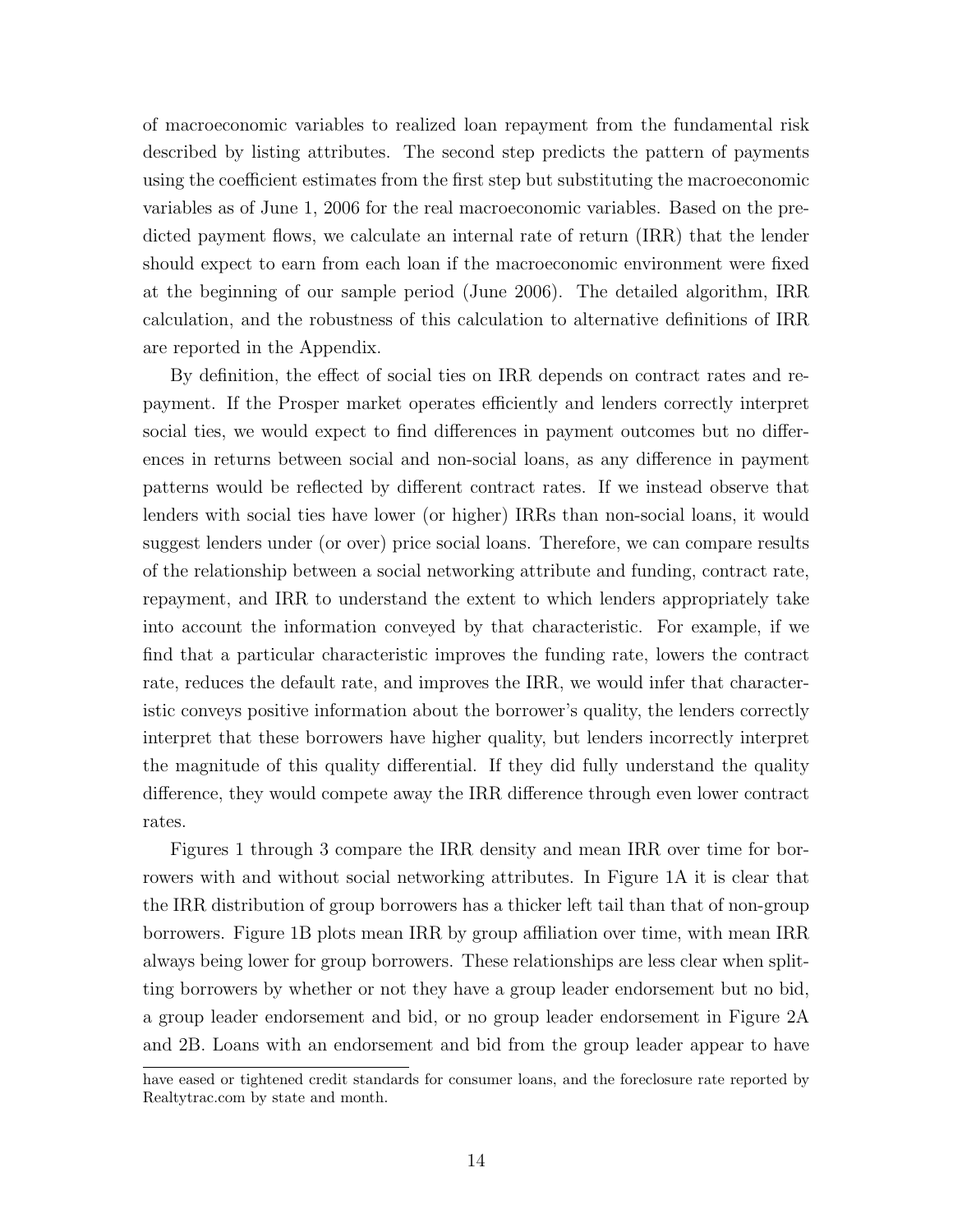lower IRR's, especially in the earlier time period.

The relationship between friend endorsement status and IRR is shown in Figure 3A and 3B. On average, borrowers with a friend endorsement and no bid have lower IRRs than borrowers with no friend endorsement, while borrowers with a friend endorsement and bid have higher IRRs. These unadjusted mean comparisons suggest that while most social networking attributes are rewarded by lenders in terms of funding rate and interest rate, not all are associated with equal or higher returns.

Regression estimates of Equations 3, 4 and 5 are presented in Columns 3-5 of Table 5. Group member loans are 0.6 percentage points more likely to be default or late in a given month and 0.4 percentage points less likely to be paid off early. When we summarize overall return, accounting for the contract rate and payment patterns with our measure of IRR, group loans have a 1.8 percentage point lower expected rate of return than non-group loans. These regression results are similar to the unconditional comparisons in Figures 1A and 1B. Taken together with the previous result that group membership increases the funding rate and decreases the contract rate, these results suggest that group membership in fact holds negative information content about borrowers, but lenders incorrectly interpret group membership positively.

The effect of a group leader endorsement on loan outcomes depends on whether the group leader also bids on the listing: if a group leader endorsement is not accompanied by a bid, the loan has a similar default rate to non-endorsed loans and is less likely to be paid off early, leading to a 1.9 percentage point higher IRR. In contrast, if a loan has both an endorsement and a bid from the group leader, it is more likely to be default or late, but less likely to pay off early. On net, group leader endorsement with a bid leads to a 1.3 percentage point lower IRR than non-endorsed loans.<sup>[20](#page-16-0)</sup> These results suggest that while lenders interpret both types of endorsements as positive information, only group leader endorsements without bids actually predict better loan outcomes. We explore this counterintuitive finding below by examining how the effects of these variables change after the elimination of group leader rewards.

Controlling for other listing attributes, a friend endorsement without a bid is more likely to be default or late and less likely to pay off early, leading to a statistically significant 0.8 percentage point lower IRR. In contrast, loans with friend

<span id="page-16-0"></span><sup>&</sup>lt;sup>20</sup>Note that IRR accounts for the exact timing of each event in each loan, while the repayment outcome regressions only control for timing via the 36 monthly loan age dummies. Because of this, the impact of a particular loan attribute on IRR is more complicated than the sum or average of the attribute's impact on separate payment measures.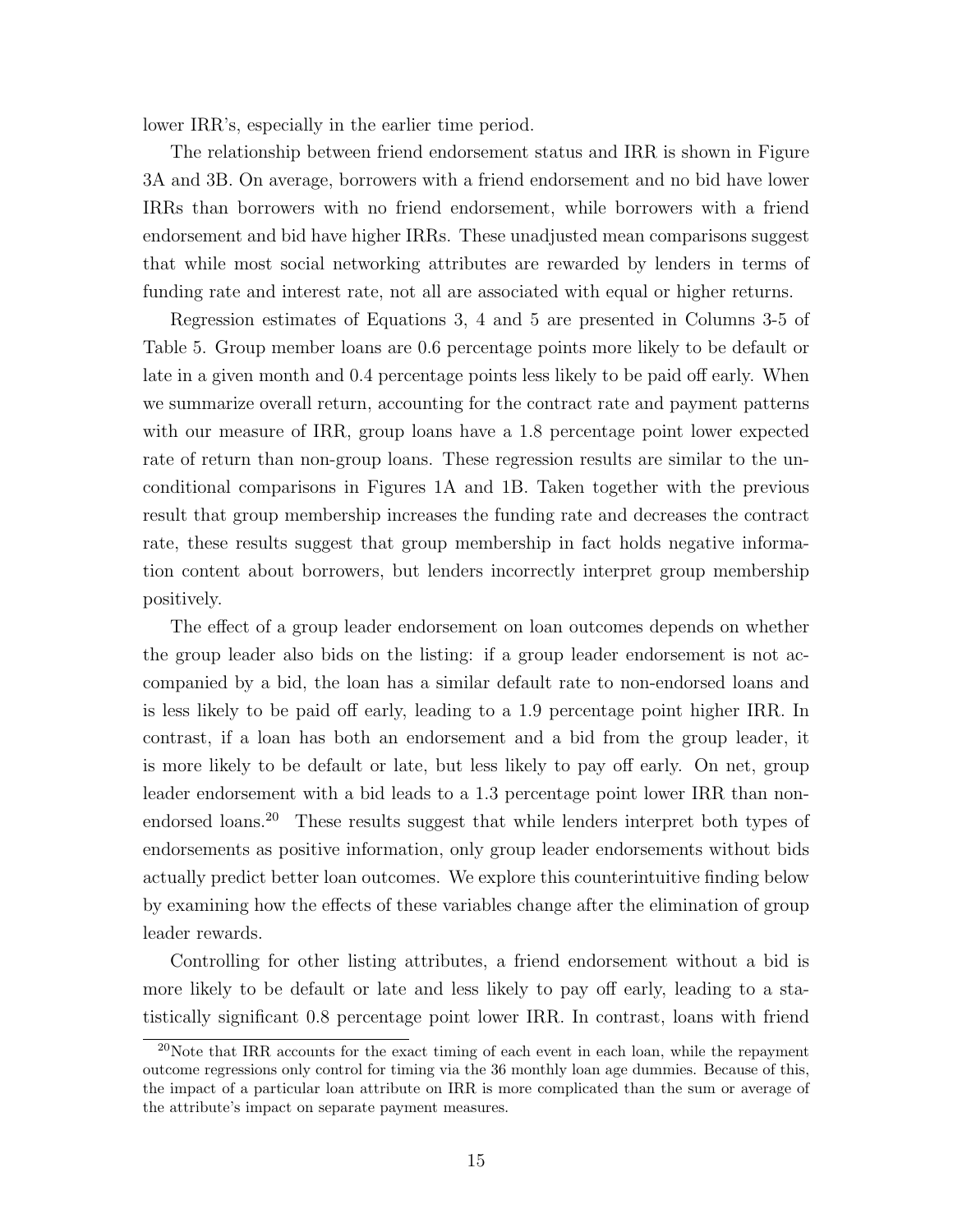endorsements and accompanying bids are 4.1 percentage points less likely to be in default or late. However, lenders do not completely compete away these gains as IRR is 6 percentage points higher than loans without friend endorsements. Interestingly, friend endorsement with a bid is the only social attribute examined thus far that also has an unconditionally higher IRR on average as seen in Figure 3B. In the raw data, these loans have higher IRRs due to their concentration of higher grade loans, but even conditioning on observable loan attributes, friend endorsement plus bid appears to convey additional borrower quality that has not been priced by the market.

## 4 Potential Mechanisms

In this section we explore potential explanations for the finding that lenders favor loans with social ties, despite most social ties being correlated with worse loan outcomes.

#### 4.1 Do Lenders Distinguish Between Heterogeneous Groups?

We have found that the average group listing is more likely to be funded, but the average group loan results in lower returns. However, certain types of groups may be more or less likely to provide screening and monitoring of group members. We therefore explore whether different types of groups have different impacts on loan outcomes, and whether lenders distinguish between these different types. It could be the case that some types of groups do provide additional information about a borrower's quality, but lenders are unable to determine which groups carry this information and which do not.

Table 6 considers the sample of group member listings and tests whether various attributes of groups are associated with better loan outcomes and how lenders respond to these additional attributes. In particular we add measures of group ratings, group size, group composition, group type, and whether the leader reviews listings.[21](#page-17-0) If groups provide some level of screening or monitoring, we might expect better borrower risk if the borrower is affiliated with a group with better past loan payment histories (measured by a higher rating), a smaller group, a group that is composed of a larger concentration of lenders, a group that is indicative of more tangible connections, or a group in which the leader must review the credentials of its borrowers.

<span id="page-17-0"></span><sup>21</sup>Variables for group and friend endorsements are also included in this regression, but excluded from the table to save space. The coefficient estimates on these variables are similar to those in other specifications presented.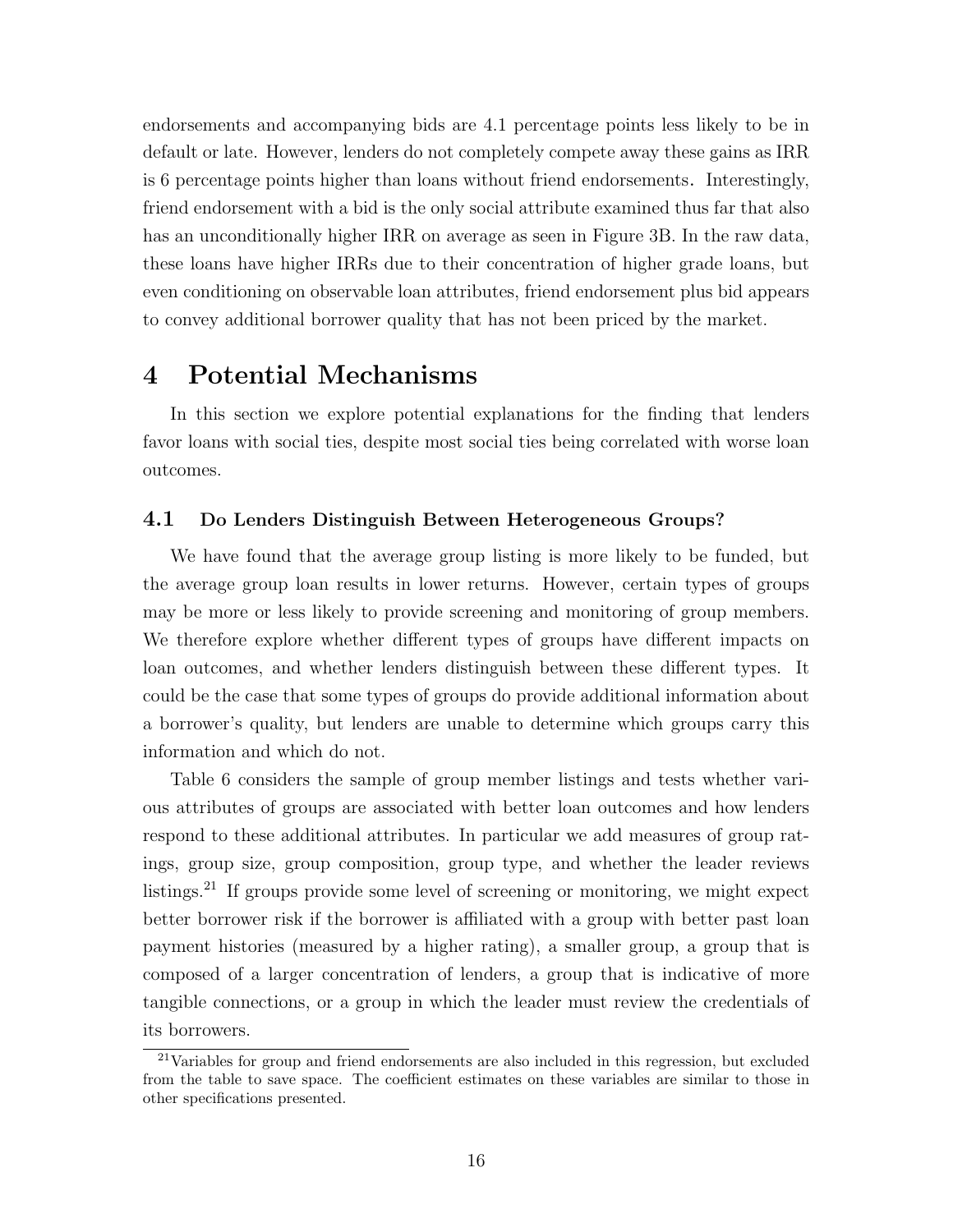The results in Table 6 are mixed. Relative to group listings prior to ratings becoming available, lenders are less likely to fund listings with no rating or a low rating, although ratings do not seem to correlate strongly with subsequent loan payment rates. Rated group loans do have higher IRRs than unrated group loans; however, the number of stars itself does not appear to correlate strongly with IRR. Because unrated groups are newer, this finding suggests that less established groups lead to a lower return. $^{22}$  $^{22}$  $^{22}$ 

There are important differences by group size and composition in the direction that suggests borrowers from smaller and less borrower oriented groups have better loan outcomes. Compared to loans affiliated with groups of more than 1000 borrowers, loans from smaller groups have lower default rates. Lenders recognize that borrowers from smaller groups are likely to have better repayment rates, since these small groups also have the highest funding rates. However, lenders do not fully incorporate this better repayment rate into the contract rate, as the smallest groups of fewer than 100 borrowers have substantially higher IRRs than other groups. Compared to loans affiliated with a group in which more than 75% of members are borrowers, loans from less borrower-oriented groups are also much less likely to be default or late and have much higher IRRs. That said, this characteristic may not be identified by lenders as there is no clear pattern of funding or interest rates by group composition. Lenders appear to respond somewhat to the overall size of the group, but not the lender-borrower composition of groups, despite both being strongly correlated with loan outcomes.

We also attempt to classify groups by their type of connection. Offline connections may imply additional screening and monitoring, or they may simply verify a certain borrower attribute. For example, members of a university alumni group may not know each other in person, but group membership certifies the borrower's educational attainment. Similarly, membership in an employment related group, such as the Walmart Employee group, certifies a member's employment status if the group leader verifies employment. While we cannot disentangle these impacts, it is interesting to explore the extent to which the type of connection impacts group loan outcomes and lender interpretation.

The results suggest that groups with tangible offline connections have better loan outcomes. Loans of alumni groups or other offline connections such as common

<span id="page-18-0"></span> $^{22}$ In results not shown, we find similar patterns when we include group fixed effects in this regression. This specification identifies the effect of star ratings as groups move from having no rating to a low or high rating once they have enough history to be rated.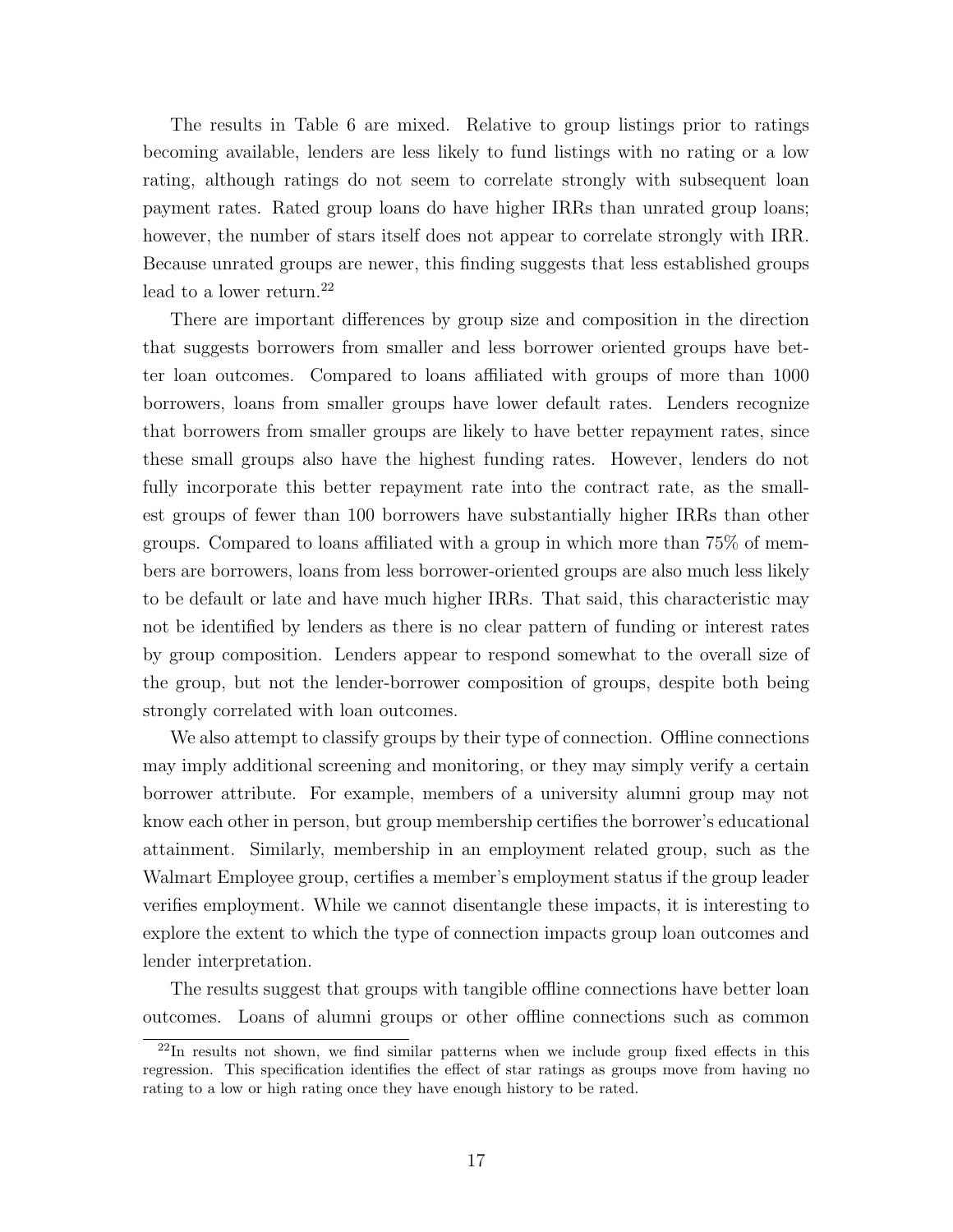employment, geographic, or other personal connections are less likely to be default or late and deliver higher IRRs. Looser connections such as ethnicity or religion have similar effects, but smaller in magnitude. That said, lenders do not appear to respond to these differences in terms of funding rates or interest rates except a slightly lower interest rate for loosely connected groups. In contrast, military related groups are associated with lower funding rates, higher rates of default or late, and lower IRRs relative to other groups. This suggests that lenders view military connections as an indicator of higher risk.

Lastly, loans affiliated with a group that requires the group leader to review listings are more likely to be funded and less likely to be default or late if funded, though their contract rates are slightly higher and IRRs are statistically similar to those without review requirement. Lenders appear to interpret reviewed group members as higher quality, and lower default rates appear to be competed away and returns are equalized.

Overall, these results suggest a great deal of heterogeneity among group borrowers. Some types of groups appear to hold more information content than others. While lenders are more likely to fund borrowers from smaller groups, which also appear to have better payment outcomes, lenders do not tend to differentiate between different group types in their lending decisions. This finding suggests that lenders cannot distinguish groups that are more or less likely to provide screening and monitoring.

### 4.2 Do Perverse Incentives Lead to Lender Confusion?

It is possible that some characteristics of the Prosper marketplace increase the likelihood that lenders misinterpret social networking attributes. First, group leader rewards (about \$12 per new loan) may encourage group leaders to recruit as many borrowers as possible, endorse the group's listings to ensure funding, but engage in no screening or monitoring.<sup>[23](#page-19-0)</sup> These incentives should have been reduced after Prosper eliminated the group leader rewards in September 2007. Second, friends have the ability to provide each other mutual endorsements. Two borrowers may agree to endorse each other or even bid on each other's listings with effectively no actual monetary exchange. On average, 11.46% of listings and 16% of loans with a friend endorsement are involved in a mutual endorsement and 6% of listings and loans with

<span id="page-19-0"></span> $^{23}$ Prosper did hold back a portion of the \$12 group leader reward until the loan had some payment history.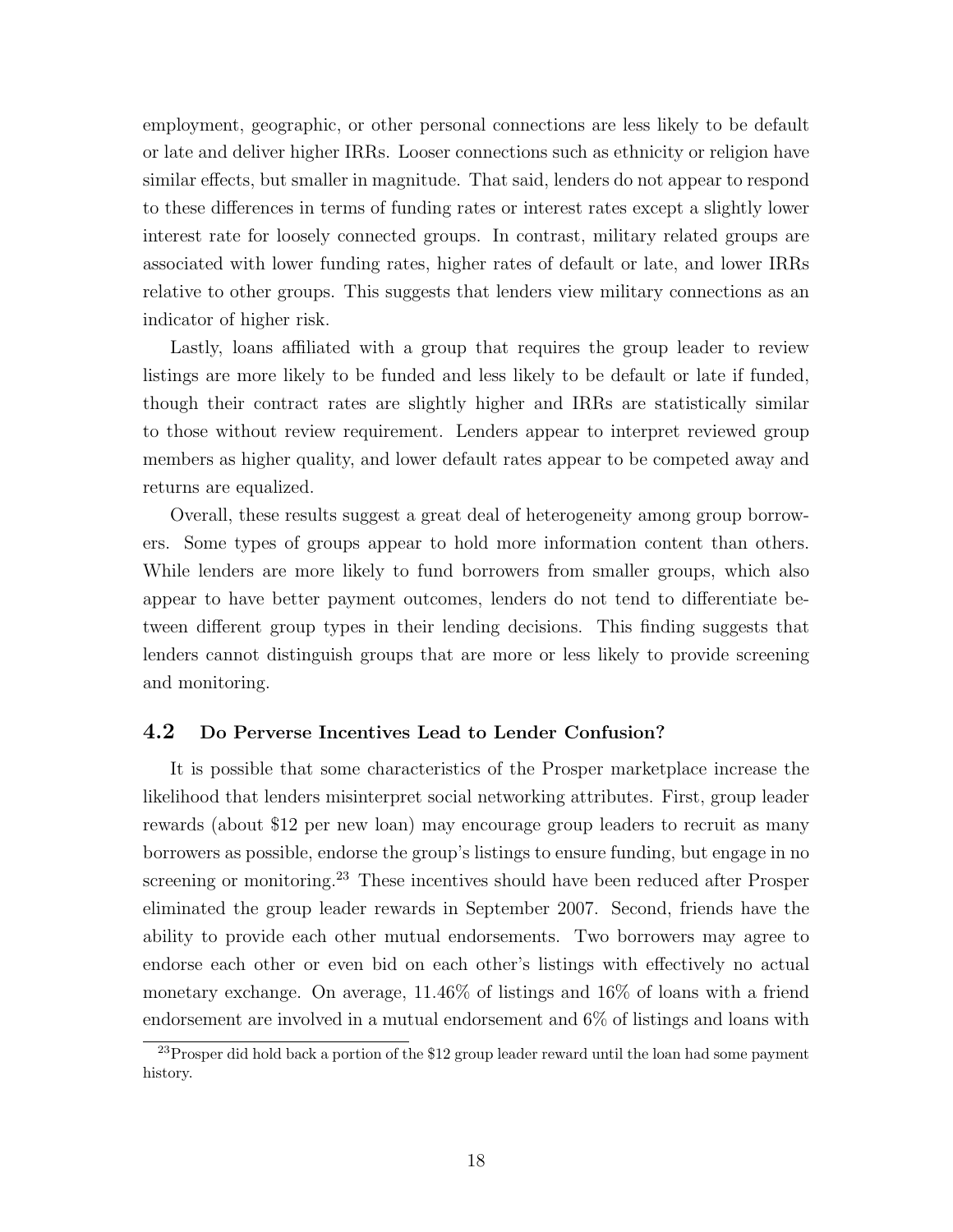an endorsement and bid are involved in a mutual endorsement and bid. $^{24}$  $^{24}$  $^{24}$  If borrowers recognize these perverse incentives, but lenders do not, low quality borrowers may seek social ties in order to take advantage of misinformed lenders.

Table 7 tests these two types of gaming by adding five additional dependent variables: a dummy of whether a group listing is after the group leader rewards were removed, dummies for whether each type of group endorsement occurred after leader rewards were removed, a dummy of whether the listing has a mutual endorsement but without bids, and a dummy of having a mutual endorsement and mutual bid. Group listings are equally likely to be funded before and after rewards were removed; although, lenders demand higher interest rates from group related loans in the latter period. Group loans after rewards are removed have lower default rates and higher IRRs than group loans in the earlier period. This finding, combined with the previous findings that the percent of listings and loans associated with groups and with group leader endorsements dropped dramatically in the fourth quarter of 2007, suggests that the removal of group leader rewards reduced gaming by group leaders.

We also interact the group leader endorsement variables with a dummy for loans occurring after leader rewards were removed. The repayment and IRR advantage of loans with group leader endorsements alone, as compared to group loans with no leader endorsement, is reduced in the post leader reward period, while loans with group leader endorsements and bids see no additional change.[25](#page-20-1) This finding suggests that the types of loans that group leaders chose to endorse and/or bid on changed when leader reward were no longer available.

Table 7 shows that mutual endorsement combined with mutual bidding is associated with little change in funding rate and contract rate, but significantly lower IRRs. Note that the negative coefficient of mutual endorsement and bid on IRR (-1.2 percentage points) is compared to loans with friend endorsement and bid in one direction only. Because loans with friend endorsement and bid are associated with 6.1 percentage points higher IRRs than non-social loans, on net loans with mutual friend endorsement and bid still have significantly better payment rates and IRRs than non-social loans. Interestingly, loans with a mutual endorsement and bid are also associated with a lower probability of being default or late, which suggests that the negative effect on IRR is driven by more of these loans paying off early. In comparison, mutual endorsement without a bid increases the funding rate, but

<span id="page-20-0"></span> $24$  For both mutual endorsements with and without bids, the median number of days between the two endorsements is around 30 days, suggesting many occur within a short time window.

<span id="page-20-1"></span> $25$ These results are consistent with Hildebrand et al.  $(2016)$ .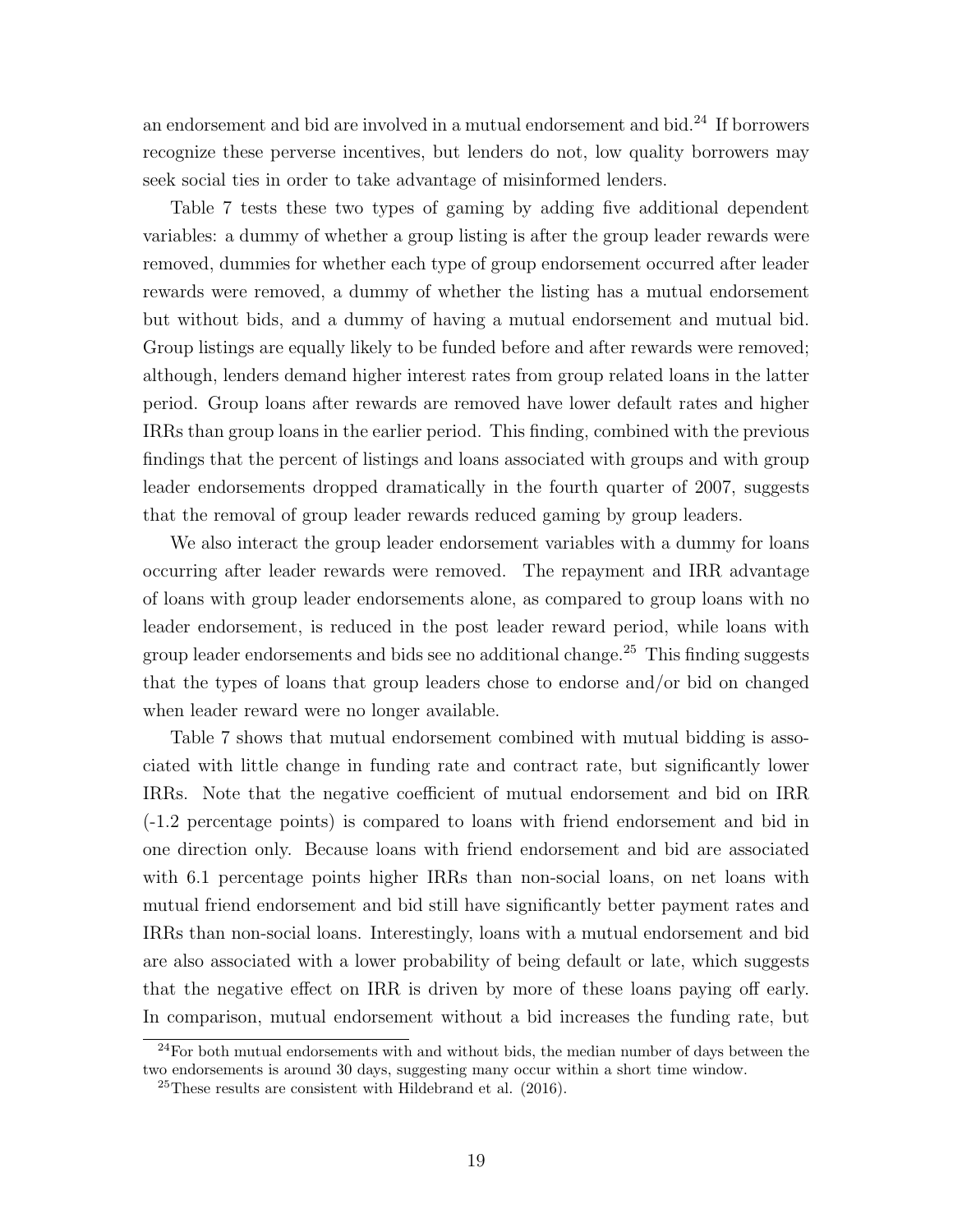it has no statistically significant effect on other outcomes. Therefore, these mutual endorsements without a bid do not add any additional negative risk beyond friend endorsement without bid on its own. Overall, we conclude that there is evidence of gaming due to group leader reward incentives, but only limited evidence of gaming through mutual friend endorsement and bidding.

### 4.3 Are Lenders Profit Maximizing or Altruistic?

Our results to this point strongly suggest that lenders are more likely to fund and provide lower interest rates to loans with social networking attributes, despite many of these loans being less likely to repay on time. Our results on group heterogeneity and gaming suggest that lenders may not fully distinguish between social loans that convey true quality information and those that do not. These patterns are consistent with either lenders making mistakes in their interpretation of social networks or with lenders having objectives aside from profit maximization. In particular, it is possible that social network affiliation could increase funding rates, decreases contract rates, and be associated with worse loan outcomes if some lenders are motivated to fund Prosper loans by altruism. Freedman and Jin (2010) document that, in addition to social network affiliated loans, lenders invest in many categories of loans that produce lower returns on average. However, additional findings suggest that lenders learn from the default and late paying loans of their initial investments and subsequently target higher return loans. This pattern suggests that lenders learn from their "mistakes" in order to earn higher financial returns as opposed to purposely funding low return loans as a form of "charity." In this section, we explore the extent to which our results on social networks can be attributed to altruism or mistakes that lenders eventually learn from.

First we look generally at how lenders change their behavior in response to previous social loans in their portfolio missing payments. Then we consider that lenders may have an even stronger charity motive within their own social networks by testing if lenders are less responsive to the payment history of own-group borrowers. Sociologists have argued that network members may do favors for each other, because the giver enjoys non-financial returns from the giving process such as approval of status within the network, future benefits from the network as a whole, or satisfaction of helping people within the same network (Portes 1998).

To test for learning we estimate a series of regressions describing how lender i's choices to fund, amount to fund, and type of loans to fund in week t respond to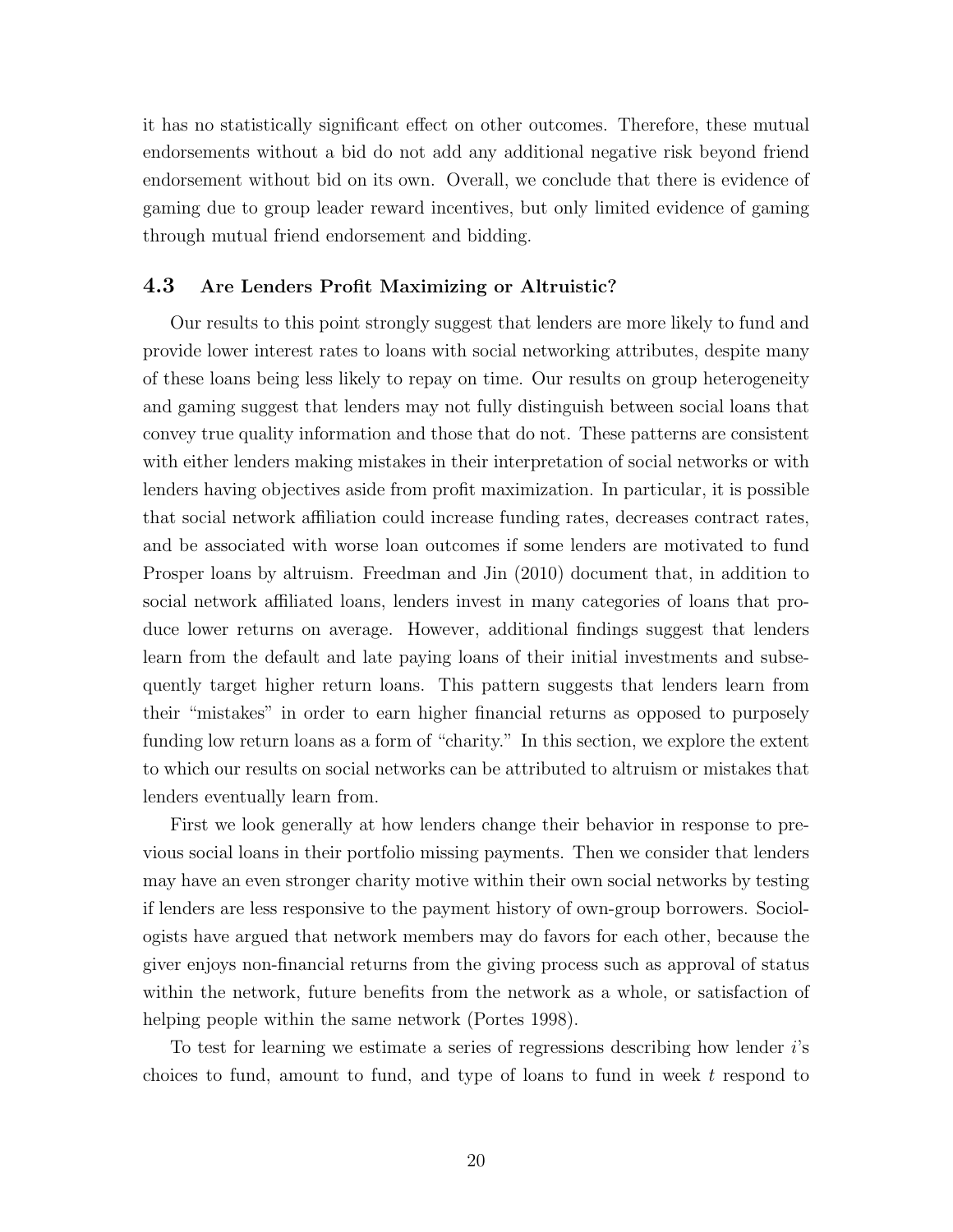characteristics and payment history of the lender's portfolio up through week  $t - 1$ :

(6) FundedALoan<sub>it</sub> = 
$$
g_1(PortChar_{it-1}, SocialLater_{it-1}) + a_{1it} + \mu_{1i} + \gamma_{1t} + \epsilon_{1it}
$$
  
\n(7)AmountFunded<sub>it</sub> =  $g_2(PortChar_{it-1}, SocialLater_{it-1}) + a_{2it} + \mu_{2i} + \gamma_{2t} + \epsilon_{2it}$   
\n(8)  $AvgIRR_{it} = g_3(PortChar_{it-1}, SocialLater_{it-1}) + a_{3it} + \mu_{3i} + \gamma_{3t} + \epsilon_{3it}$   
\n(9) PortComp<sub>it</sub> =  $g_4(PortChar_{it-1}, SocialLater_{it-1}) + a_{4it} + \mu_{4i} + \gamma_{4t} + \epsilon_{4it}$ 

Equation 6 is a linear probability model of an indicator that a lender funded at least one loan in a given week.<sup>[26](#page-22-0)</sup> The other three equations only include the sample of lenders who funded at least one loan in week  $t$ . In Equations 7 and 8,  $AmountF undefined_{it}$  is the dollar amount invested by an active lender in week t, and  $AvgIRR_{it}$  is the average IRR of the new loans that lender i invests in during week t. Equation 9 is run separately for various measures of portfolio composition  $(PortComp_{it})$ , which specify the percentage of an active lender's investment in loans with certain social variables in week t. For example, in one set of regression, we look at the percentage of a week's investment that are in loans with or without friend endorsement and bids. In another set of regression, we look at the percentage of a week's investment in group or non-group loans. We recognize that the decision to fund loans and the amount of money invested in the market could be driven by both learning about the market and by liquidity constraints. However, we argue that changes in the types of loans lenders choose, conditional on continuing to lend, identify learning patterns.

On the right hand side of these regressions, we use  $SocialDate_{it-1}$  to describe corresponding social loan payment history as of the previous week, such as the fraction of previously funded endorsed loans in lender i's portfolio that have ever been late, fraction of previously funded group loans that have ever been late, etc. All regressions include lender fixed effects, thus our identification of the coefficients of the past loan performance variables is driven by within lender deviations from the mean of these variables. Therefore, there is likely to be a mechanical correlation between current loan characteristics and these deviations since the current loans affect the portfolio's mean percent late. To avoid this, all measures of portfolio percent late variables are calculated based solely on the payment histories of loans initiated in the lender's first month on Prosper, and the regressions consider lending decisions that occur after this first month.  $PortChar_{it-1}$  includes lender i's portfolio HHI and portfolio size

<span id="page-22-0"></span><sup>&</sup>lt;sup>26</sup>Because we will use a large number of fixed effects, we choose a linear probability model over a probit model for this set of regressions.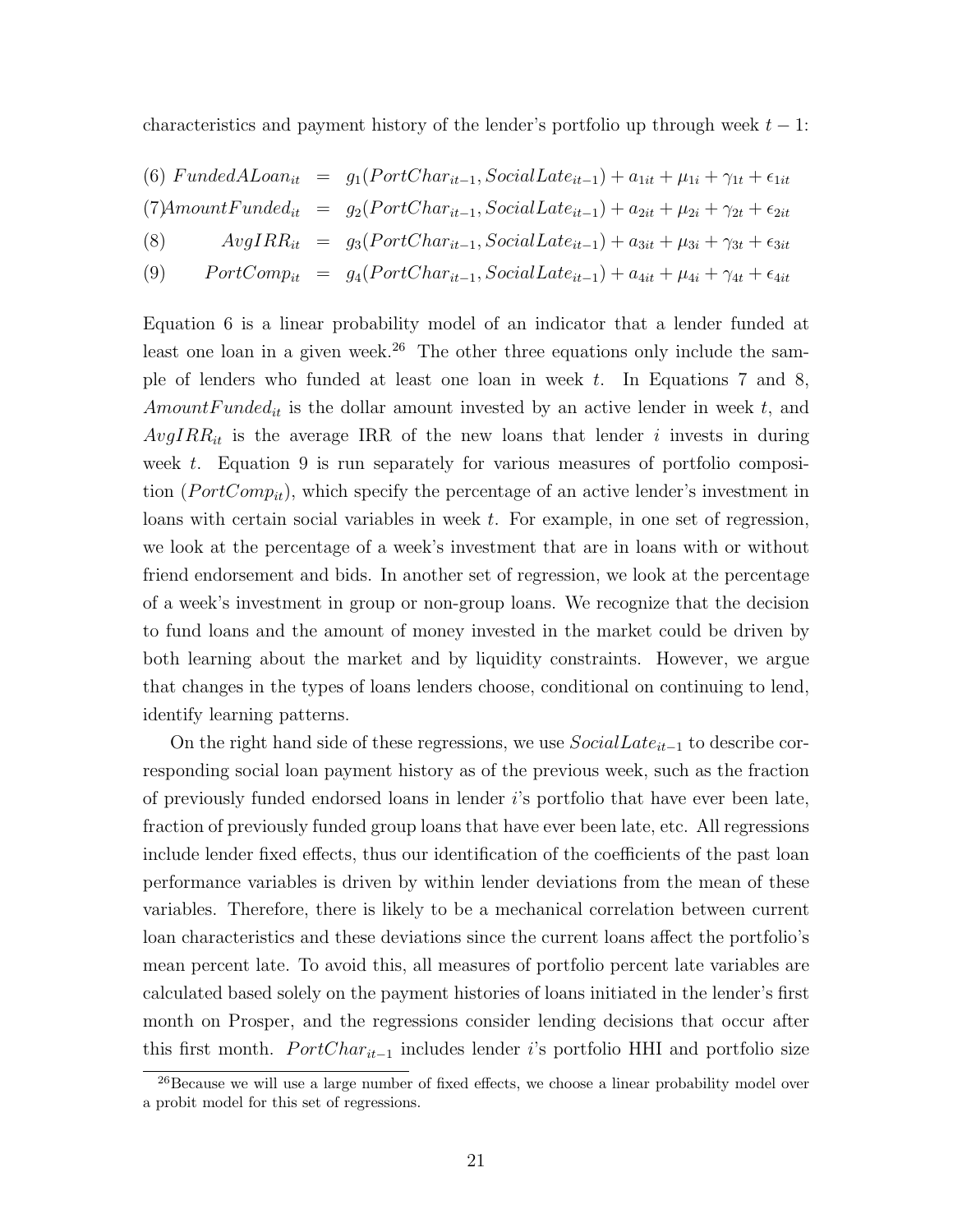through the previous week to control for time varying lender characteristics.

In addition to lender fixed effects, all regressions include year-week and lender age fixed effects. Year-week fixed effects  $(\gamma_{it})$  control for changes in the macroeconomic environment and the Prosper market.<sup>[27](#page-23-0)</sup> Monthly lender age fixed effects  $(a_{ijt})$  capture any general pattern in lenders' choices as they age.[28](#page-23-1)

Regression results are reported in Table 8. When previous loans of most types become late, lenders are less likely to fund new loans and invest less when they do fund new loans. Lenders also show expected substitution patterns between loans with friend endorsement without bids, friend endorsements with bids, and no friend endorsements (Panel A), and between group and non-group loans (Panel B). When one type of social loan becomes late, lenders shy away from new listings with the same social characteristic. Interestingly, the only loan type that does not follow this pattern is friend endorsement with a bid. We do not find any lender response to late loans of this type, which may be due to the fact that these loans generally repay at high rates and represent a small subset of loans. The overall effect of these substitution patterns is to find new loans with higher returns. This reaction suggests that charity is not the only motivation for funding social loans and lenders attempt to increase their profits in response to discovering poor outcomes for these types of loans.

It may be the case that charity lending is more likely to occur if lenders and borrowers belong to the same network. To check this, we run versions of Specifications (6)-(9) to test whether group lenders also substitute away from own-group loans when they observe late own-group loans in their portfolios. As reported in Panel C of Table 8, lenders who belong to groups fund less own-group loans when previous own-group loans in their portfolios have been late. This suggests within group charity is not a major driver of lenders funding group loans with poor outcomes.

### 4.4 Do Lenders Share Information Within Social Networks?

To this point we have mainly focused on social networks of the borrowers. While social networks on Prosper do not appear to generally provide valuable information about borrowers, it is possible that they provide other roles. In particular, lenders may utilize social networks to share information with each other. Our data is less

<span id="page-23-0"></span> $27$ Results of identical regressions with controls for macro variables and Prosper supply, demand, and market percent late instead of week fixed effects are very similar.

<span id="page-23-1"></span><sup>&</sup>lt;sup>28</sup>We count a lender as joining Prosper when he funds his first loan, and age is defined as months since joining Prosper. We cannot separately identify weekly age effects with both lender fixed effects and weekly time fixed effects.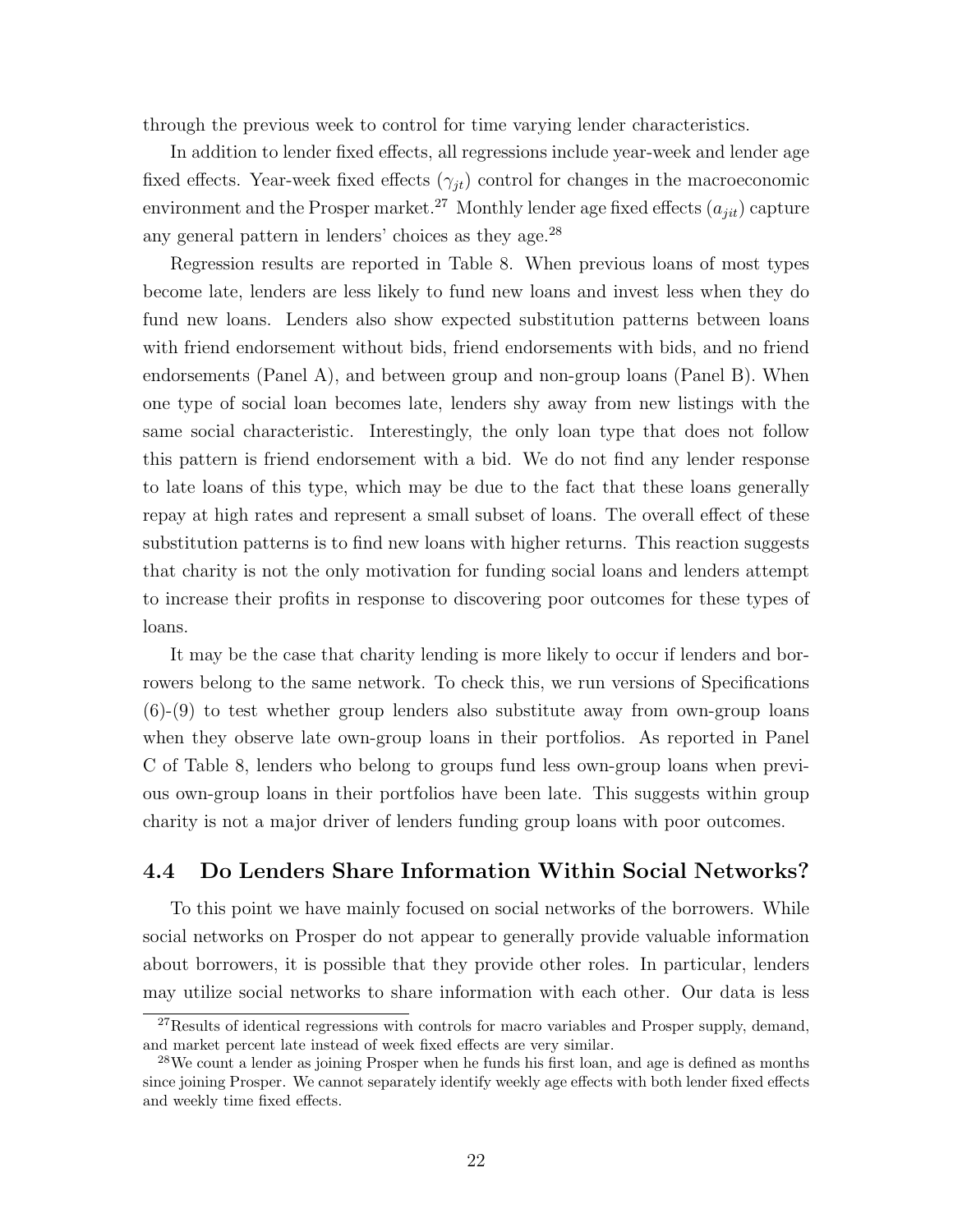well suited to test the role of information transmission within networks, but we can test whether lender behavior is a function of the payment history of the loans funded by other lenders within the same group.

To test this, for lender i at week t we calculate the percent late for all the loans funded by his group up to week  $t-1$  and add this  $Group Late_{g,t-1}$  variable on the right hand side of the learning regressions, with results presented in Panel A of Table 9. As with our previous results, the own-portfolio percent late has a significantly negative effect on the likelihood of funding future loans and the amount funded, and it has a significant positive effect on the IRR of funded loans. Interestingly, the coefficient on group-portfolio percent late is also negative and statistically significant in the funding regression and positive and statistically significant in the IRR regression. In fact, the group-portfolio coefficients are larger than the own-portfolio coefficients. This result suggests that an average group lender does learn from the outcomes of loans funded by other members of his group.

As a further test we restrict the sample to lenders in groups that have identifiable ties, such as alumni groups, military groups, and other connections defined in Table 3. These groups with stronger connections may be the most likely to share information within the group. We find that lenders in these groups with identifiable ties do learn even more strongly from their group portfolios, but only on the extensive margin of whether to fund loans on Prosper.

## 5 Conclusion

The growth of social networking on the Internet has opened opportunities to reduce information asymmetry between anonymous traders. However, online networking does not always imply legal links or social connections off the Internet, casting doubt on its value. Transaction data from Prosper.com suggests that social networking has some value, but is far from a perfect device for conveying information.

In particular, we find that borrowers with social ties are more likely to be funded and receive lower interest rates, conditional on other observed characteristics. This implies that lenders interpret these social ties as positive information about borrower quality. However, some social ties are not associated with better ex post loan outcomes. Our evidence on group heterogeneity, the effects of potentially perverse incentives, and lender learning suggest that this disconnect between lender funding behavior and borrower repayment rates is driven by lenders having difficulty understanding the information content of various social ties.

Our findings have a number of implications for the use of social networks in in-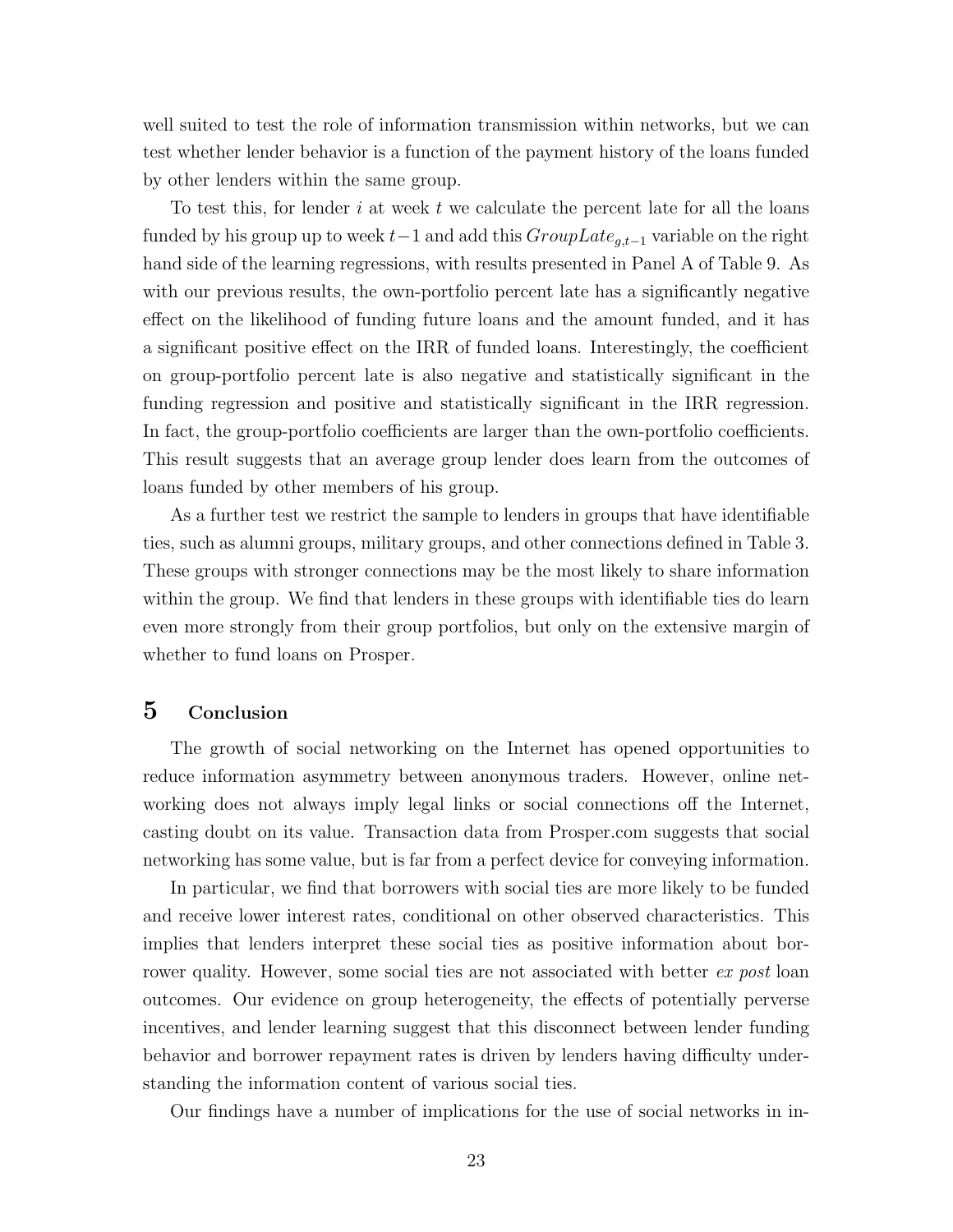ternet commerce. First, our finding that the most positive form of social ties on Prosper is friend endorsement with accompanying bid suggests that social networks with some form of financial stake can play a role in conveying quality information. Second, our finding that members of smaller groups and groups with tangible ties deliver better loan outcomes suggests that some online networks can provide valuable screening and monitoring; however, the fact that Prosper lenders do not recognize these patterns suggests the importance of information transparency about the characteristics of social networks. Our results on gaming suggest that platforms interested in using social ties as a signal of quality would benefit from adopting policies that strengthen the information content of social ties, such as verification of social ties, safeguards against potential gaming, and better dissemination of information about social networks. It is also worth noting that platforms may face tradeoffs between short term growth and long run stability when designing policies that utilize social networks, especially when the platform's financial returns are more directly related to the volume of transactions rather than to the quality of transactions in the short run.

## 6 References

- Agrawal, Ajay K.; Christian Catalini and Avi Goldfarb (2011) "The Geography of Crowdfunding" NBER Working Paper #16820.
- Ahlin, Christian (2009): "Matching for credit: Risk diversification in Thai microcredit groups" Michigan State University Working Paper.
- Armendariz de Aghion, B. and J. Morduch (2010) The Economics of Microfinance, second edition. MIT press.
- Arnott, Richard and Joseph E. Stiglitz (1991) "Moral Hazard and Nonmarket Institutions: Dysfunctional Crowding Out or Peer Monitoring?" The American Economic Review March 1991, 179-190.
- Besley, Timothy and Stephen Coate (1995) "Group Lending, Repayment Incentives and Social Collateral" Journal of Development Economics Vol. 46, 1-18.
- Bryan, Gharad; Dean Karlan and Jonathan Zinman (2010): "You Can Pick Your Friends, But You Need to Watch Them: Loan Screening and Enforcement in a Referrals Field Experiment" Working Paper 2010.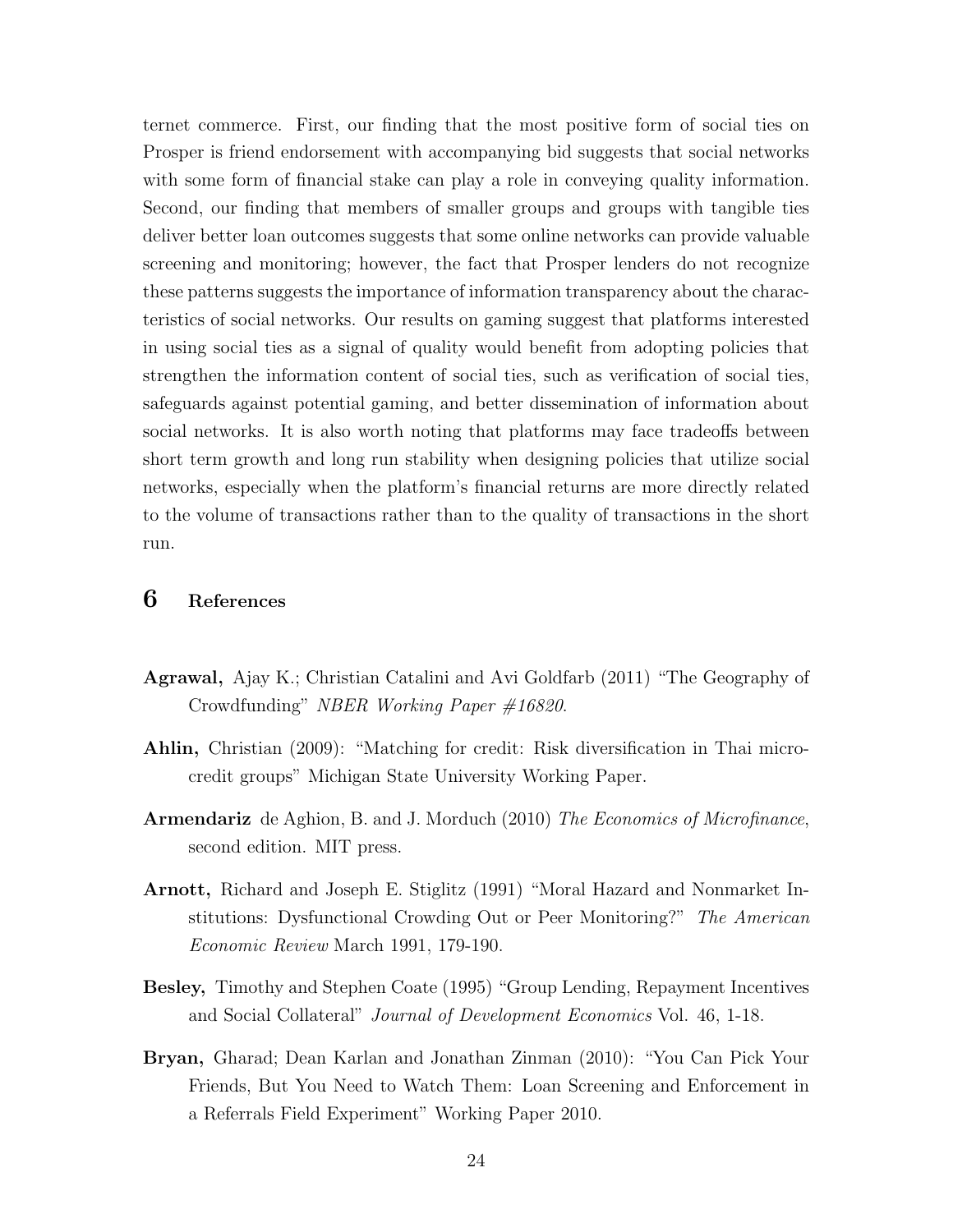- Dellarocas, Chrysanthos (2003): "The Digitization of Word-of-Mouth: Promise and Challenges of Online Reputation Systems". Management Science 49 (10), October 2003, 1407-1424.
- Duarte, Jefferson; Stephan Siegel and Lance Young (2012): "Trust and Credit: The Role of Appearance in Peer-to-Peer Lending" Review of Financial Studies, 25(8): 2455-2484.
- Ellison, Glenn and Sara Fisher Ellison (2013): "Search, Obfuscation, and Price Elasticities on the Internet" Econometrica, 77(2): 427-452.
- Feigenberg, Benjamin; Erica Field and Rohini Pande (2010) "Building Social Capital through Microfinance" NBER Working Paper #16018.
- Freedman, Seth and Ginger Z. Jin (2010) "Learning by Doing with Asymmetric Information: Evidence from Prosper.com" NBER Working Paper #16855.
- Gine, Xavier and Dean S. Karlan (2010) "Group versus Individual Liability: Long Term Evidence from Philippine Microcredit Lending Groups" Working Paper.
- Gomez, Rafael and Eric Santor (2003) "Do peer group members outperform individual borrowers? A test of peer group lending using Canadian micro-credit data" Bank of Canada Working Paper 2003-33, October.
- Greenlaw, David; Jan Hatzius; Anil Kashyap, Hyun Song Shin (2008) : "Leveraged Losses: Lessons from the Mortgage Market Meltdown", mimeo, accessed at http://www.chicagogsb.edu/usmpf/docs/usmpf2008confdraft.pdf.
- Hampshire, Robert (2008) "Group Reputation Effects in Peer-to-Peer Lending Markets: An Empirical Analysis from a Principle-Agent Perspective" mimeo.
- Hildenbrand, Thomas; Manju Puri; Jorg Rocholl (2016) "Adverse Incentives in Crowdfunding" Management Science forthcoming.
- Hoff, Karla and Joseph E. Stiglitz (1990) "Introduction: Imperfect Information and Rural Credit Markets – Puzzles and Policy Perspectives" The World Bank Economic Review 4(3): 235-250.
- Iyer, Rajkamal; Asim Ijaz Khwaja; Erzo F. P. Luttmer; Kelly Shue (2015) "Screening Peers Softly: Inferring the Quality of Small Borrowers" Management Science forthcoming.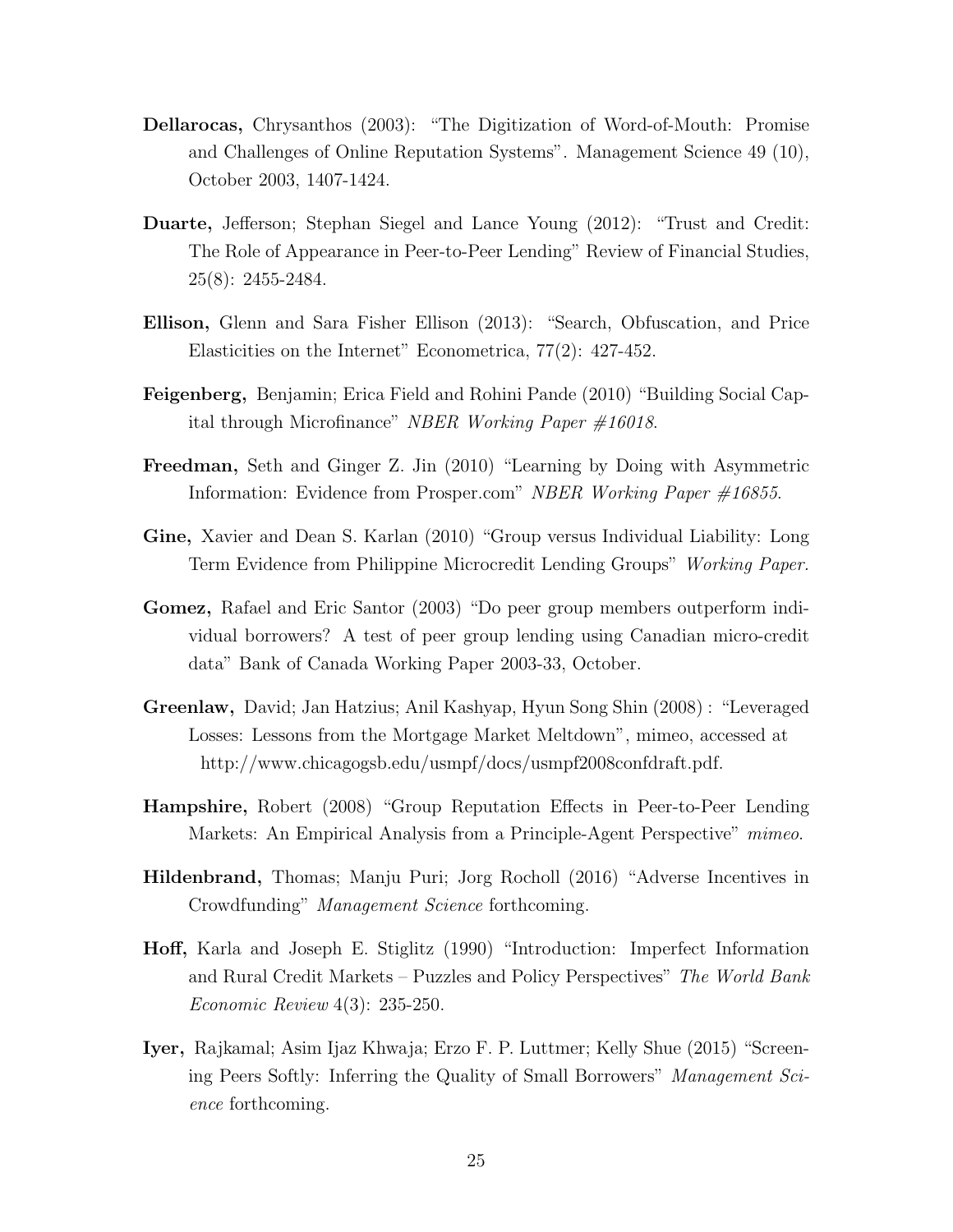- Jin, Ginger Z. and Andrew Kato (2007) "Dividing Online and Offline: A Case Study" Review of Economic Studies 74(3): 981-1004.
- Karlan, Dean (2005) "Using Experimental Economics to Measure Social Capital and Predict Real Financial Decisions" American Economic Review 95(5): 1688- 1699.
- Kawai, Kei; Ken Onishi and Kosuke Uetake (2013) "Signaling in Online Credit Markets", New York University Working Paper, accessed at https://files.nyu.edu/ kk2319/public/Signaling Submit.pdf on January 3, 2014.
- La Ferrara, Eliana (2003) "Kin Groups and Reciprocity: A Model of Credit Transactions in Ghaha" American Economic Review 93(5): 1730-1751.
- Lewis, Gregory (2011) "Asymmetric Information, Adverse Selection and Online Disclosure: The Case of eBay Motors", forthcoming American Economic Review.
- Lin, Mingfeng; Siva Viswanathan and N.R. Prabhala (2013) "Judging Borrowers By The Company They Keep: Social Networks and Adverse Selection in Online Peer-to-Peer Lending" Management Science 59(1): 17-35.
- Mendelson, Haim (2006) "Prosper.com: A People-to-People Lending Marketplace" mimeo.
- Miller, Sarah (2015) "Information and Default in Consumer Credit Markets: Evidence from a Natural Experiment," Journal of Financial Intermediation 24(1): 45-70.
- **Morduch,** Jonathan (1999) "The Microfinance Promise," Journal of Economic Literature Vol. XXXVII (December 1999), pp. 1569-1614.
- Paravisini, Daniel; Veronica Rappoport and Enrichetta Ravina (2011) "Risk Aversion and Wealth: Evidence from Person-to-Person Lending Portfolios" mimeo.
- Pope, Devin and Justin R. Sydnor (2011) "What's in a Picture? Evidence of Discrimination from Prosper.com" Journal of Human Resources 46(1): 53-92.
- Portes, Alejandro (1998) "Social Capital: Its Origins and Applications in Modern Sociology" Annual Reviews of Sociology 24: 1-24.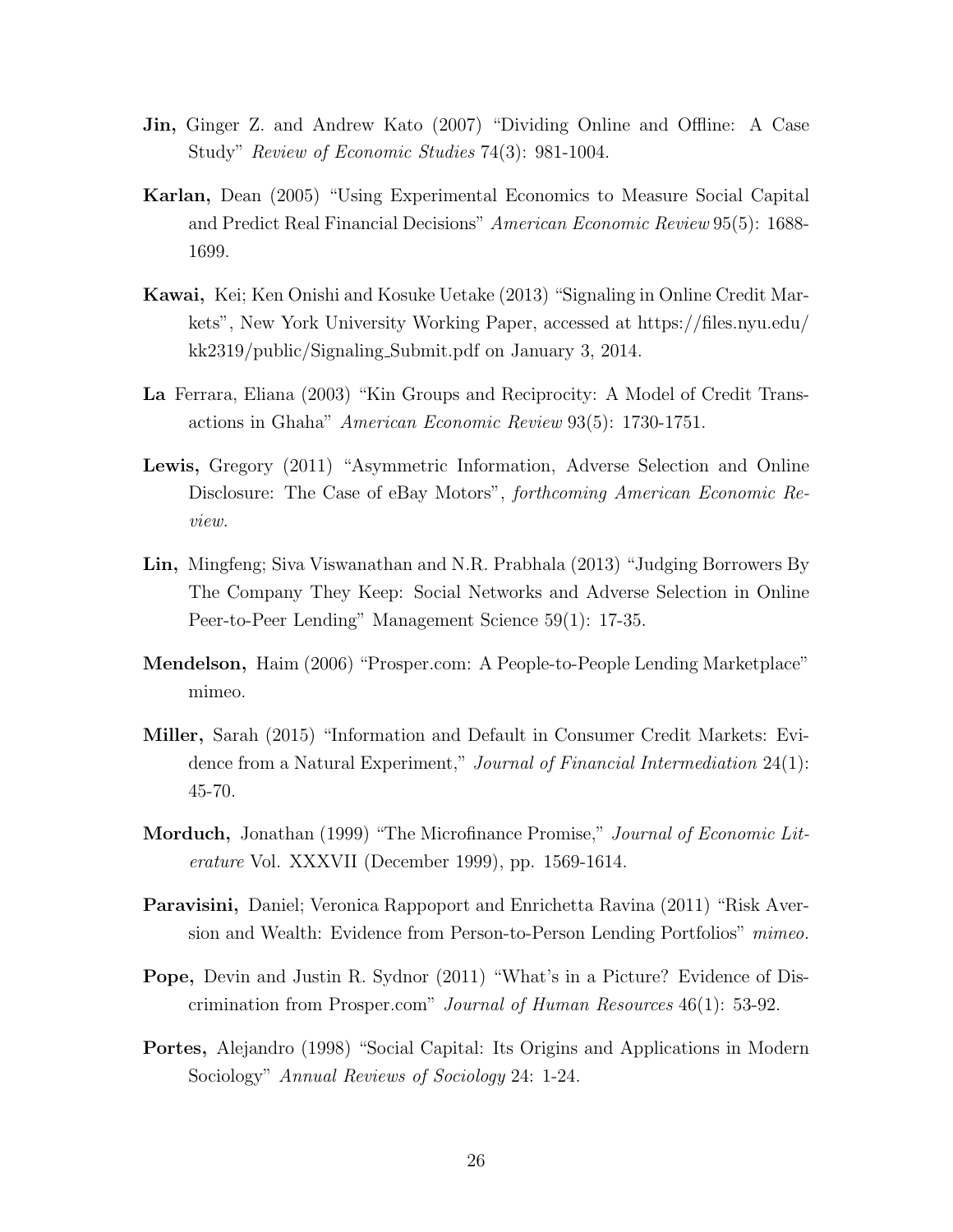- Ravina, Enrichetta (2007) "Love & Loans: The Effect of Beauty and Personal Characteristics in Credit Markets," Available at SSRN: http://ssrn.com/abstract=972801.
- Rigbi, Oren (2011) "The Effects of Usury Laws: Evidence from the Online Loan Market," Working Paper.
- Rochet, Jean-Charles and Jean Tirole (2006) "Two-Sided Markets: A Progress Report" The RAND Journal of Economics Vol. 37, No. 3 (Autumn, 2006), pp. 645-667
- Rysman, Marc (2009) "The Economics of Two-Sided Markets" Journal of Economics Perspectives, Vol. 23, No. 3, Summer 2009, pp. 125-43.
- Stiglitz, Joseph E. (1990) "Peer Monitoring and Credit Markets" The World Bank Economic Review 4:3 351-366.
- Stiglitz, Joseph E. and Andrew Weiss (1981): "Credit Rationing in Markets with Imperfect Information" American Economic Review 71(3): 393-410.
- Tucker, Catherine (2011) "Social Networks, Personalized Advertising, and Privacy Controls," NET Institute Working Paper No. 10-07; MIT Sloan Research Paper No. 4851-10. Available at SSRN: http://ssrn.com/abstract=1694319
- Tucker, Catherine (2012) "Social Advertising," Available at SSRN: http://ssrn.com/abstract=1975897
- Udry, Cristopher (1994) "Risk and Insurance in a Rural Credit Market: An Empirical Investigation in Northern Nigeria" Review of Economic Studies 61(3): 495-526.
- Wei, Yanhao, Pinar Yildirim, Christophe Van den Bulte, and Chrysanthos Dellarocas (2016) "Credit Scoring with Social Network Data" Marketing Science 35(2): 234-258.

## 7 Appendix: IRR Algorithm and Calculation

This Appendix describes the data cleaning procedure before the IRR calculation, articulates the IRR algorithm, presents robustness checks of the IRR calculation, acknowledges our methodological limitation, and discusses the potential bias of the absolute measure of IRR.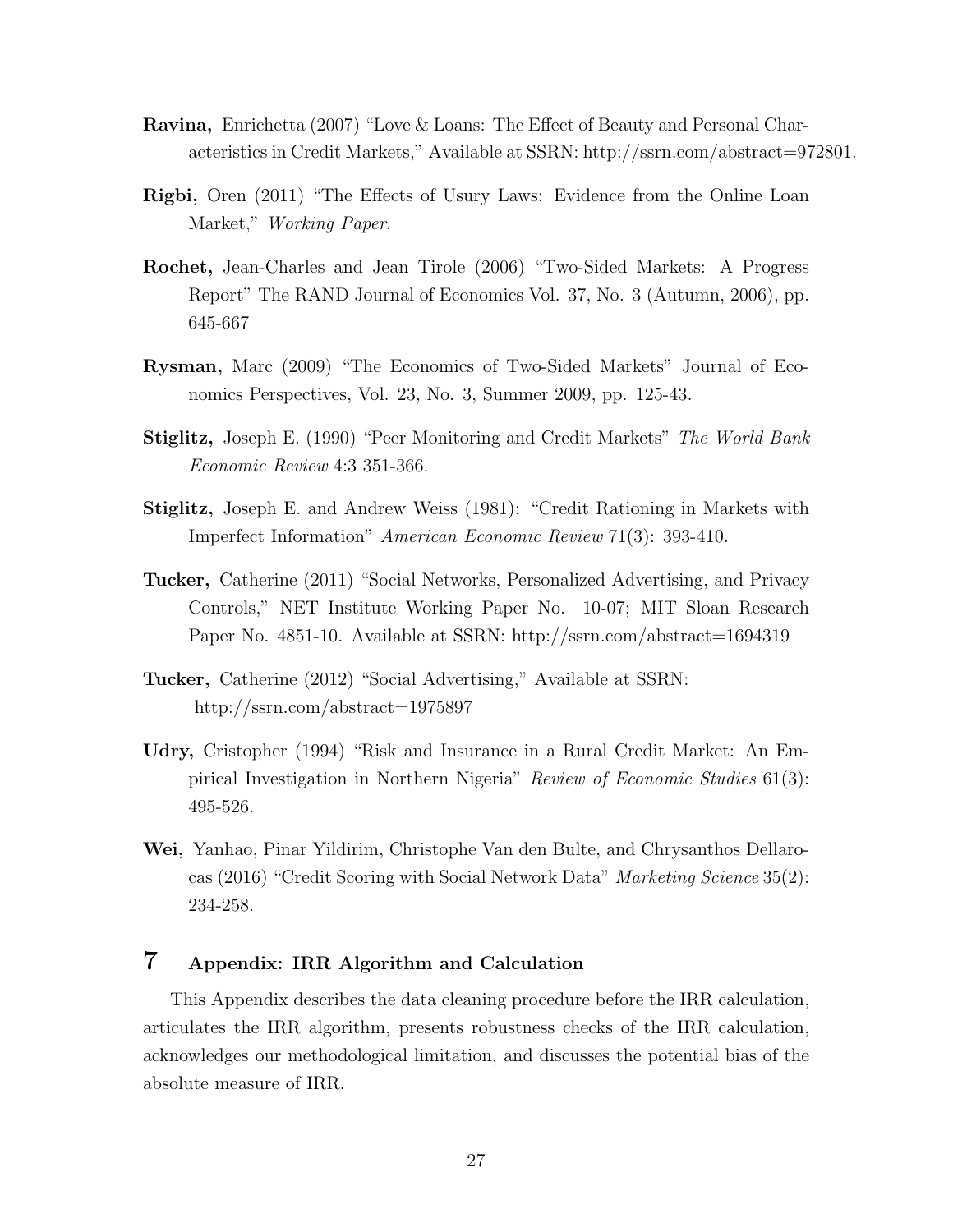Data Cleaning: Our raw data were downloaded from Prosper.com as of August 18, 2011, which covers the full 36 months of loan age for all loans originated during our analysis sample between June 1, 2006 and July 31, 2011. Because of payment or administrative delays, some loans have performance data beyond month 36. If the last available month of a loan presents a different performance status than month 36, we replace the month 36 performance with the last month's performance. 1,145 loans (4.58% of all loans in our sample) have a terminal status "other," "origination delayed" or "repurchased." To avoid arbitrary interpretation of such codes, we exclude these 1,145 loans from the IRR calculation. For the remaining 23,863 loans, we always define payoff and misperformance as two absorbing states. If a loan's terminal status is "current," "paid," or "pay in progress," it is counted as fully paid at the end of the loan life. If a loan's status is "paid" prior to the last month, the loan is considered paid early and enters the payoff state. For misperformance, we consider three versions separately: default, misspay, and default or late. Default is the most conservative dummy variable of misperformance, which takes the value of one beginning the first month that a loan obtains a status of default. In the raw data, a loan is labeled default if the loan has been more than 3 months late. Misspay ignores lateness that does not lead to default; if default eventually occurs, misspay takes the value of one beginning 3 months before a loan becomes default. Default or late is the most aggressive dummy of misperformance, which takes the value of one beginning the first month a loan is late or default. We calculate IRR for these three definitions of misperformance separately.

IRR Algorithm: Assuming payoff (including early payoff) and misperformance are two absorbing states, a loan's status at month  $t$  can be payoff, misperformance or current. If the status is current before the 36th month, it can remain current or enter either the payoff or misperformance state permanently in the next month. This nature of the events best fits a duration model. Because the duration model with competing risks and time-varying explanatory variables is not yet fully developed, we consulted Professor John Ham, who has done extensive research in duration models and suggests the following estimation procedure in our context. Specifically, we use the loan-month data until one of the absorbing outcome events occurs to estimate two separate probit regressions, one for payoff and one for misperformance. For loan l in age a at calendar month  $t$ , the two logistic regressions are:

 $1(payof f)^*_{la} = \alpha_{1a} + \beta_1 \cdot ListingAttributes_1 + \gamma_1 \cdot macro_{lt} + \epsilon_{1lt}$  $1(misperformance)^{*}_{la} = \alpha_{2a} + \beta_2 \cdot ListingAttributes_l + \gamma_2 \cdot macro_{lt} + \epsilon_{2lt}.$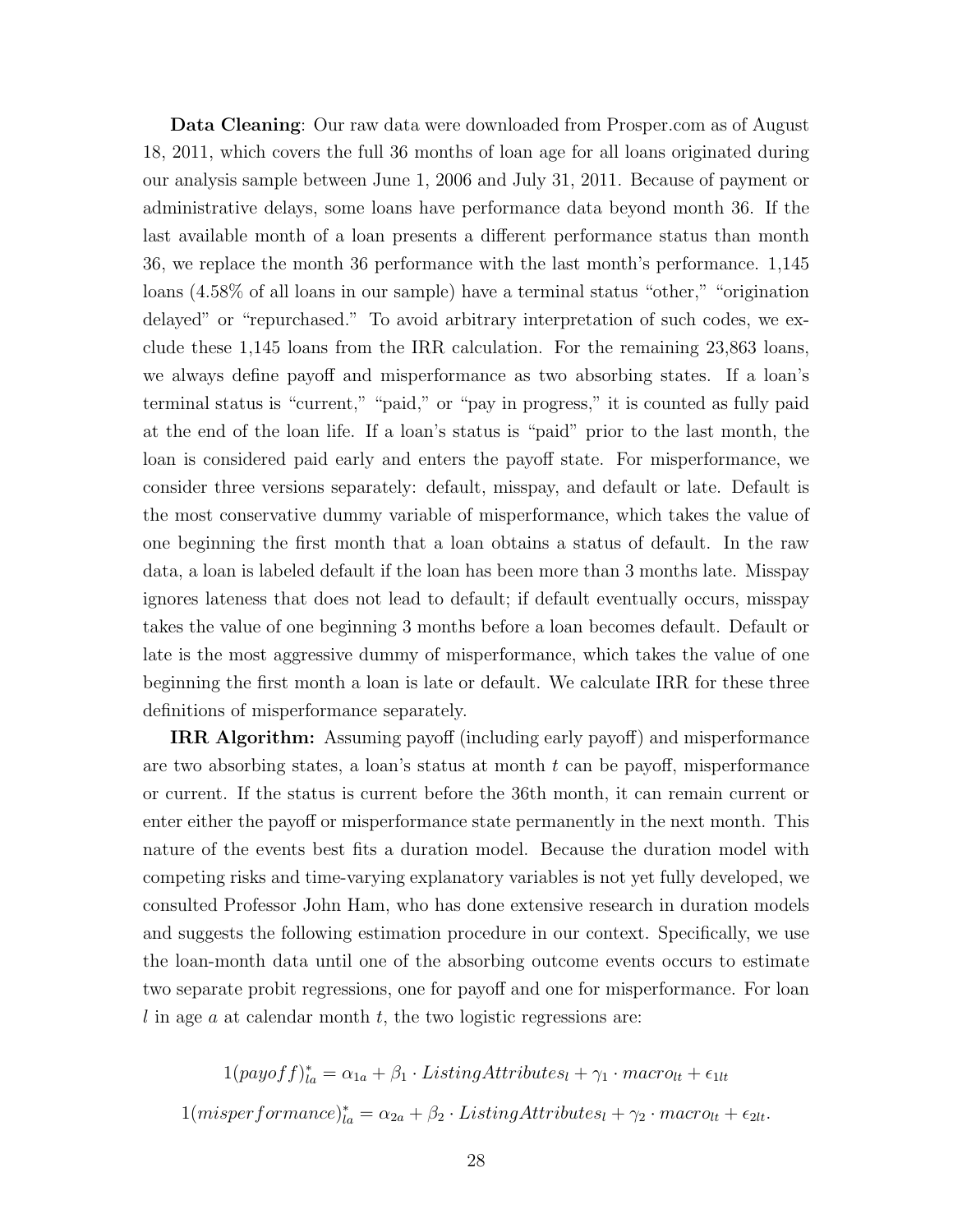These two regressions essentially estimate the hazard risk of a particular outcome in age  $\alpha$  conditional on the loan still being current last month. Once we identify the coefficients, we can predict the hazard risk of payoff and misperformance under real macro conditions (denoted as  $\hat{h}(Y)|_{\text{realmaco}}$ ) and macro variables as of June 1, 2006 (denoted as  $\hat{h}(Y)|_{\text{fixedmacro}}$ ). In theory, we can interact macro with ListingAttributes extensively; however, when we include the interaction of macro and credit grade categories, some interactions are either dropped out completely or carry a coefficient of very large magnitude with very large standard errors. This is because these interactions are driven by very few observations. To avoid misleading predictions of hazard risk, our final estimation does not include these interactions but we include extensive interactions of credit grade categories with major listing attributes so that  $h(Y)|_{\text{realmarro}}$  closely tracks the average hazard risk of loan performance in the real data.[29](#page-30-0)

From these predicted hazard risks, we can predict the cumulative risk of payoff, current, and misperformance:

$$
\hat{prob}(payoff_{la}) = \hat{h}(payoff_{la}) \cdot \prod_{t=1}^{a-1} (1 - \hat{h}(payoff_{lt}) - \hat{h}(misperform_{lt}))
$$

$$
\hat{prob}(\text{misperform}_{la}) = \hat{h}(\text{misperform}_{la}) \cdot \prod_{t=1}^{a-1} (1 - \hat{h}(\text{payoff}_{lt}) - \hat{h}(\text{misperform}_{lt}))
$$

$$
\hat{prob}(\text{current}_{la}) = 1 - \hat{h}(\text{payoff}_{la}) - \hat{h}(\text{misperform}_{la}).
$$

For loan l,  $IRR_l$  is defined as the interest rate  $r_l$  that equalizes the loan amount  $(M_l)$  to the present value of expected cash flows from the 36 months of loan life:

$$
IRR_l = argmin_{r_l} \{-M_l + \sum_{a=1}^{36} [cash\hat{f}low_{la}/(1+r_l)^a]\}^2
$$

<span id="page-30-0"></span><sup>&</sup>lt;sup>29</sup>We have estimated IRR with different degrees of macro·ListingAttributes. The cross-sectional variations of these IRR estimates are qualitatively similar to the IRRs reported here, though the absolute magnitude of each IRR estimate usually change by one or a few percentage points.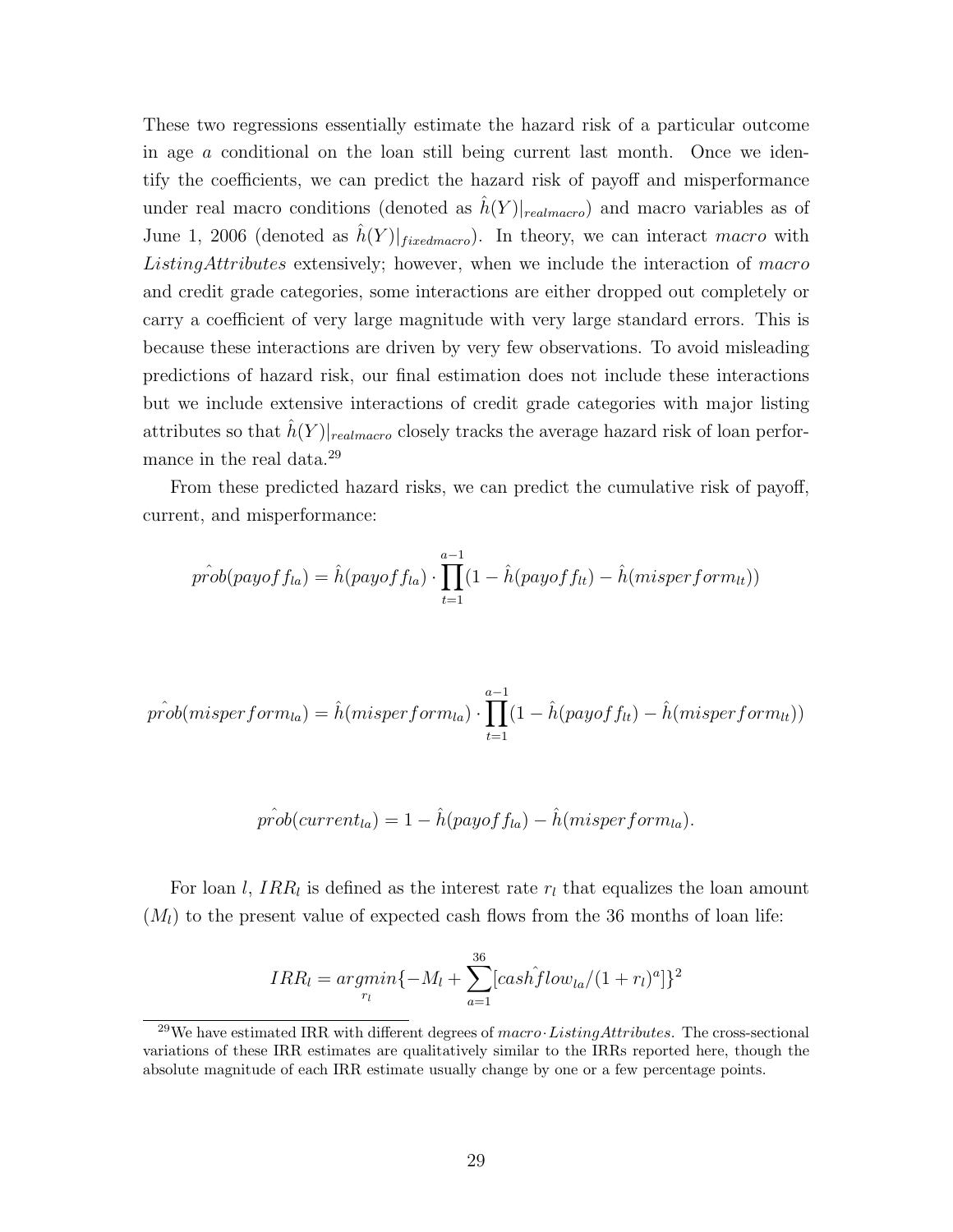where the predicted cash flow is defined as:

$$
cash\hat{f}low_{la} = \hat{prob}(payoff_{la}) \cdot M_{la}^{payoff} + \hat{prob}(current_{la}) \cdot M_{la}^{current} - ProsperFe_{la}
$$

with  $M_{la}^{payoff}$  defined as the total amount the borrower owes if she pays off the loan in month a,  $M_{la}^{current}$  defined as the scheduled monthly payment when the loan is originated, and  $ProsperFee_{la}$  defined according to Prosper definition of lender fees. Because cash-flow per month cannot be negative by definition, each loan has a unique solution of  $IRR<sub>l</sub>$  for a given set of loan terms (principal, interest rate, loan time).

The above algorithm produces six versions of  $IRR_l$ , depending on whether we measure misperformance by default, misspay, or default or late, and whether we use real macro or macro variables fixed on June 1, 2006 to predict the hazard risk of payoff and misperformance. Appendix Table 2 summarizes these six versions of  $IRR<sub>l</sub>$  for all the 23,863 loans that we have enough information to compute loan status each month. The absolute magnitude of IRR varies in expected directions: measuring misperformance by default yields higher IRRs than measuring it by misspay, and measuring it by misspay produces higher IRRs than measuring it by default or late. Calculation under real macro leads to lower IRRs than fixed macro, except when we measure misperformance by default or late. This is probably because the macro changes since June 1, 2006 affect the risk of lateness and default differently. The main text of the paper reports results using IRR6 (default or late, fixed macro). We find similar results when we rerun all regressions using the fixed macro IRR when misperformance is measured in default (IRR2), and the real macro IRR when misperformance is measured by default or default or late (IRR1, IRR5).[30](#page-31-0)

Potential bias and limitation The calculated IRR differs from raw performance data in several ways: first, it assumes that a sophisticated return-maximizing lender has rational expectation on the statistical relationship between observable macroeconomic or borrower attributes and ex post loan performance; second, it fixes lender expectation of the macroeconomic environment as of June 1, 2006 and therefore filters out unexpected macroeconomic shocks; third, it considers the timing of every payment outcome. For example a default that occurs in the first month is different from a default in the 36th month because lenders have earned almost all the principal and interests in the latter case. Similarly, an early payoff can imply a

<span id="page-31-0"></span><sup>&</sup>lt;sup>30</sup>By definition, the only difference between misspay and default is misspay counting three more months of lateness in misperformance right before the month of default. So IRR3 is very similar to IRR1 and IRR4 is very similar to IRR2. This is why our robustness checks focus on the comparison of default versus default or late.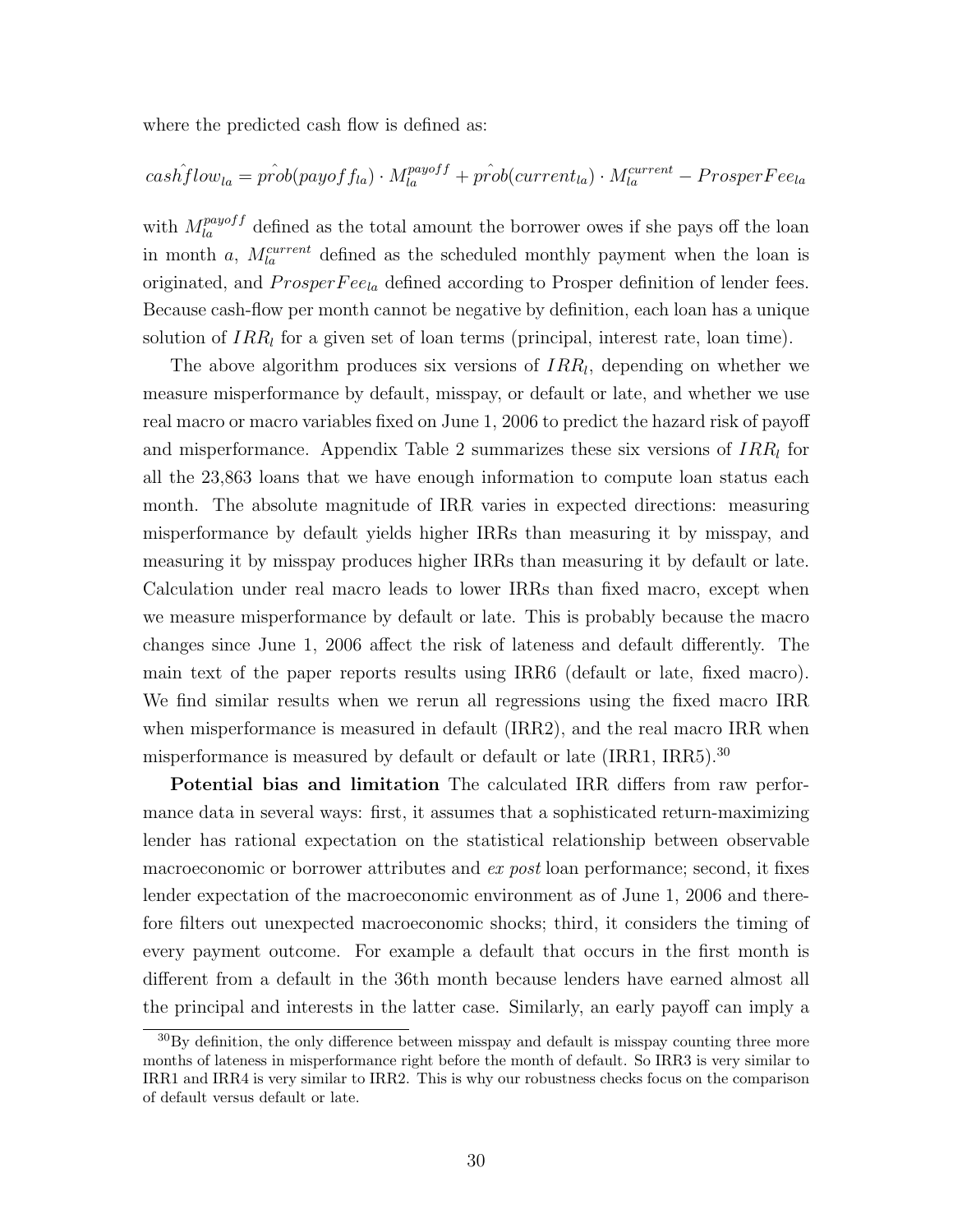lower IRR than a late default. This is because early payoff is counted as cash flow at the time of payoff, which in the IRR calculation implies that the payoff amount is reinvested in a similar loan subject to a new round of risk of default, payoff, etc. As such, the empirical results below on raw performance outcomes and IRR are not always the same, and this highlights the importance of considering all the possible outcomes every month and summarizing them in the IRR.

There are a couple of limitations in our algorithm: first, our IRR estimates are based on the average loan performance observed from June 1, 2006 to August 18, 2011, a period that stretches from the end of a boom to slow recovery out of an economy-wide recession. Our model of macro variables may be oversimplified. Second, we estimate the hazard risk of payoff and misperformance separately, assuming that unobservable factors affect the two hazards independently. This assumption can be strong in some situations.

No matter which version of IRR we use, the absolute magnitude of our IRR is subject to potential bias in both directions. On the one hand, our IRR estimates may be downward biased because we are conservative in the calculation of cash flows. Specifically, we treat misperformance as an absorbing state, which can be violated in rare cases (e.g. a late loan can become current, and a default loan can be eventually paid back). Even if a default loan remains default, we assume away any loss recovery from default loans, and we do not account for the late fees that a lender may receive from a late, but non-defaulting borrower. When we count early payoff as a bulk cash flow that arrives in the paid-off month, it effectively assumes that the paid off amount is reinvested in a loan that is identical to the loan under study. This assumption may be conservative because lenders may learn to fund better loans over time. On the other hand, our IRR estimates may have overestimated the return on investment because we do not consider any cost that lenders may incur in processing Prosper information. The time that lenders spend on screening listings and digesting Prosper history could be long and stressful.

This paper aims to detect the information value of social networking and therefore we focus on the relative magnitude of IRR across loans, rather than the absolute magnitude of IRR.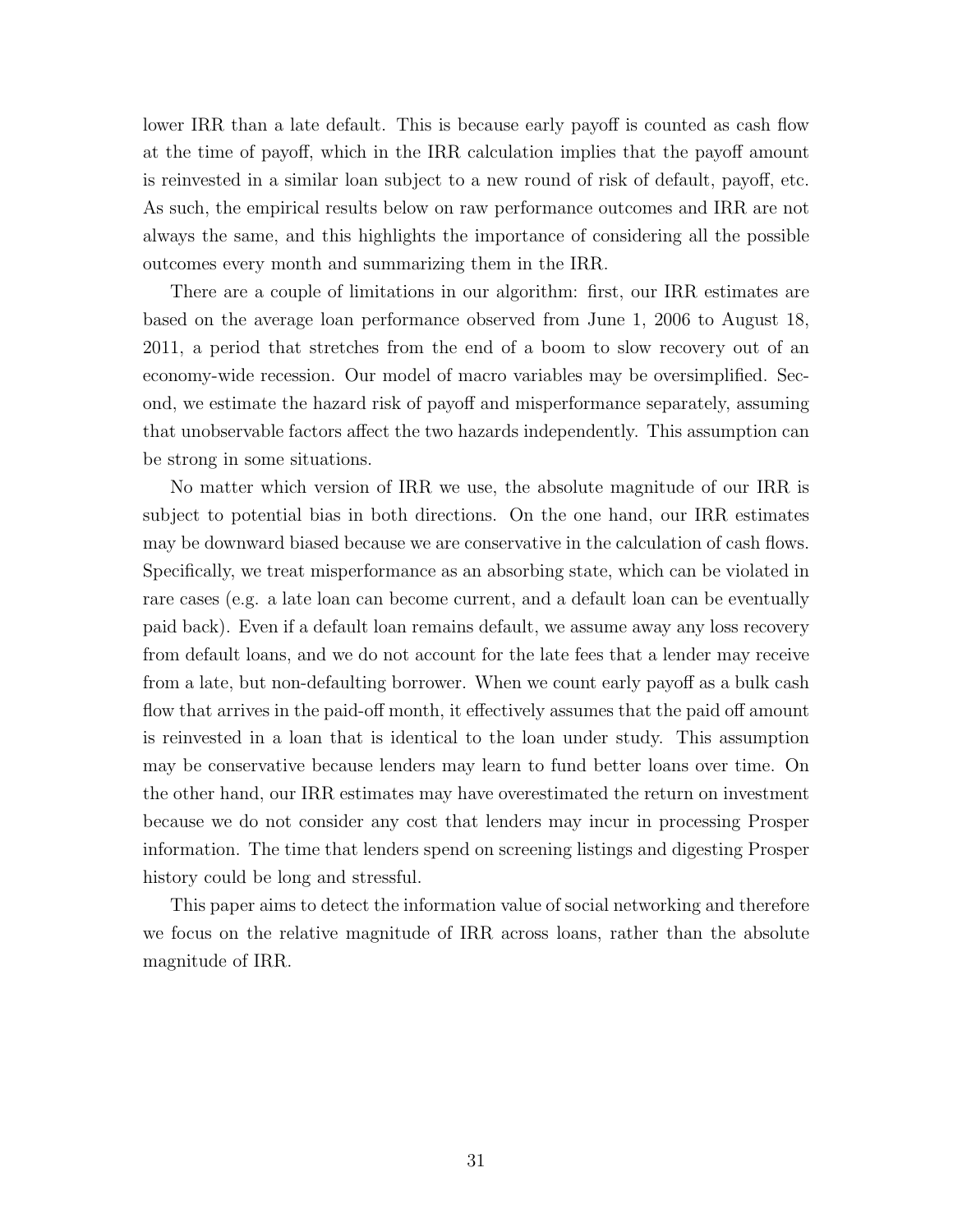|  | Table 1: History of Prosper Policies during Data Period, July 1, 2006 – July 31, 2008 |  |  |
|--|---------------------------------------------------------------------------------------|--|--|
|  |                                                                                       |  |  |

| Always         | Listings include credit grade, some credit history (e.g. the number of delinguency), home ownership status, debt-to-income ratio |  |  |  |  |  |
|----------------|----------------------------------------------------------------------------------------------------------------------------------|--|--|--|--|--|
|                | Members can join and create groups                                                                                               |  |  |  |  |  |
| Oct. 19, 2006  | Began posting group star ratings based on past loan performance                                                                  |  |  |  |  |  |
| Feb. 12, 2007  | Reveal more credit info (e.g. amount delinquent)                                                                                 |  |  |  |  |  |
|                | Allow friend endorsements                                                                                                        |  |  |  |  |  |
| Sept. 12, 2007 | Eliminate group leader rewards (\$12/new borrower)                                                                               |  |  |  |  |  |
| Oct. 30, 2007  | Add Prosper-estimated rate of return, labeled "bidder guidance"                                                                  |  |  |  |  |  |
| Feb. 23, 2008  | Allow borrowers to include friend bids and endorsements in listing search criteria                                               |  |  |  |  |  |

Notes: Changes to borrower information depicted in plain text. Changes to social network related policies depicted in italic text.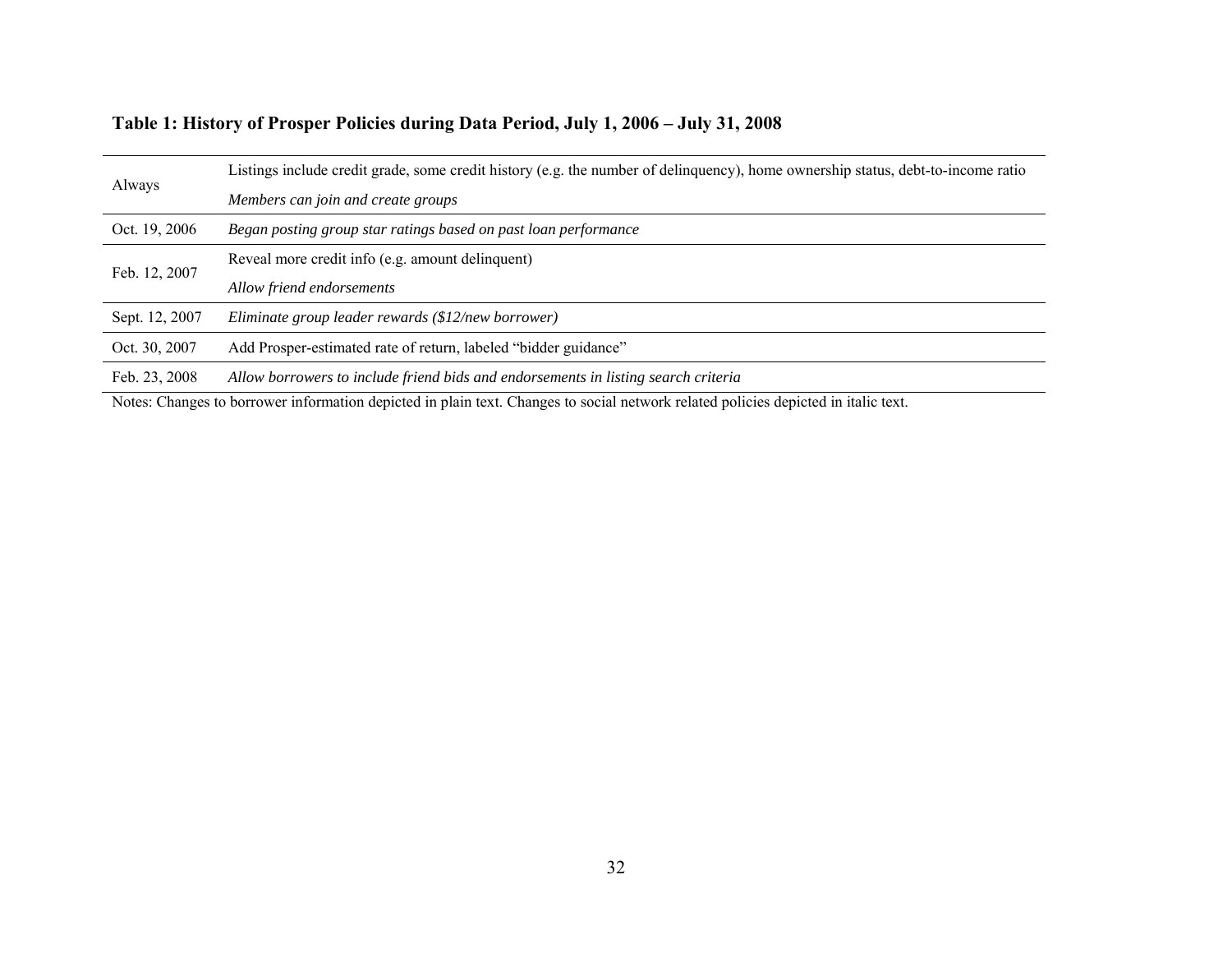| A: Listings      |         | <b>Total Market</b> |           | Mean Listing Characteristics |          | Percent of Listings by Social Network Characteristics |              |              |             |             |
|------------------|---------|---------------------|-----------|------------------------------|----------|-------------------------------------------------------|--------------|--------------|-------------|-------------|
|                  |         | Amount              | Amount    | <b>Borrower</b>              |          |                                                       | Group Leader | Group Leader | Friend      | Friend      |
|                  |         | Requested           | Requested | Max Interest                 | Funding  | In a                                                  | Endorsement  | Endorsement  | Endorsement | Endorsement |
| Ouarter          | Number  | (\$100,000)         | (S)       | Rate                         | rate     | Group                                                 | w/out Bid    | w/ Bid       | w/out Bid   | w/Bid       |
| 20062            | 5,375   | 26.65               | 4,957.22  | 16.86%                       | 10.01%   | 58.59%                                                | $0.00\%$     | $0.00\%$     | $0.00\%$    | $0.00\%$    |
| 20063            | 19,771  | 107.25              | 5,424.63  | 18.15%                       | 9.94%    | 61.84%                                                | 0.42%        | 0.71%        | $0.00\%$    | $0.00\%$    |
| 20064            | 31,629  | 196.57              | 6,214.85  | 17.45%                       | 7.98%    | 53.57%                                                | 1.33%        | 2.04%        | $0.00\%$    | $0.00\%$    |
| 20071            | 31,373  | 263.22              | 8,389.94  | 16.72%                       | 10.14%   | 48.24%                                                | 1.42%        | 3.46%        | 11.04%      | 0.58%       |
| 20072            | 37,505  | 331.62              | 8,841.98  | 17.51%                       | 8.07%    | 34.09%                                                | 1.07%        | 5.68%        | 20.86%      | 0.97%       |
| 20073            | 39,353  | 328.79              | 8,355.00  | 18.06%                       | 6.71%    | 23.64%                                                | 1.01%        | 4.10%        | 19.93%      | 1.14%       |
| 20074            | 41,585  | 334.23              | 8,037.29  | 18.41%                       | 6.32%    | 16.08%                                                | 1.42%        | 0.84%        | 16.48%      | 1.33%       |
| 20081            | 33,485  | 250.14              | 7,470.30  | 19.24%                       | 9.46%    | 12.77%                                                | 0.70%        | 0.75%        | 12.91%      | 1.86%       |
| 20082            | 43,371  | 318.53              | 7,344.20  | 24.50%                       | 10.08%   | 7.83%                                                 | 0.54%        | $0.64\%$     | 9.36%       | 1.58%       |
| 20083            | 10,361  | 73.48               | 7,092.42  | 26.40%                       | 9.31%    | 7.53%                                                 | 0.53%        | 0.61%        | 8.98%       | 1.89%       |
| Total            | 293,808 | 2,230.48            | 7,591.62  | 19.19%                       | 8.51%    | 28.82%                                                | 0.98%        | 2.23%        | 12.01%      | 1.04%       |
|                  |         |                     |           |                              |          | Percent of Loans by Social Network Characteristics    |              |              |             |             |
| <b>B</b> : Loans |         | <b>Total Market</b> |           | Mean Loan Characteristics    |          |                                                       |              |              |             |             |
|                  |         | Amount              | Amount    |                              |          |                                                       | Group Leader | Group Leader | Friend      | Friend      |
|                  |         | Funded              | Funded    | Contract                     | Default  | In a                                                  | Endorsement  | Endorsement  | Endorsement | Endorsement |
| Ouarter          | Number  | (\$100,000)         | $(\$\)$   | <b>Interest Rate</b>         | Rate     | Group                                                 | w/out Bid    | w/ Bid       | w/out Bid   | w/Bid       |
| 20062            | 385     | 1.47                | 3,822.17  | 19.03%                       | 30.39%   | 67.01%                                                | $0.00\%$     | $0.00\%$     | $0.00\%$    | $0.00\%$    |
| 20063            | 1,934   | 9.37                | 4,844.63  | 19.41%                       | 28.54%   | 71.30%                                                | 1.14%        | 3.10%        | $0.00\%$    | $0.00\%$    |
| 20064            | 2,403   | 11.54               | 4,804.05  | 18.97%                       | 29.09%   | 70.20%                                                | 4.04%        | 12.82%       | $0.00\%$    | $0.00\%$    |
| 20071            | 3,079   | 19.93               | 6,472.60  | 17.37%                       | 23.74%   | 67.49%                                                | 4.38%        | 17.93%       | 10.91%      | 2.24%       |
| 20072            | 3,118   | 23.47               | 7,527.98  | 17.42%                       | 17.54%   | 63.28%                                                | 4.36%        | 29.76%       | 27.77%      | 4.62%       |
| 20073            | 2,671   | 18.43               | 6,900.12  | 17.31%                       | 9.21%    | 44.85%                                                | 4.64%        | 23.40%       | 26.21%      | 5.13%       |
| 20074            | 2,593   | 18.98               | 7,320.17  | 17.11%                       | 4.09%    | 23.95%                                                | 2.70%        | 6.44%        | 22.33%      | 6.56%       |
| 20081            | 3,074   | 20.47               | 6,658.94  | 17.37%                       | 0.46%    | 19.00%                                                | 0.81%        | 3.81%        | 17.99%      | 5.50%       |
| 20082            | 4,344   | 26.33               | 6,061.10  | 17.98%                       | $0.00\%$ | 13.54%                                                | 1.31%        | 3.06%        | 14.11%      | 5.62%       |
| 20083            | 1,407   | 8.27                | 5,877.70  | 19.39%                       | $0.00\%$ | 10.80%                                                | 0.78%        | 2.70%        | 12.30%      | 6.54%       |

## **Table 2: Summary of Listings and Loans by Quarter**

Notes: Authors' tabulations from Prosper listing and loan data. Funding rate refers to the percentage of listings that become funded loans. The sample includes all the listings and loans between June 1, 2006 and July 31, 2008.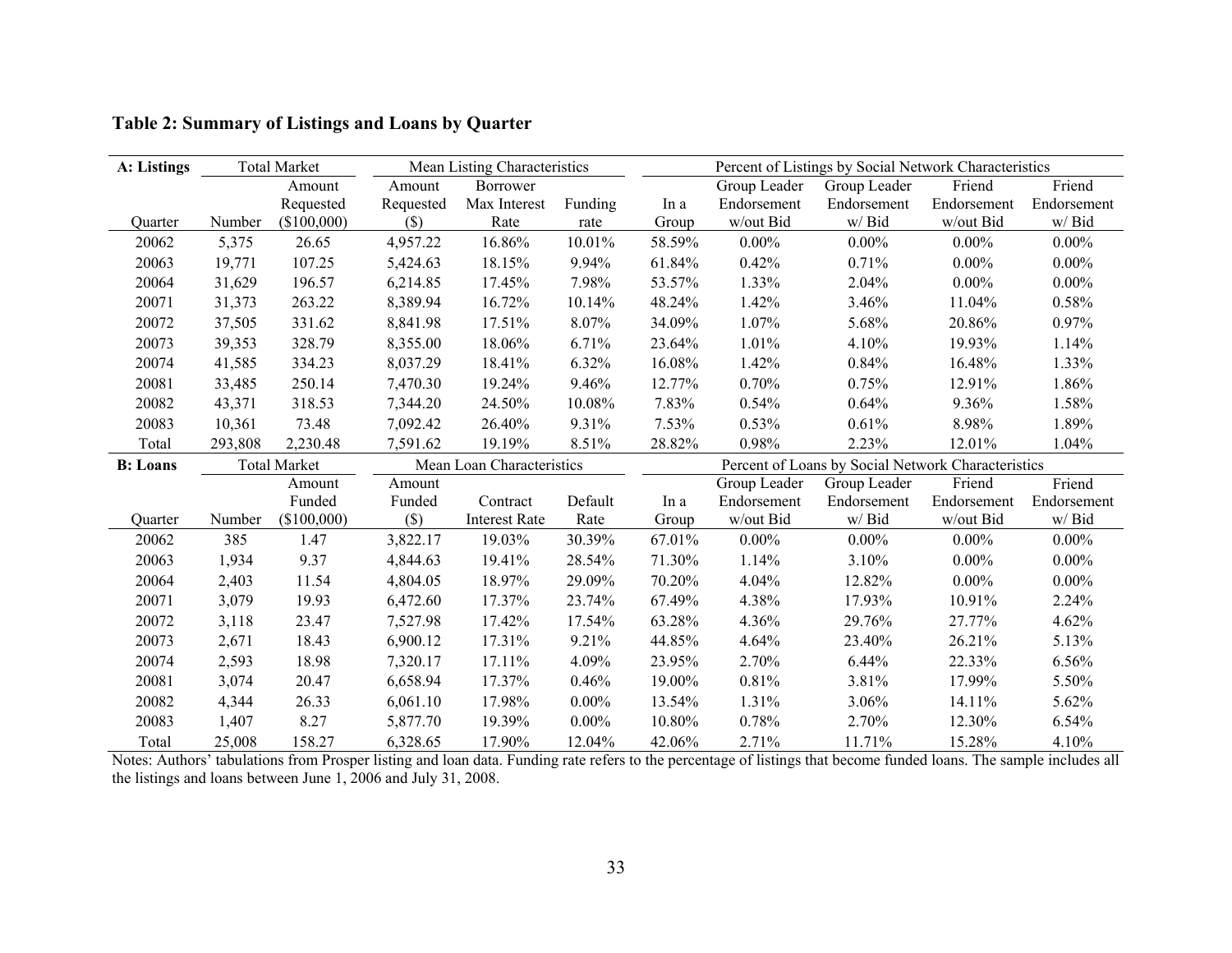# **Table 3: Summary Statistics of Social Network Variables**

|                                                        |          | Listings   |             |                               | Loans        |           |
|--------------------------------------------------------|----------|------------|-------------|-------------------------------|--------------|-----------|
|                                                        | Mean     | ${\rm SD}$ | $\mathbf N$ | Mean                          | SD           | ${\bf N}$ |
| % In a Group                                           | 0.288    | 0.453      | 293,808     | 0.421                         | 0.494        | 25,008    |
| % with Friends                                         | 0.191    | 0.393      | 293,808     | 0.249                         | 0.432        | 25,008    |
| % w/ Group Leader Endorsement no Bid                   | 0.010    | 0.098      | 293,808     | 0.027                         | 0.162        | 25,008    |
| % w/ Group Leader Endorsement + Bid                    | 0.022    | 0.148      | 293,808     | 0.117                         | 0.322        | 25,008    |
| % w/ Friend Endorsement no Bid                         | 0.120    | 0.325      | 293,808     | 0.153                         | 0.360        | 25,008    |
| % w/ Friend Endorsement + Bid                          | 0.010    | 0.101      | 293,808     | 0.041                         | 0.198        | 25,008    |
| Conditional on a borrower in a group:                  |          |            |             |                               |              |           |
| Number of Members                                      | 1799.214 | 2346.502   | 84,377      | 1176.963                      | 1872.194     | 10,512    |
| Number of Borrowers                                    | 1082.372 | 1311.981   | 84,377      | 724.992                       | 1070.800     | 10,512    |
| Number of Lenders                                      | 198.860  | 248.414    | 84,377      | 159.373                       | 217.842      | 10,512    |
| 1-100 Borrowers                                        | 0.232    | 0.422      | 84,680      | 0.308                         | 0.462        | 10,518    |
| 101-500 Borrowers                                      | 0.225    | 0.418      | 84,680      | 0.296                         | 0.457        | 10,518    |
| 501-1000 Borrowers                                     | 0.251    | 0.434      | 84,680      | 0.209                         | 0.406        | 10,518    |
| $>1001$ Borrowers                                      | 0.288    | 0.453      | 84,680      | 0.186                         | 0.389        | 10,518    |
| % of Members that are Borrowers                        | 0.627    | 0.153      | 84,377      | 0.651                         | 0.166        | 10,512    |
| Alumni Group                                           | 0.023    | 0.148      | 84,680      | 0.029                         | 0.168        | 10,518    |
| Military Group                                         | 0.019    | 0.137      | 84,680      | 0.014                         | 0.119        | 10,518    |
| Other Connections (Employment, Local,                  |          |            |             |                               |              |           |
| Personal)                                              | 0.017    | 0.128      | 84,680      | 0.022                         | 0.145        | 10,518    |
| Loose Connection (Common Religion or                   |          |            |             |                               |              |           |
| Ethnicity)                                             | 0.025    | 0.156      | 84,680      | 0.016                         | 0.125        | 10,518    |
| <b>Listing Review Required</b>                         | 0.341    | 0.474      | 84,680      | 0.519                         | 0.500        | 10,518    |
| % Funded by Group Members                              |          |            |             | 0.017                         | 0.062        | 10,518    |
| % Funded by Group Leader                               |          |            |             | 0.032                         | 0.124        | 10,518    |
| Conditional on a borrower in a group & after 10/19/06: |          |            |             |                               |              |           |
| Low Rated Group                                        | 0.414    | 0.493      | 66,062      | 0.275                         | 0.447        | 8,416     |
| High Rated Group                                       | 0.323    | 0.468      | 66,062      | 0.421                         | 0.494        | 8,416     |
| Nonrated Group                                         | 0.261    | 0.439      | 66,062      | 0.301                         | 0.459        | 8,416     |
| Conditional on a borrower that has friends:            |          |            |             |                               |              |           |
| % Funded by Friends                                    |          |            |             | 0.033                         | 0.143        | 6,229     |
| Conditional on a borrower that has endorsement(s):     |          |            |             |                               |              |           |
| % Funded by Endorsing Friends                          |          |            |             | 0.027                         | 0.126        | 4,845     |
| % Funded by Endorsing Group Leader<br>$\mathbf{v}$     |          |            |             | 0.055<br>$\cdot$<br>$11 - 11$ | 0.150<br>1.1 | 3,605     |

Notes: Authors' tabulations from Prosper listing and loan data. The sample includes all the listings and loans between June 1, 2006 and July 31, 2008.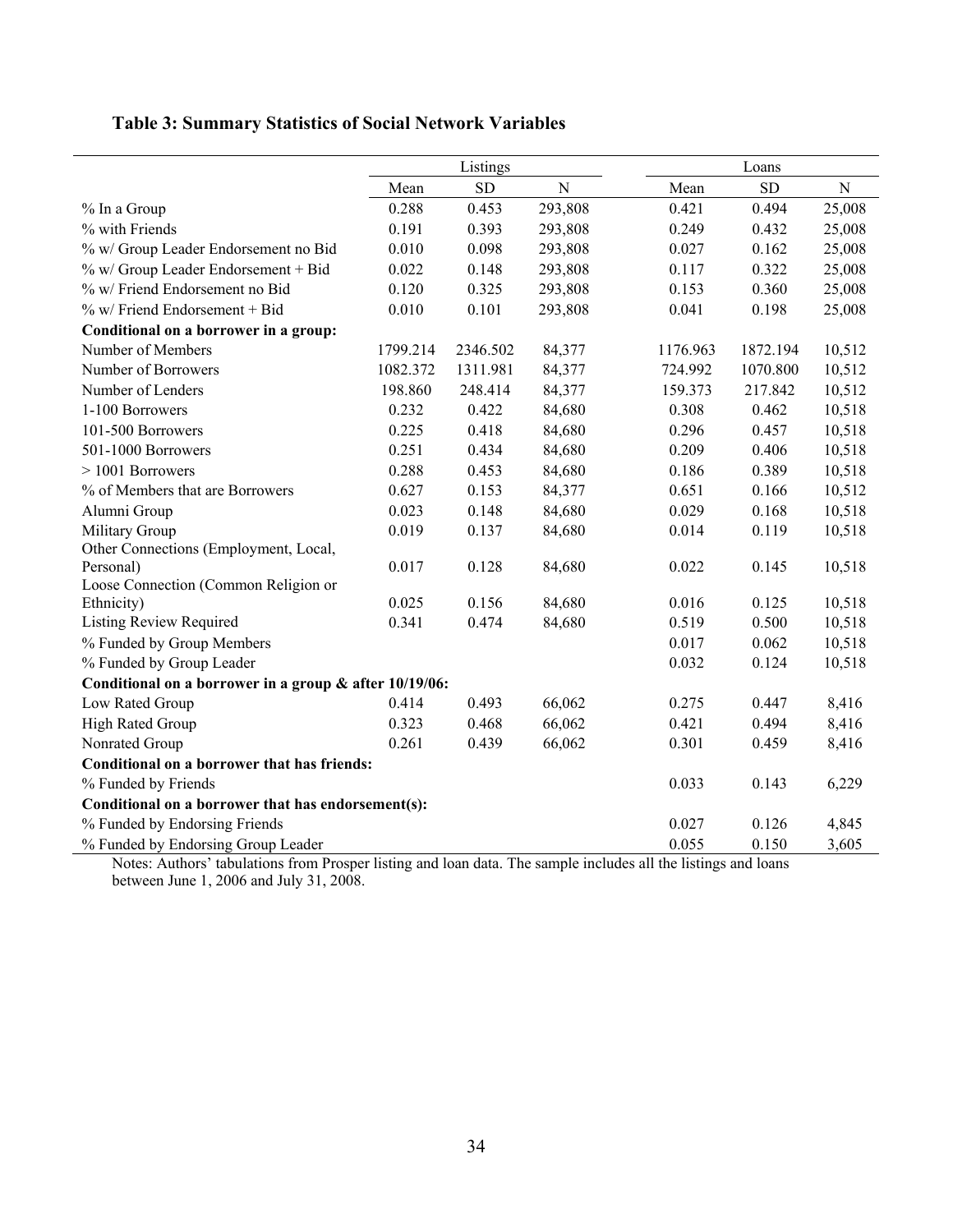## **Table 4: Summary of Listing and Loan Characteristics and Outcomes by Social Network Variables**

|                                   | Grade E or       | Grade E or     |                 |                  |                    |          |            |         |
|-----------------------------------|------------------|----------------|-----------------|------------------|--------------------|----------|------------|---------|
|                                   | Lower<br>Listing | Lower<br>Loans | Funding<br>Rate | Contract<br>Rate | Default or<br>Late | Paid Off | N Listings | N Loans |
| Not in a group                    | 0.595            | 0.156          | 0.069           | 0.175            | 0.205              | 0.198    | 209,128    | 14,490  |
| In a Group                        | 0.680            | 0.363          | 0.124           | 0.185            | 0.266              | 0.175    | 84,680     | 10,518  |
| Group Leader Endorsement & No Bid | 0.495            | 0.230          | 0.236           | 0.176            | 0.246              | 0.171    | 2,865      | 677     |
| Group Leader Endorsement & Bid    | 0.482            | 0.357          | 0.447           | 0.179            | 0.278              | 0.147    | 6,555      | 2,928   |
| No Friend Endorsement             | 0.566            | 0.156          | 0.075           | 0.173            | 0.215              | 0.190    | 186,264    | 13,989  |
| Friend Endorsement & No Bid       | 0.585            | 0.245          | 0.108           | 0.188            | 0.262              | 0.160    | 35,294     | 3,820   |
| Friend Endorsement & Bid          | 0.343            | 0.217          | 0.336           | 0.163            | 0.158              | 0.202    | 3,047      | 1,025   |

Notes: Authors' tabulations from Prosper listing and loan data. The sample includes all the listings and loans between June 1, 2006 and July 31, 2008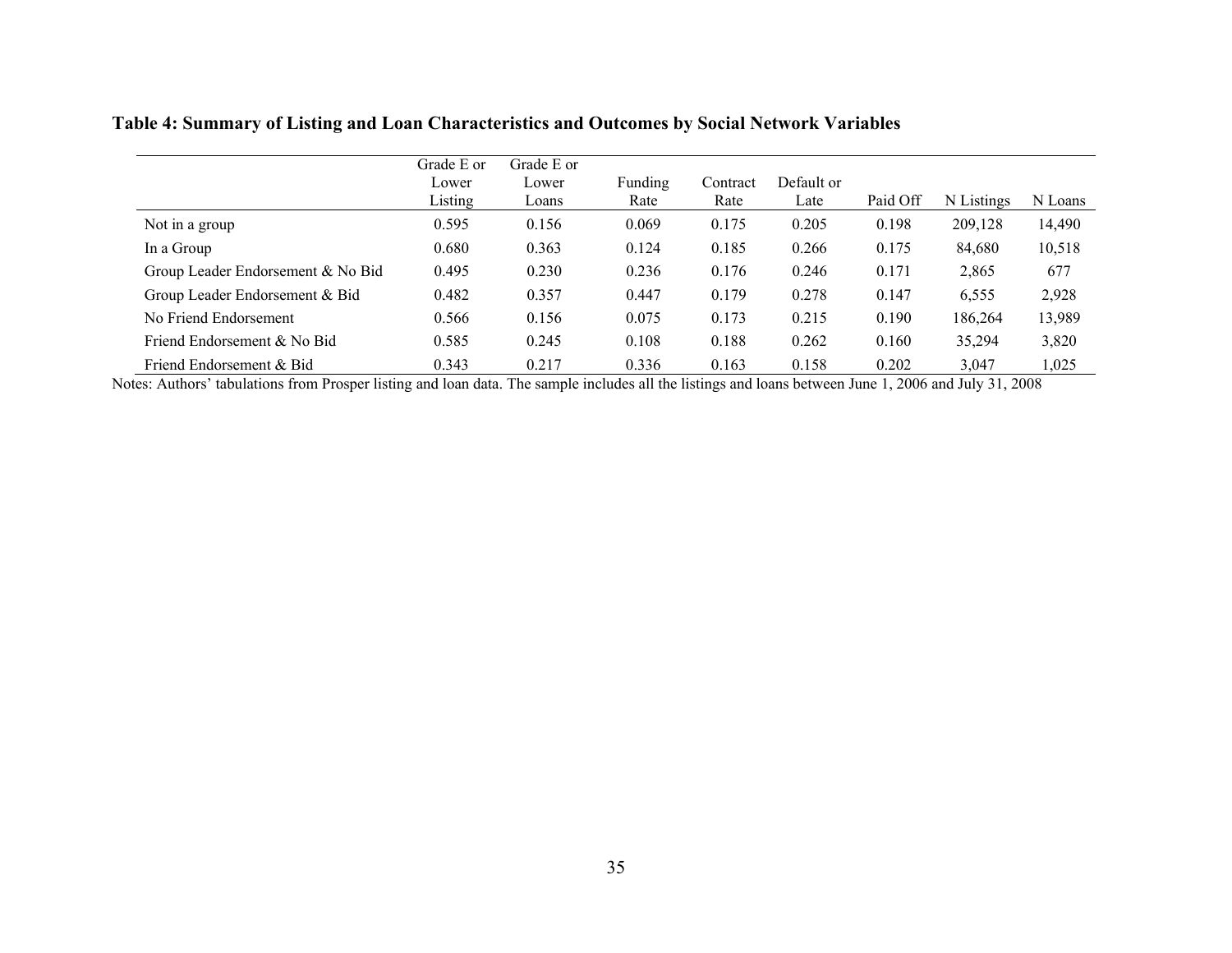#### **Table 5: Effects of Basic Social Variables**

|                                   |                     | Contract             |                     |                     |             |
|-----------------------------------|---------------------|----------------------|---------------------|---------------------|-------------|
|                                   | I(Funded)           | <b>Interest Rate</b> | I(Default or Late)  | I(Paid Off)         | <b>IRR</b>  |
|                                   | Probit (marg. eff.) | <b>OLS</b>           | Probit (marg. eff.) | Probit (marg. eff.) | <b>OLS</b>  |
| In a Group                        | $0.002***$          | $-0.004***$          | $0.006***$          | $-0.004***$         | $-0.018***$ |
|                                   | (0.0002)            | (0.0004)             | (0.001)             | (0.001)             | (0.001)     |
| Group Leader Endorsement & No Bid | $0.010***$          | $-0.003**$           | $-0.001$            | $-0.028***$         | $0.019***$  |
|                                   | (0.001)             | (0.001)              | (0.002)             | (0.002)             | (0.002)     |
| Group Leader Endorsement & Bid    | $0.062***$          | $-0.004***$          | $0.007***$          | $-0.029***$         | $-0.013***$ |
|                                   | (0.004)             | (0.001)              | (0.001)             | (0.001)             | (0.001)     |
| Friend Endorsement & No Bid       | $0.001***$          | $0.001**$            | $0.004***$          | $-0.012***$         | $-0.008***$ |
|                                   | (0.0002)            | (0.001)              | (0.001)             | (0.001)             | (0.001)     |
| Friend Endorsement & Bid          | $0.034***$          | $-0.006***$          | $-0.041***$         | $0.006***$          | $0.060***$  |
|                                   | (0.004)             | (0.001)              | (0.002)             | (0.002)             | (0.002)     |
| N                                 | 293,800             | 23,863               | 859,068             | 858,960             | 23,863      |
| Year-week FE                      | X                   | X                    | X                   | X                   | $\mathbf X$ |
| Loan-age FE                       |                     |                      | $\mathbf X$         | X                   |             |
| <b>Contract Rate Control</b>      |                     |                      | X                   | X                   |             |

Notes: The sample includes all the listings and loans between June 1, 2006 and July 31, 2008. Robust standard errors are in parenthesis. \*\*\* p<0.01, \*\* p<0.05, \* p<0.1. Columns 1 includes all listings while all other columns include only completed loans for which we observe final loan performance status. Columns 1, 2, and 5 are at the listing/loan level, and Columns 3-4 are at the loan-month level. All regressions control for state dummies, year-week FE, macro variables (except for the IRR regression), duration of auction, and posted credit attributes. Columns 3 – 4 also control for monthly loan age fixed effects and the loan's contract interest rate.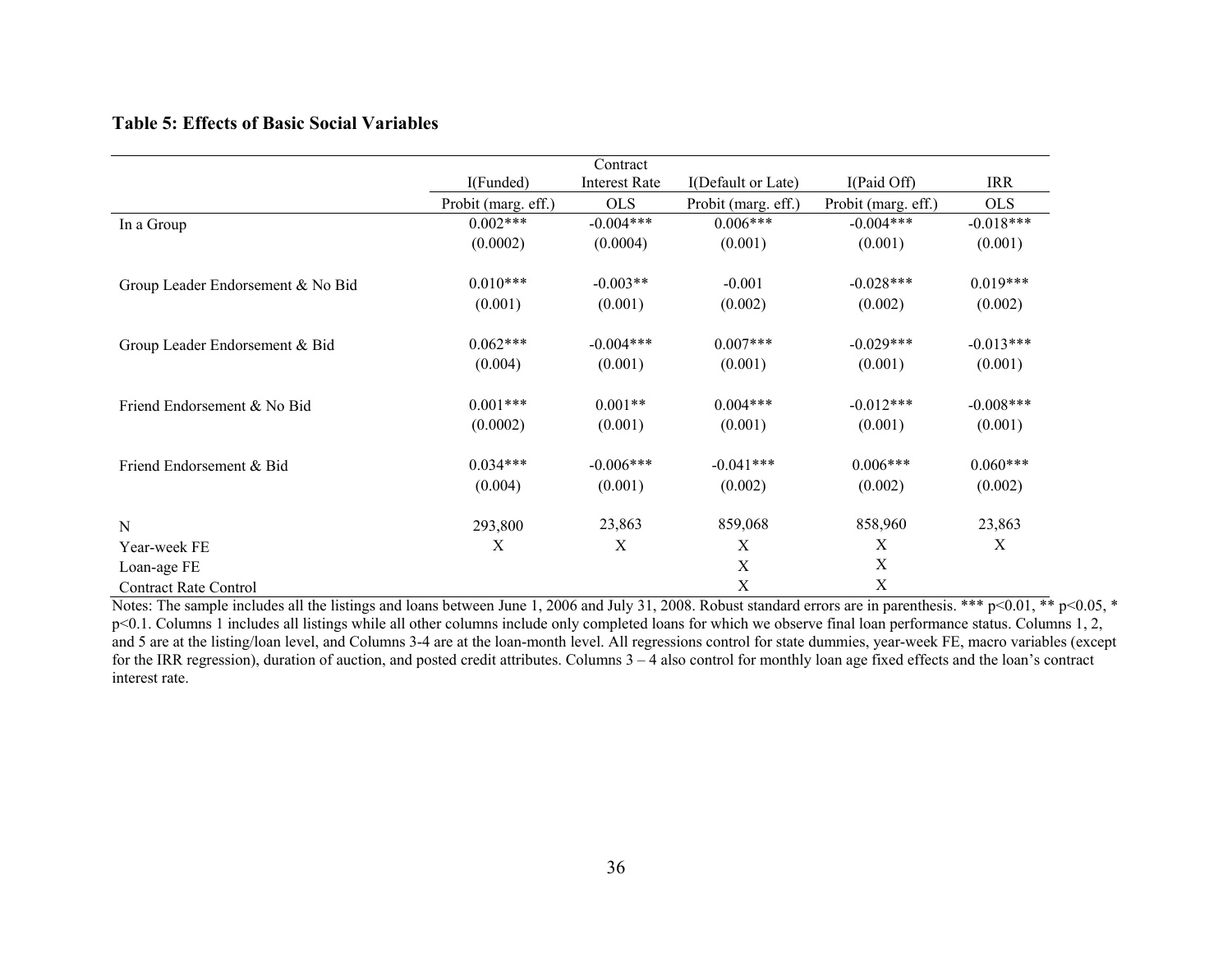|                                     | I(Funded)                 | <b>Contract Interest Rate</b> | I(Default or Late)        | <b>IRR</b>  |
|-------------------------------------|---------------------------|-------------------------------|---------------------------|-------------|
|                                     | Probit (marg. eff.)       | <b>OLS</b>                    | Probit (marg. eff.)       | <b>OLS</b>  |
| <b>Ratings</b>                      |                           |                               |                           |             |
| Not Rated (After Ratings Available) | $-0.008**$                | $-0.001$                      | $0.021*$                  | $-0.016$    |
|                                     | (0.004)                   | (0.005)                       | (0.013)                   | (0.010)     |
| Low Rating (1-3 stars)              | $-0.008*$                 | 0.003                         | $-0.001$                  | $0.044***$  |
|                                     | (0.005)                   | (0.005)                       | (0.012)                   | (0.010)     |
| High Rating (4-5 stars)             | $-0.003$                  | 0.000                         | 0.003                     | $0.026***$  |
|                                     | (0.005)                   | (0.005)                       | (0.012)                   | (0.010)     |
| <b>Size and Composition</b>         |                           |                               |                           |             |
| 1-100 borrowers                     | $0.009***$                | $-0.004***$                   | $-0.020***$               | $0.034***$  |
|                                     | (0.001)                   | (0.001)                       | (0.003)                   | (0.002)     |
| 101-500 borrowers                   | $0.005***$                | $-0.005***$                   | $-0.003$                  | $-0.009***$ |
|                                     | (0.001)                   | (0.001)                       | (0.002)                   | (0.001)     |
| 501-1000 borrowers                  | $-0.002**$                | $-0.003***$                   | $-0.006***$               | $-0.003**$  |
|                                     | (0.001)                   | (0.001)                       | (0.002)                   | (0.001)     |
| $%$ of borrowers <25%               | $-0.007***$               | 0.003                         | $-0.088***$               | $0.102***$  |
|                                     | (0.002)                   | (0.002)                       | (0.010)                   | (0.006)     |
| % of borrowers betw 25% and 50%     | 0.000                     | 0.001                         | $-0.043***$               | $0.045***$  |
|                                     | (0.001)                   | (0.001)                       | (0.004)                   | (0.002)     |
| % of borrowers betw 50% and 75%     | $0.002***$                | $0.001*$                      | $-0.024***$               | $0.012***$  |
|                                     | (0.001)                   | (0.001)                       | (0.003)                   | (0.001)     |
| <b>Type</b>                         |                           |                               |                           |             |
| Alumni                              | 0.003                     | 0.002                         | $-0.037***$               | $0.031***$  |
|                                     | (0.002)                   | (0.001)                       | (0.005)                   | (0.004)     |
| Other Connections                   | 0.000                     | 0.001                         | $-0.047***$               | $0.039***$  |
| (Employment, Local, Personal)       | (0.002)                   | (0.001)                       | (0.006)                   | (0.003)     |
| Loose Connection                    | $-0.003$                  | $-0.005**$                    | $-0.007$                  | $0.026***$  |
| (Common Religion or Ethnicity)      | (0.002)                   | (0.002)                       | (0.005)                   | (0.004)     |
| Military                            | $-0.007***$               | 0.001                         | $0.014**$                 | $-0.035***$ |
|                                     | (0.002)                   | (0.002)                       | (0.006)                   | (0.004)     |
| <b>Leader Review</b>                |                           |                               |                           |             |
| Group Leader Review Requirement     | $0.005***$                | $0.002**$                     | $-0.004***$               | $-0.000$    |
|                                     | (0.001)                   | (0.001)                       | (0.002)                   | (0.001)     |
| N                                   | 84,676                    | 10,015                        | 360,036                   | 10,015      |
| Year-week FE                        | $\boldsymbol{\mathrm{X}}$ | $\mathbf X$                   | $\mathbf X$               | $\mathbf X$ |
| Loan-age FE                         |                           |                               | $\overline{X}$            |             |
| <b>Contract Rate Control</b>        |                           |                               | $\boldsymbol{\mathrm{X}}$ |             |

#### **Table 6: Group Characteristics Conditional on Group Member Listing**

Notes: The sample includes all the listings and loans between June 1, 2006 and July 31, 2008. Robust standard errors are in parenthesis. \*\*\* p<0.01, \*\* p<0.05, \* p<0.1. Columns 1 includes all listings while all other columns include only completed loans for which we observe final loan performance status. Columns 1, 2, and 4 are at the listing/loan level, and Column 3 is at the loanmonth level. All regressions control for state dummies, year-week FE, macro variables (except for the IRR regression), duration of auction, and posted credit attributes. Column 3 also control for monthly loan age fixed effects and the loan's contract interest rate. Variables for group and friend endorsements are also included in this regression, but excluded from the table to save space. The coefficient estimates on these variables are similar to those in previous tables.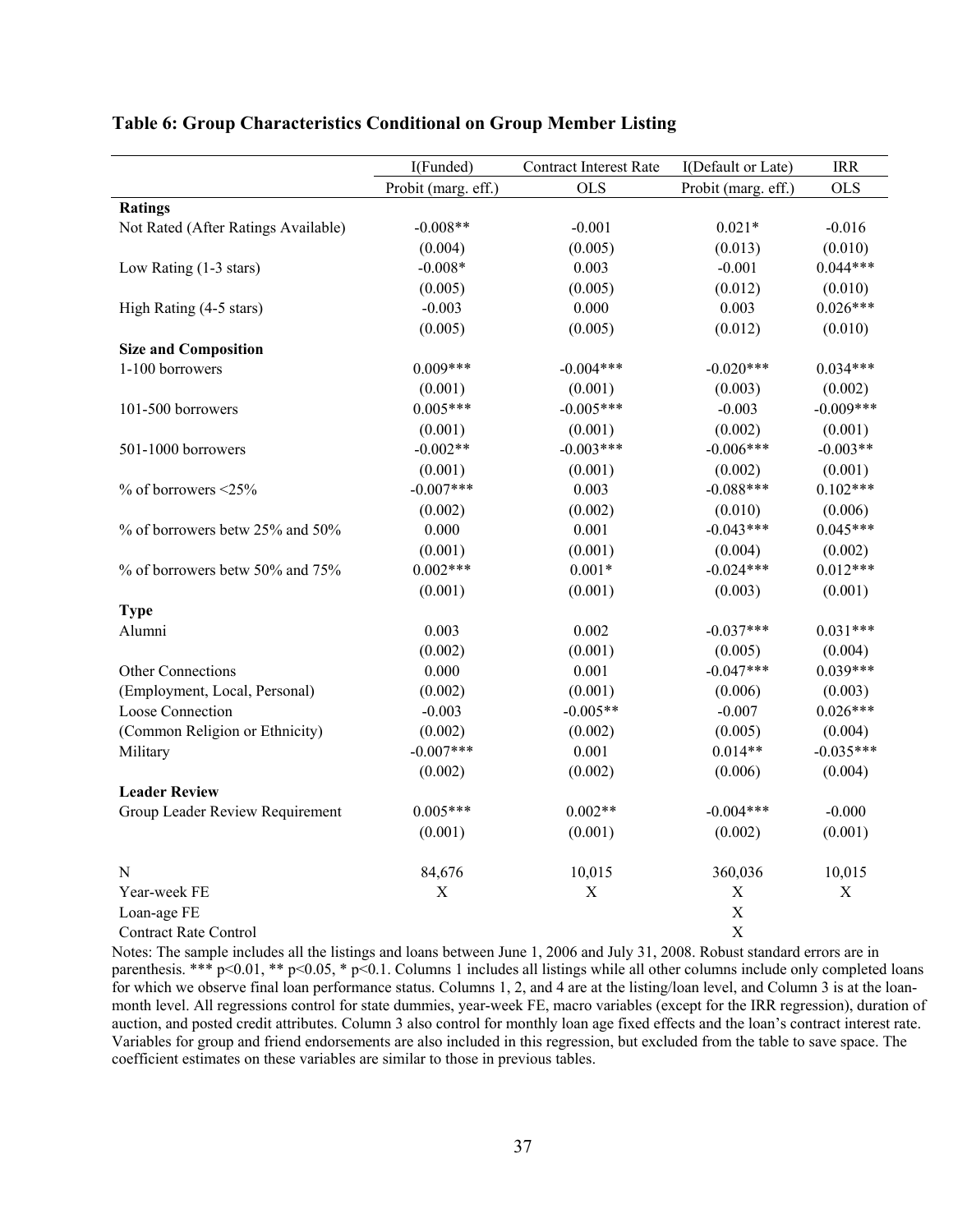### **Table 7: Potential Gaming**

|                                         |                     | Contract             |                           |             |
|-----------------------------------------|---------------------|----------------------|---------------------------|-------------|
|                                         | I(Funded)           | <b>Interest Rate</b> | I(Default or Late)        | <b>IRR</b>  |
|                                         | Probit (marg. eff.) | <b>OLS</b>           | Probit (marg. eff.)       | <b>OLS</b>  |
| <b>Basic Social Variables</b>           |                     |                      |                           |             |
| In a Group                              | $0.002*$            | $-0.005*$            | $0.019*$                  | $-0.023*$   |
|                                         | (0.000)             | (0.000)              | (0.001)                   | (0.001)     |
| Group Leader Endorsement & No Bid       | $0.013*$            | $-0.001$             | $-0.013*$                 | $0.021*$    |
|                                         | (0.002)             | (0.001)              | (0.002)                   | (0.003)     |
| Group Leader Endorsement & Bid          | $0.062*$            | $-0.003*$            | $0.006*$                  | $-0.012*$   |
|                                         | (0.004)             | (0.001)              | (0.001)                   | (0.001)     |
| Friend Endorsement & No Bid             | $0.001*$            | $0.001**$            | $0.005*$                  | $-0.008*$   |
|                                         | (0.000)             | (0.001)              | (0.001)                   | (0.001)     |
| Friend Endorsement & Bid                | $0.032*$            | $-0.006*$            | $-0.036*$                 | $0.061*$    |
|                                         | (0.004)             | (0.001)              | (0.002)                   | (0.002)     |
| Gaming                                  |                     |                      |                           |             |
| In a Group after Leader Rewards Removed | $-0.000$            | $0.004*$             | $-0.032*$                 | $0.013*$    |
|                                         | (0.000)             | (0.001)              | (0.002)                   | (0.002)     |
| Group Leader Endorsement & No Bid       | $-0.002*$           | $-0.008*$            | $0.058*$                  | $-0.010**$  |
| After Leader Rewards Removed            | (0.001)             | (0.003)              | (0.007)                   | (0.004)     |
| Group Leader Endorsement & Bid          | $-0.000$            | $-0.006*$            | $-0.004$                  | 0.000       |
| After Leader Rewards Removed            | (0.001)             | (0.002)              | (0.003)                   | (0.003)     |
| Mutual Friend Endorsement & No Bid      | $0.002*$            | $-0.001$             | $-0.001$                  | $-0.001$    |
|                                         | (0.001)             | (0.001)              | (0.002)                   | (0.002)     |
| Mutual Friend Endorsement & Bid         | 0.001               | $-0.003$             | $-0.065*$                 | $-0.012***$ |
|                                         | (0.002)             | (0.005)              | (0.006)                   | (0.007)     |
| N                                       | 293,800             | 23,863               | 859,068                   | 23,863      |
| Year-week FE                            | X                   | $\mathbf X$          | X                         | X           |
| Loan-age FE                             |                     |                      | X                         |             |
| <b>Contract Rate Control</b>            |                     |                      | $\boldsymbol{\mathrm{X}}$ |             |

Notes: The sample includes all the listings and loans between June 1, 2006 and July 31, 2008. Robust standard errors are in parenthesis. \*\*\* p<0.01, \*\* p<0.05, \* p<0.1. Columns 1 includes all listings while all other columns include only completed loans for which we observe final loan performance status. Columns 1, 2, and 4 are at the listing/loan level, and Column 3 is at the loanmonth level. All regressions control for state dummies, year-week FE, macro variables (except for the IRR regression), duration of auction, and posted credit attributes. Column 3 also control for monthly loan age fixed effects and the loan's contract interest rate. "Mutual friend endorsement + no bid" includes the cases where (1) neither bids on each other or (2) one bids on the other but not vice versa.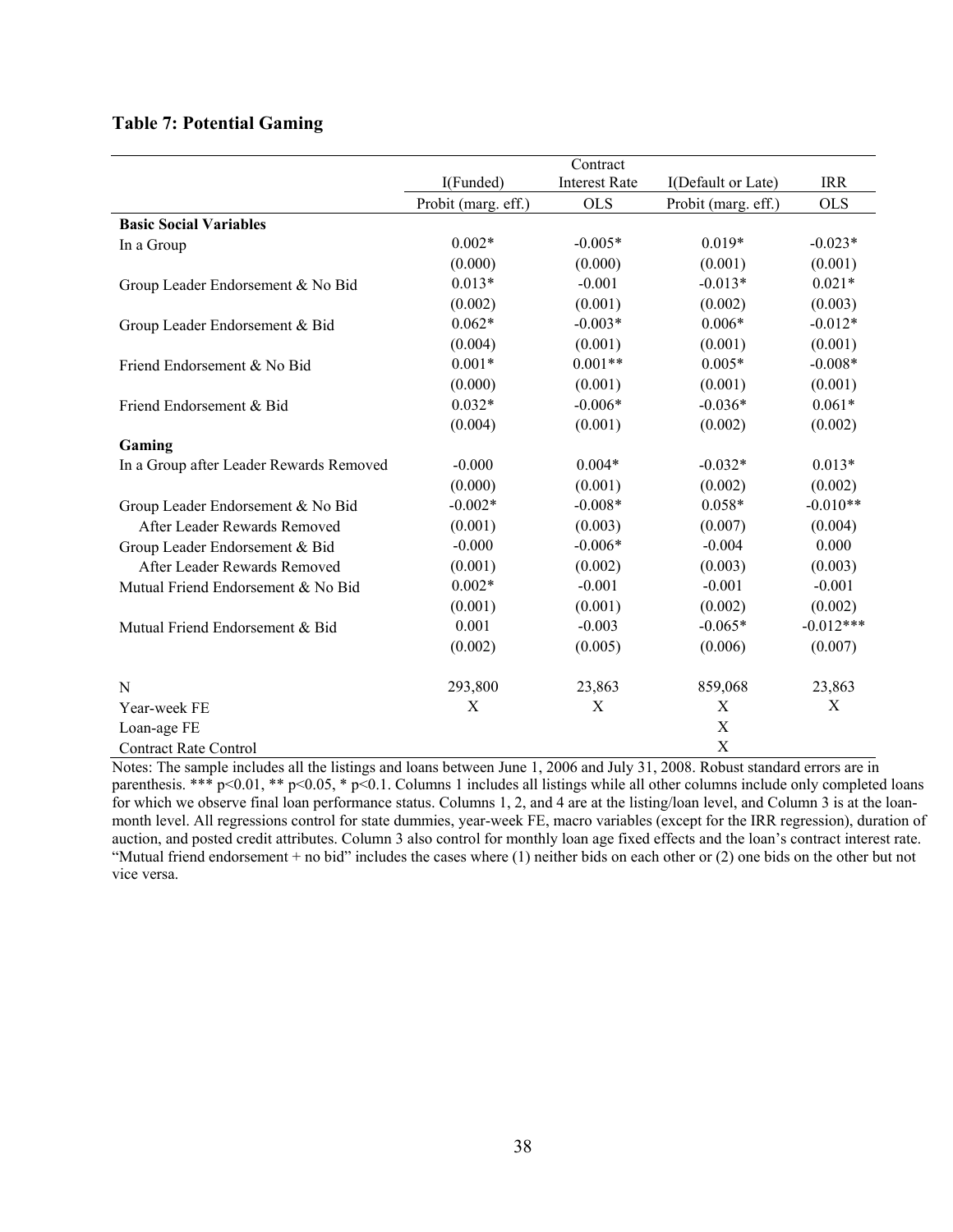| <b>A: By Endorsement Status</b>                                          |             |                                              |             |             |             |            |  |  |
|--------------------------------------------------------------------------|-------------|----------------------------------------------|-------------|-------------|-------------|------------|--|--|
| (Conditional on Listing After Feb. 12, 2007)                             |             |                                              |             |             |             |            |  |  |
| Funded A<br>% Endorsed<br>$%$ Not<br>% Endorsed<br>Amount Funded<br>Loan |             |                                              |             |             |             |            |  |  |
|                                                                          | No Bid      | w/Bid                                        | Endorsed    | Mean IRR    |             |            |  |  |
| % of Endorsed No Bid                                                     | $-0.050***$ | $-15.382$                                    | $-0.022***$ | $0.010**$   | 0.013       | $0.020***$ |  |  |
| Loans Ever Late                                                          | (0.005)     | (19.904)                                     | (0.007)     | (0.004)     | (0.008)     | (0.003)    |  |  |
| % of Endorsed w/ Bid                                                     | $-0.056***$ | 6.487                                        | $-0.001$    | 0.007       | $-0.006$    | $0.019***$ |  |  |
| Loans Ever Late                                                          | (0.009)     | (31.688)                                     | (0.009)     | (0.005)     | (0.010)     | (0.003)    |  |  |
| % Not Endorsed                                                           | $-0.060***$ | $-73.114***$                                 | $-0.030***$ | $0.012**$   | $0.018**$   | $0.057***$ |  |  |
| Loans Ever Late                                                          | (0.005)     | (20.746)                                     | (0.008)     | (0.005)     | (0.009)     | (0.003)    |  |  |
| N                                                                        | 1,748,185   | 372,358                                      | 372,358     | 372,358     | 372,358     | 359,817    |  |  |
|                                                                          |             | <b>B: By Group Status</b>                    |             |             |             |            |  |  |
| Funded A<br>% Not in                                                     |             |                                              |             |             |             |            |  |  |
|                                                                          | Loan        | Amount Funded<br>% In Group                  |             | Group       | Mean IRR    |            |  |  |
| % of Group Loans                                                         | $-0.054***$ | $-82.880***$                                 |             | $-0.028***$ | $0.028***$  | $0.048***$ |  |  |
| Ever Late                                                                | (0.004)     | (21.839)                                     | (0.008)     |             | (0.008)     | (0.003)    |  |  |
| % of Non-Group                                                           | $-0.067***$ | $-38.824$                                    |             | $0.035***$  | $-0.035***$ | $0.032***$ |  |  |
| Loans Ever Late                                                          | (0.005)     | (24.871)                                     |             | (0.008)     | (0.008)     | (0.003)    |  |  |
| N                                                                        | 1,913,740   | 421,918                                      |             | 421,918     | 421,918     | 407,688    |  |  |
|                                                                          |             | <b>C: By Own Group Status</b>                |             |             |             |            |  |  |
|                                                                          |             | (Conditional on Lender Being a Group Member) |             |             |             |            |  |  |
|                                                                          | Funded A    |                                              | $%$ In Own  | % In Other  | $%$ In No   |            |  |  |
|                                                                          | Loan        | Amount Funded                                | Group       | Group       | Group       | Mean IRR   |  |  |
| % of Own Group                                                           | $-0.032**$  | 6.138                                        | $-0.077***$ | 0.035       | 0.042       | $0.019**$  |  |  |
| Loans Ever Late                                                          | (0.016)     | (44.943)                                     | (0.017)     | (0.039)     | (0.038)     | (0.008)    |  |  |
| % of Other Group                                                         | $-0.064***$ | $-50.773$                                    | 0.003       | $-0.054**$  | $0.051**$   | $0.047***$ |  |  |
| Loans Ever Late                                                          | (0.010)     | (39.316)                                     | (0.010)     | (0.023)     | (0.022)     | (0.007)    |  |  |
| % of No Group Loans                                                      | $-0.070***$ | $-50.566$                                    | $0.031***$  | 0.032       | $-0.064***$ | $0.019***$ |  |  |
| Ever Late                                                                | (0.011)     | (31.818)                                     | (0.007)     | (0.020)     | (0.021)     | (0.006)    |  |  |
| N                                                                        | 343,524     | 66,372                                       | 66,372      | 66,372      | 66,372      | 64,062     |  |  |

# **Table 8: Lender response to ever late social loans**

Notes: Standard errors clustered at the lender level are in parenthesis. \*\*\*  $p<0.01$ , \*\*  $p<0.05$ , \*  $p<0.1$ .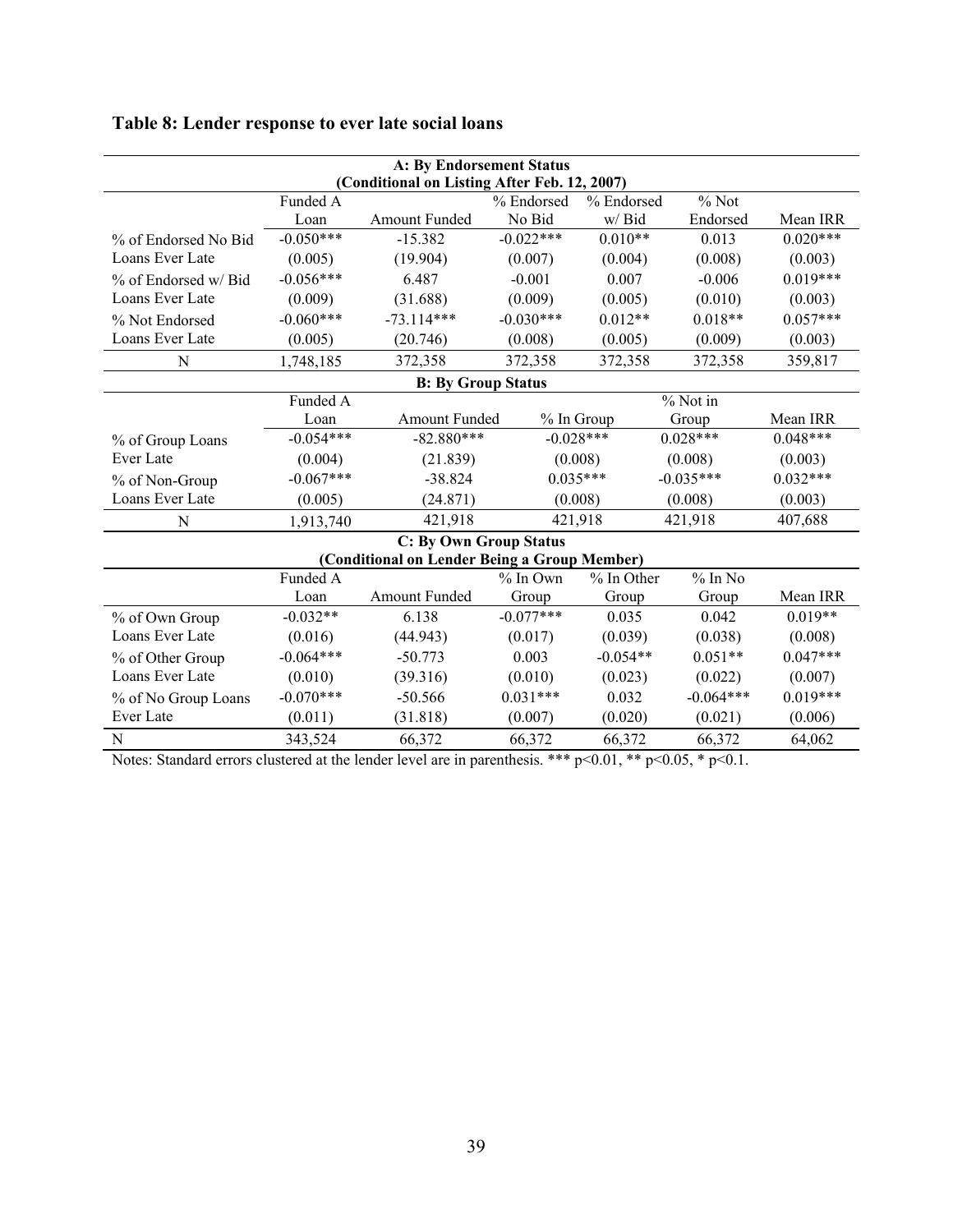| A: Response to Group Performance, All Group Members |               |                                                                            |            |  |  |  |  |  |  |
|-----------------------------------------------------|---------------|----------------------------------------------------------------------------|------------|--|--|--|--|--|--|
| Funded A Loan<br><b>Amount Funded</b><br>Mean IRR   |               |                                                                            |            |  |  |  |  |  |  |
| % of Group Portfolio                                | $-0.182***$   | $-188.957$                                                                 | $0.084***$ |  |  |  |  |  |  |
| Ever Late                                           | (0.033)       | (165.046)                                                                  | (0.022)    |  |  |  |  |  |  |
| % of Own Portfolio                                  | $-0.055***$   | $-91.768**$                                                                | $0.064***$ |  |  |  |  |  |  |
| Ever Late                                           | (0.011)       | (45.651)                                                                   | (0.008)    |  |  |  |  |  |  |
| $\mathbf N$                                         | 343,524       | 66,216                                                                     | 63,911     |  |  |  |  |  |  |
|                                                     |               | B: Response to Group Performance, Members of Groups with Identifiable Ties |            |  |  |  |  |  |  |
|                                                     | Funded A Loan | <b>Amount Funded</b>                                                       | Mean IRR   |  |  |  |  |  |  |
| % of Group Portfolio                                | $-0.280*$     | $-198.840$                                                                 | 0.034      |  |  |  |  |  |  |
| Ever Late                                           | (0.091)       | (251.309)                                                                  | (0.039)    |  |  |  |  |  |  |
| % of Own Portfolio                                  | $-0.067**$    | 57.635                                                                     | $0.047*$   |  |  |  |  |  |  |
| Ever Late                                           | (0.028)       | (75.876)                                                                   | (0.017)    |  |  |  |  |  |  |
| N                                                   | 55,838        | 11.424                                                                     | 11.036     |  |  |  |  |  |  |

# **Table 9: Within Group Information Transfer**

Notes: Standard errors clustered at the lender level are in parenthesis. \*\*\* p<0.01, \*\* p<0.05, \* p<0.1.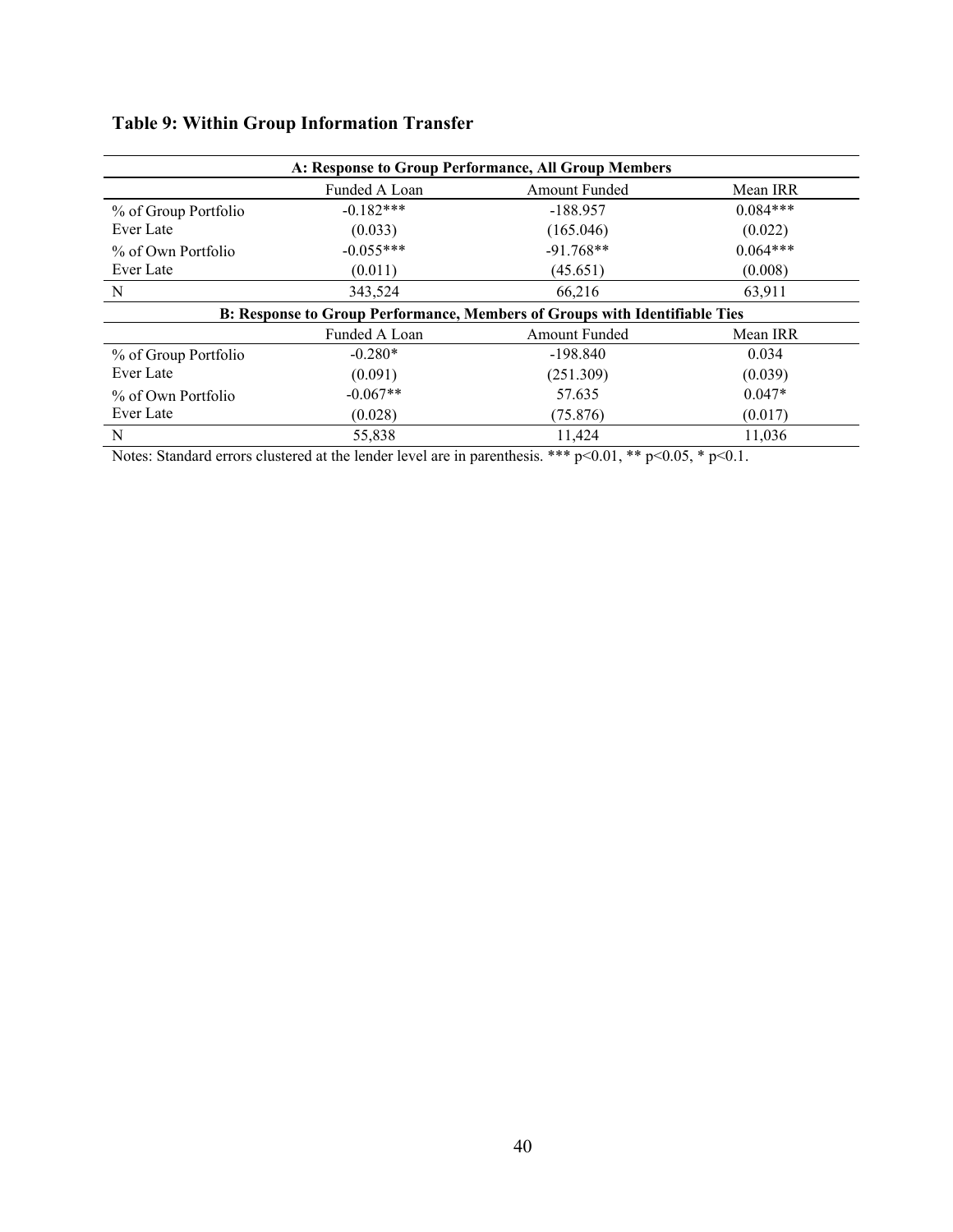

**Figure 1A: Density of Loan Level IRR by Borrower's Group Affilation** 

**Figure 1B: Mean Loan Level IRR by Borrower's Group Affiliation Over Time** 

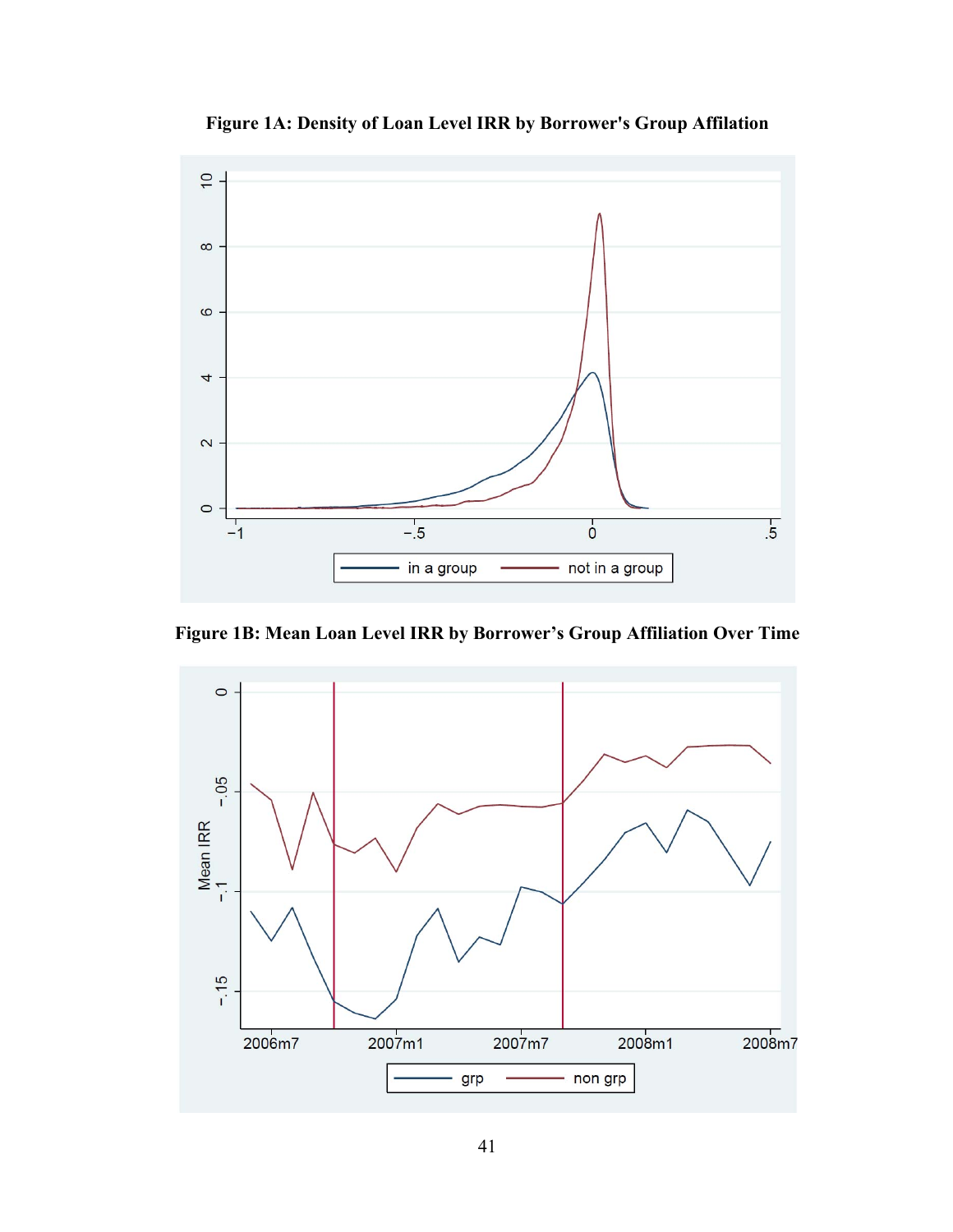

**Figure 2A: Density of Loan Level IRR by Borrower's Group Leader Endorsement Status** 

**Figure 2B: Mean of Loan Level IRR by Borrower's Group Leader Endorsement Status Over Time** 

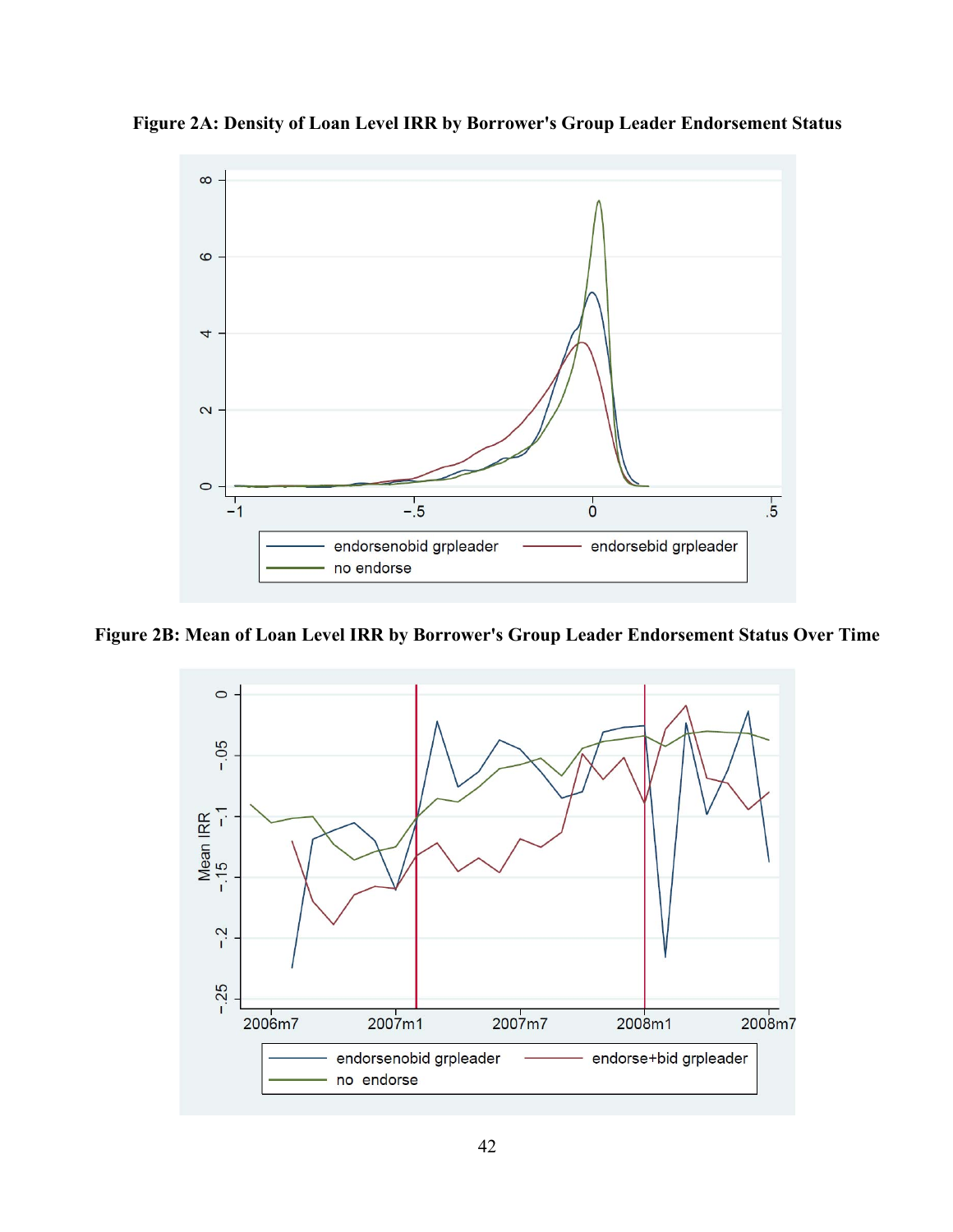



**Figure 3A: Mean of Loan Level IRR by Borrower's Friend Endorsement Status Over Time** 

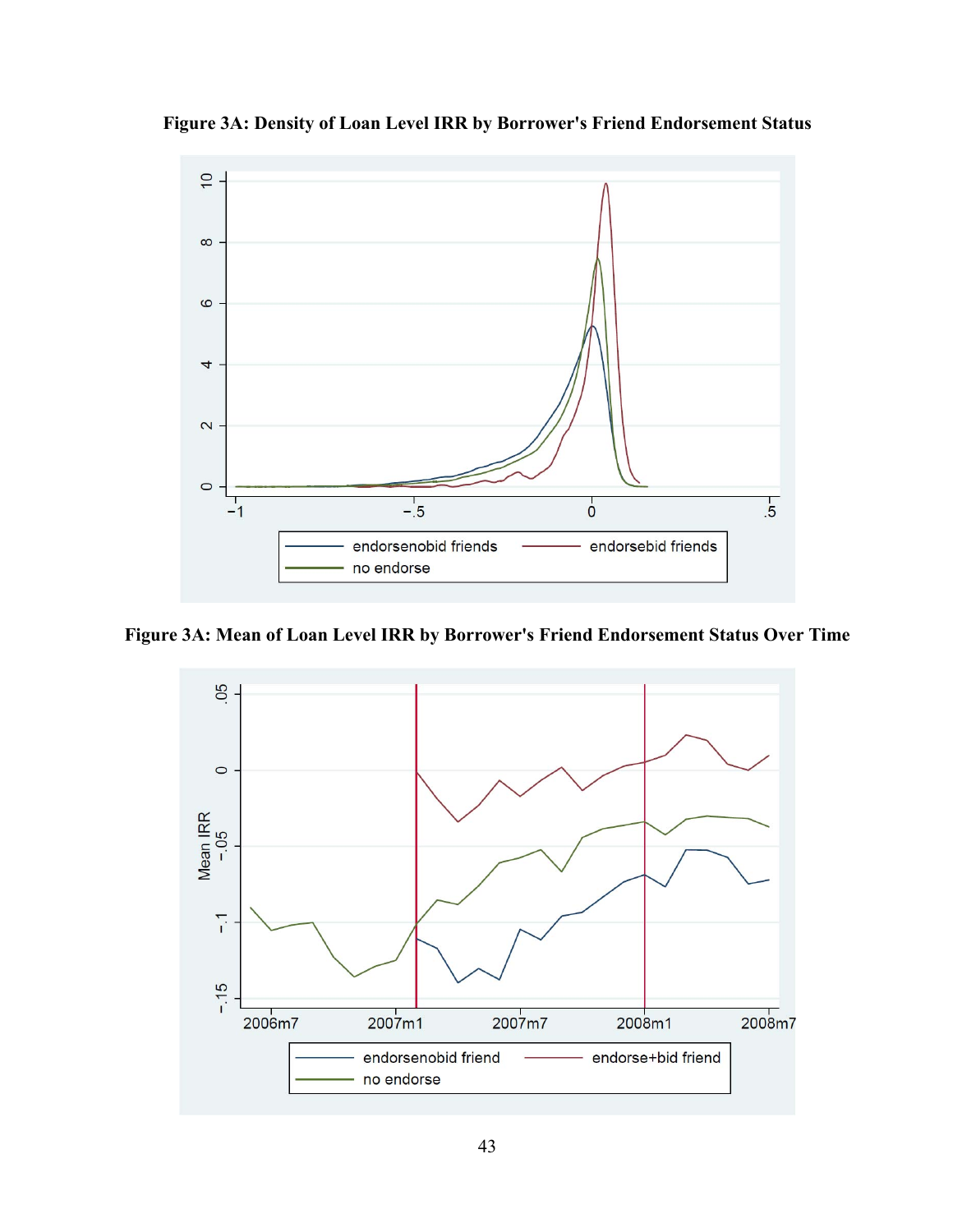|                                    |         | Listings   |             |         | Loans      |           |
|------------------------------------|---------|------------|-------------|---------|------------|-----------|
|                                    | Mean    | <b>STD</b> | $\mathbf N$ | Mean    | <b>STD</b> | ${\bf N}$ |
| Grade=AA                           | 0.032   | 0.175      | 293,808     | 0.120   | 0.324      | 25,008    |
| Grade=A                            | 0.038   | 0.191      | 293,808     | 0.113   | 0.317      | 25,008    |
| Grade=B                            | 0.059   | 0.235      | 293,808     | 0.151   | 0.358      | 25,008    |
| Grade=C                            | 0.105   | 0.307      | 293,808     | 0.194   | 0.396      | 25,008    |
| Grade=D                            | 0.147   | 0.354      | 293,808     | 0.179   | 0.383      | 25,008    |
| Grade=E                            | 0.177   | 0.382      | 293,808     | 0.116   | 0.320      | 25,008    |
| Grade=HR                           | 0.438   | 0.496      | 293,808     | 0.123   | 0.328      | 25,008    |
| Grade=NC                           | 0.005   | 0.069      | 293,808     | 0.005   | 0.069      | 25,008    |
| amountrequested                    | 7592    | 6388       | 293,808     | 6329    | 5679       | 25,008    |
| Autofunded                         | 0.311   | 0.463      | 293,808     | 0.263   | 0.441      | 25,008    |
| borrowermaximumrate                | 0.192   | 0.084      | 293,808     | 0.209   | 0.074      | 25,008    |
| yeshomeowner                       | 0.327   | 0.469      | 293,808     | 0.441   | 0.497      | 25,008    |
| debt-to-income (DTI) ratio         | 0.505   | 1.359      | 293,808     | 0.330   | 0.978      | 25,008    |
| missing DTI                        | 0.068   | 0.251      | 293,808     | 0.035   | 0.183      | 25,008    |
| DTI topcoded if DTI >=10           | 0.083   | 0.275      | 293,808     | 0.044   | 0.205      | 25,008    |
| have image                         | 0.515   | 0.500      | 293,808     | 0.659   | 0.474      | 25,008    |
| length of listing desc (in chars)  | 1058    | 772        | 293,808     | 1295    | 866        | 25,008    |
| mention debt consolidation         | 0.358   | 0.480      | 293,808     | 0.375   | 0.484      | 25,008    |
| mention business loan              | 0.231   | 0.421      | 293,808     | 0.271   | 0.444      | 25,008    |
| mention car                        | 0.689   | 0.463      | 293,808     | 0.626   | 0.484      | 25,008    |
| mention mortgage                   | 0.139   | 0.346      | 293,808     | 0.187   | 0.390      | 25,008    |
| mention health                     | 0.721   | 0.449      | 293,808     | 0.790   | 0.407      | 25,008    |
| mention education                  | 0.211   | 0.408      | 293,808     | 0.248   | 0.432      | 25,008    |
| mention family                     | 0.179   | 0.383      | 293,808     | 0.189   | 0.392      | 25,008    |
| mention retirement                 | 0.030   | 0.171      | 293,808     | 0.041   | 0.199      | 25,008    |
| mention pay-day loan               | 0.057   | 0.233      | 293,808     | 0.057   | 0.231      | 25,008    |
| concede relisting                  | 0.008   | 0.089      | 293,808     | 0.021   | 0.144      | 25,008    |
| # of listings (incld current one)  | 2.811   | 3.361      | 293,808     | 2.912   | 2.863      | 25,008    |
| interest rate cap                  | 0.243   | 0.093      | 293,808     | 0.273   | 0.082      | 25,008    |
| borrower fee                       | 1.800   | 0.794      | 293,808     | 1.548   | 0.781      | 25,008    |
| lender fee                         | 0.852   | 0.231      | 293,808     | 0.790   | 0.258      | 25,008    |
| amountdelinquent (\$)              | 3516    | 12374      | 293,808     | 1176    | 6257       | 25,008    |
| missing amountdelinquent           | 0.004   | 0.066      | 293,808     | 0.001   | 0.037      | 25,008    |
| currentdelinquency                 | 3.833   | 5.303      | 293,808     | 1.454   | 3.400      | 25,008    |
| delinquency in 7yrs                | 11.022  | 16.450     | 293,808     | 5.800   | 12.356     | 25,008    |
| lengthcredithistory (in days)      | 152.208 | 84.472     | 293,808     | 158.049 | 87.107     | 25,008    |
| totalcreditlines                   | 24.354  | 14.393     | 293,808     | 23.964  | 14.424     | 25,008    |
| in public records in past 10 years | 0.657   | 1.395      | 293,808     | 0.405   | 0.936      | 25,008    |
| # of inquiries in past 6 months    | 4.153   | 4.959      | 293,808     | 2.927   | 3.979      | 25,008    |

# **Appendix Table 1: Summary Statistics of Listing Attributes (June 1, 2006 – July 31, 2008)**

Notes: Authors' tabulations from Prosper listing and loan data. The sample includes all the listings and loans between June 1, 2006 and July 31, 2008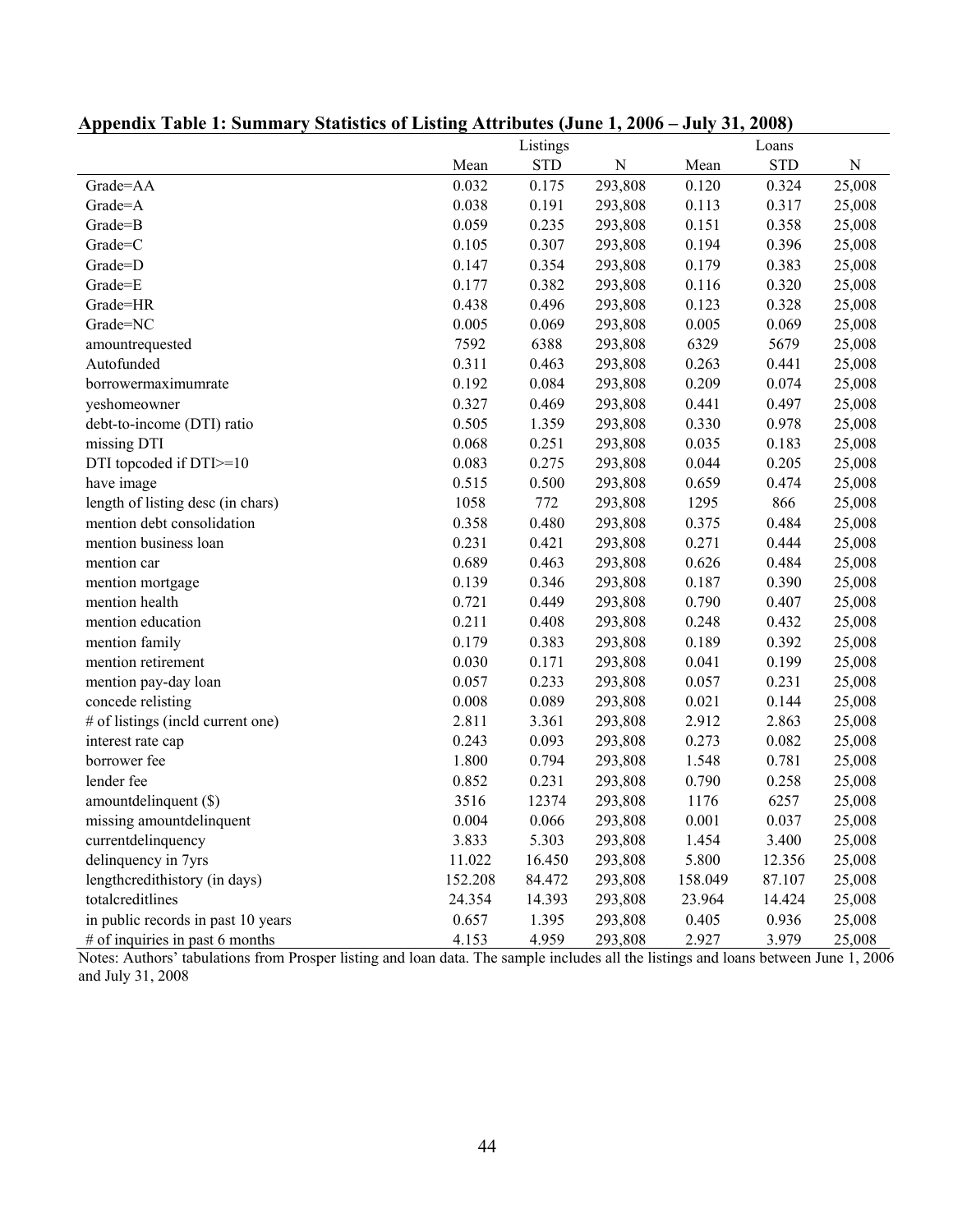|         | Outcomes                      |        |          |       |           |         |
|---------|-------------------------------|--------|----------|-------|-----------|---------|
| Version | predicted                     | Macro  | Mean     | Stdev | Minimum   | Maximum |
| IRR1    | payoff,<br>default            | real   | .0525    | .0758 | $-9804$   | .2982   |
| IRR2    | payoff,<br>default            | fixed* | .0997    | .0573 | $-9594$   | .3309   |
| IRR3    | payoff,<br>misspay            | real   | .0242    | .0908 | $-0.9992$ | .2792   |
| IRR4    | payoff,<br>misspay            | fixed* | .1574    | .0670 | $-9230$   | .3820   |
| IRR5    | payoff,<br>default or<br>late | real   | $-.0612$ | .1295 | $-1.0000$ | .1713   |
| IRR6    | payoff,<br>default or<br>late | fixed* | $-.0750$ | .1331 | $-1.0000$ | .1566   |

# **Appendix Table 2: Summary of Various IRR Versions**

\*Fixed macro refers to macro variables fixed as of June 1, 2006. Each version of IRR applies to 23,863 loans.